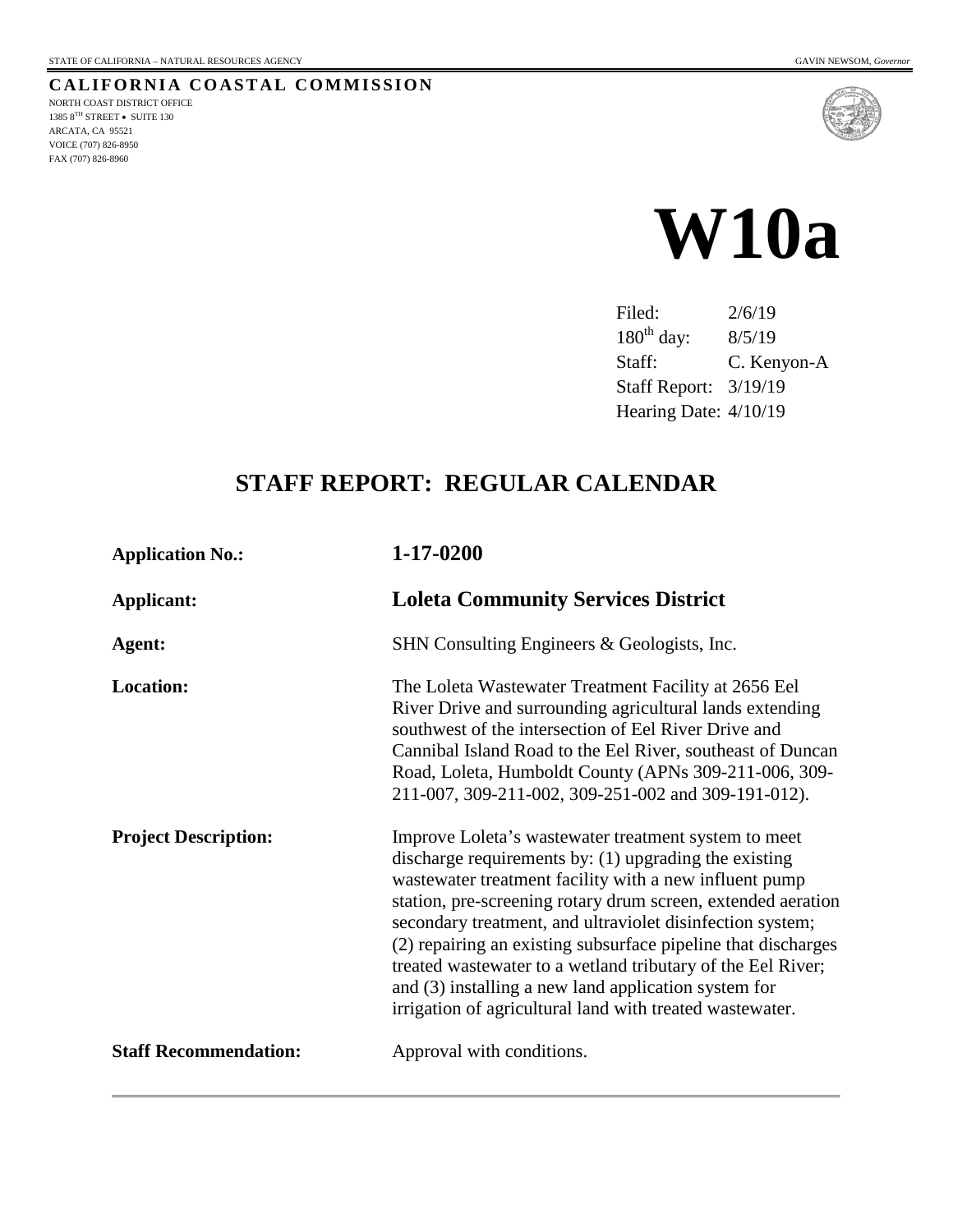# **SUMMARY OF STAFF RECOMMENDATION**

Staff recommends that the Commission approve with conditions the proposed repairs and improvements to the existing wastewater treatment system for the approximately 780-person unincorporated community of Loleta in Humboldt County. The proposed project consists of three components: (1) upgrades to the existing wastewater treatment facility (WWTF); (2) repair of an existing subsurface discharge pipeline that carries treated wastewater from the WWTF under agricultural fields to a wetland tributary of the Eel River; and (3) installation of a new land application system for irrigation of approximately 47 acres of agricultural land with treated wastewater. The purpose of the proposed project is to improve wastewater treatment and modify how treated wastewater is discharged in order to meet current National Pollutant Discharge Elimination System (NPDES) permit requirements. The proposed project will not alter the geographic limits of the Loleta Community Service District's service area or increase service capacity.

Currently, the WWTF discharges treated wastewater year-round to a wetland tributary of the Eel River in violation of the Applicant's NDPES permit which prohibits discharges of treated wastewater to the Eel River and its tributaries during the dry season. The proposed new land application system would allow the Applicant to use treated wastewater to irrigate pasture land during times when discharge to the wetland tributary of the Eel River is prohibited.

The proposed project comprises development of critical infrastructure serving the public in an area subject to high geologic hazards including strong earthquake shaking, liquefaction, and differential settlement. The Applicant has submitted a preliminary seismic hazard analysis that indicates that the proposed WWTF structures and new force main for land application of treated wastewater can be designed to withstand liquefaction-induced differential settlement. Commission staff, including the staff geologist and engineer, has reviewed the preliminary analysis and recommended adherence to more detailed seismic standards, consistent with the California Building Code, demonstrating that the development is designed to minimize risks from seismic hazards. Commission staff therefore recommends **Special Condition 1** requiring a Seismic and Geotechnical Analysis and Hazard Mitigation Plan that demonstrates that the development's design will minimize risks from seismic hazards and assure the stability and structural integrity of the new development, as required under §30253 of the Coastal Act.

The existing discharge pipeline and new irrigation pipeline are located within the mapped 100 year floodplain of the lower Eel River, while the WWTF straddles the floodplain. The Applicant proposes to elevate WWTF improvements above the base flood elevation to address current flood risk, but the Applicant has not provided an analysis of how future sea level rise at the coast will affect the floodplain's elevation and extent at the project site. Higher tides associated with sea level rise will further impair the drainage of the Eel River, as well as the tributaries and stormwater runoff that discharge to the river, thereby increasing backwater flooding and expanding the floodplain over time. Commission staff recommends **Special Condition 2** requiring the WWTF improvements to be safe from flooding (i.e. elevated or flood-proofed) to two feet above the 100-year base flood elevation to account for potential sea level rise through at least 2040, as the proposed improvements have been designed based on projected wastewater flows through 2040.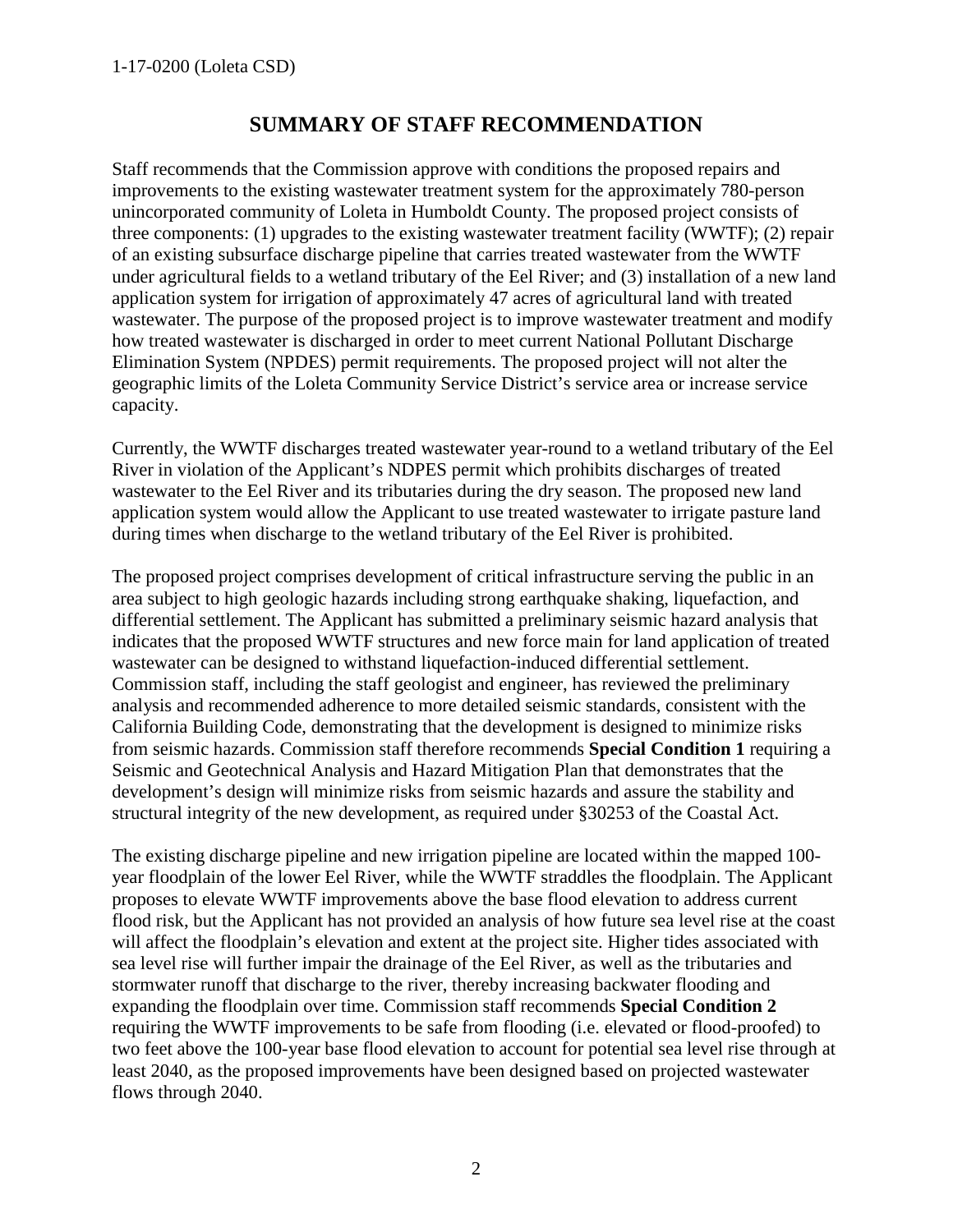As Special Condition 2 only ensures minimization of flood risk associated with sea level rise and future storm flows through 2040, Commission staff also recommends **Special Condition 3** limiting the permit authorization period to twenty years and requiring the Permittee to submit an application for an amendment to this Coastal Development Permit (CDP) prior to the expiration of the authorization period of the development in 2039 to extend the authorization. Given that the WWTF is critical infrastructure where flooding could have significant impacts on coastal resources, the future amendment application is required to include a Coastal Hazards Analysis and Adaptation Plan that provides a clear long-term plan to ensure that the approved WWTF improvements minimize flood hazard risks to the wastewater treatment system over the longterm (through at least 2100). Given the outstanding information regarding future risk and structural stability, Commission staff believes that limiting the authorization term and tying reauthorization to a longer-term adaptation planning effort is necessary to assure consistency with Coastal Act §30253.

Staff believes that the proposed development, as conditioned, is consistent with all applicable Chapter 3 policies of the Coastal Act. The motion to adopt the staff recommendation of **approval** of CDP 1-17-0200 with special conditions is found on [page 5.](#page-4-0)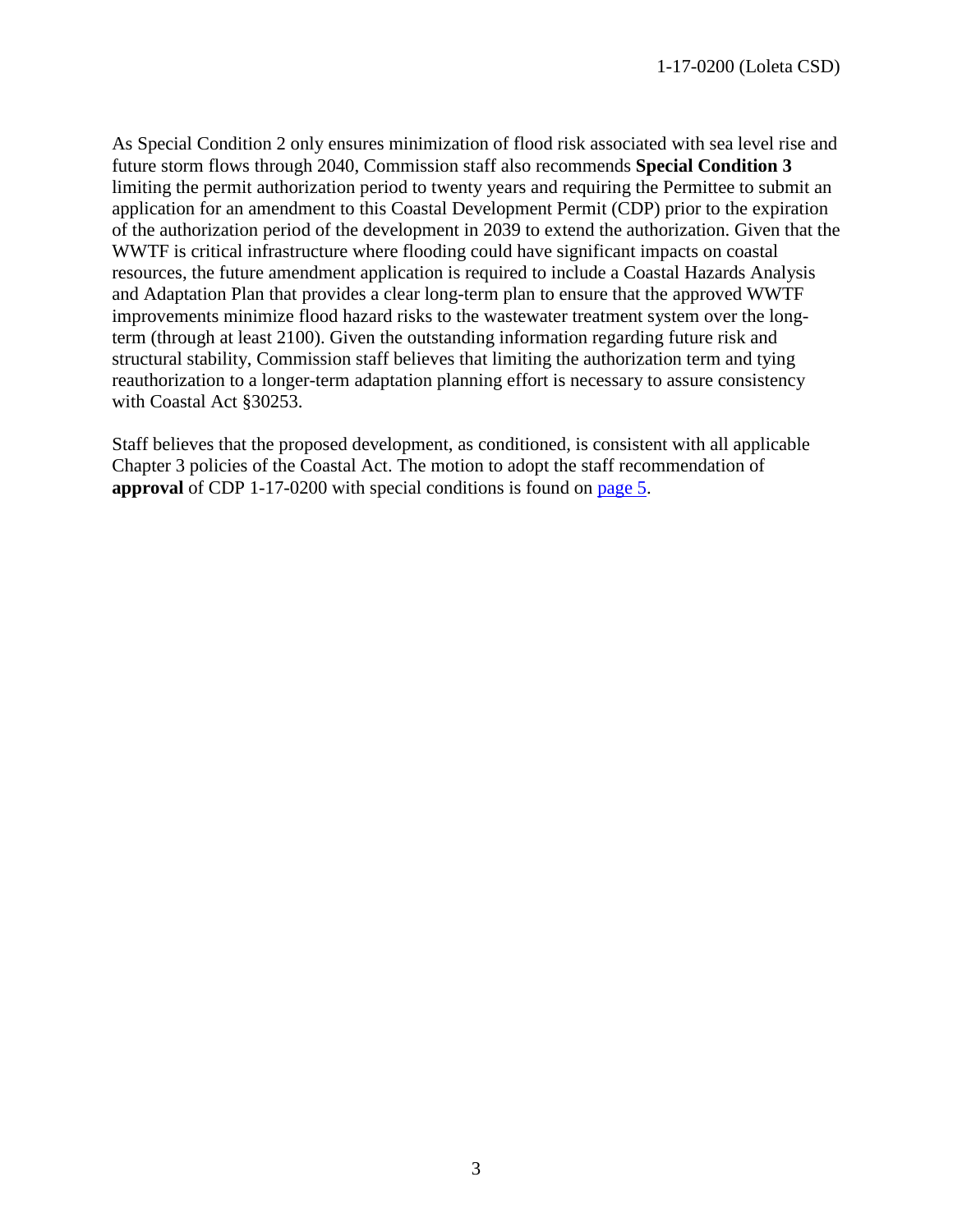# **TABLE OF CONTENTS**

| I.  |                                                                    |  |  |  |
|-----|--------------------------------------------------------------------|--|--|--|
| II. |                                                                    |  |  |  |
| Ш.  |                                                                    |  |  |  |
| IV. | FINDINGS AND DECLARATIONS ENTIRE AND THE RESERVE AND DECLARATIONS  |  |  |  |
|     |                                                                    |  |  |  |
|     |                                                                    |  |  |  |
|     |                                                                    |  |  |  |
|     |                                                                    |  |  |  |
|     |                                                                    |  |  |  |
|     |                                                                    |  |  |  |
|     |                                                                    |  |  |  |
|     | $\mathbf{1}$                                                       |  |  |  |
|     | $2_{1}$                                                            |  |  |  |
|     | H. WETLAND FILL & PROTECTION OF COASTAL WATERS <b>WEILL ASSETS</b> |  |  |  |
|     | 1.                                                                 |  |  |  |
|     | 2.<br>3.                                                           |  |  |  |
|     | $\mathbf{4}$ .                                                     |  |  |  |
|     |                                                                    |  |  |  |
|     |                                                                    |  |  |  |
|     |                                                                    |  |  |  |
|     |                                                                    |  |  |  |
|     |                                                                    |  |  |  |
|     |                                                                    |  |  |  |

# **APPENDICES**

[Appendix A – Substantive File Documents](#page-57-0) [Appendix B – Description of Wastewater Treatment Facility Improvements](#page-58-0)

# **EXHIBITS**

- Exhibit  $1$  Regional Location Map
- Exhibit 2 Vicinity Maps
- Exhibit 3 Urban Limit Line & Urban Service Area Boundary
- Exhibit 4 Site Plans
- Exhibit 5 Project Description
- [Exhibit 6 Existing & Proposed Wastewater Treatment Processes](https://documents.coastal.ca.gov/reports/2019/4/w10a/w10a-4-2019-exhibits.pdf)
- Exhibit  $7 Map$  of Wetlands Impacts
- Exhibit 8 Visual Rendering of WWTF Extension
- Exhibit 9 FEMA Flood Insurance Rate Map
- Exhibit 10 National Wetlands Inventory Map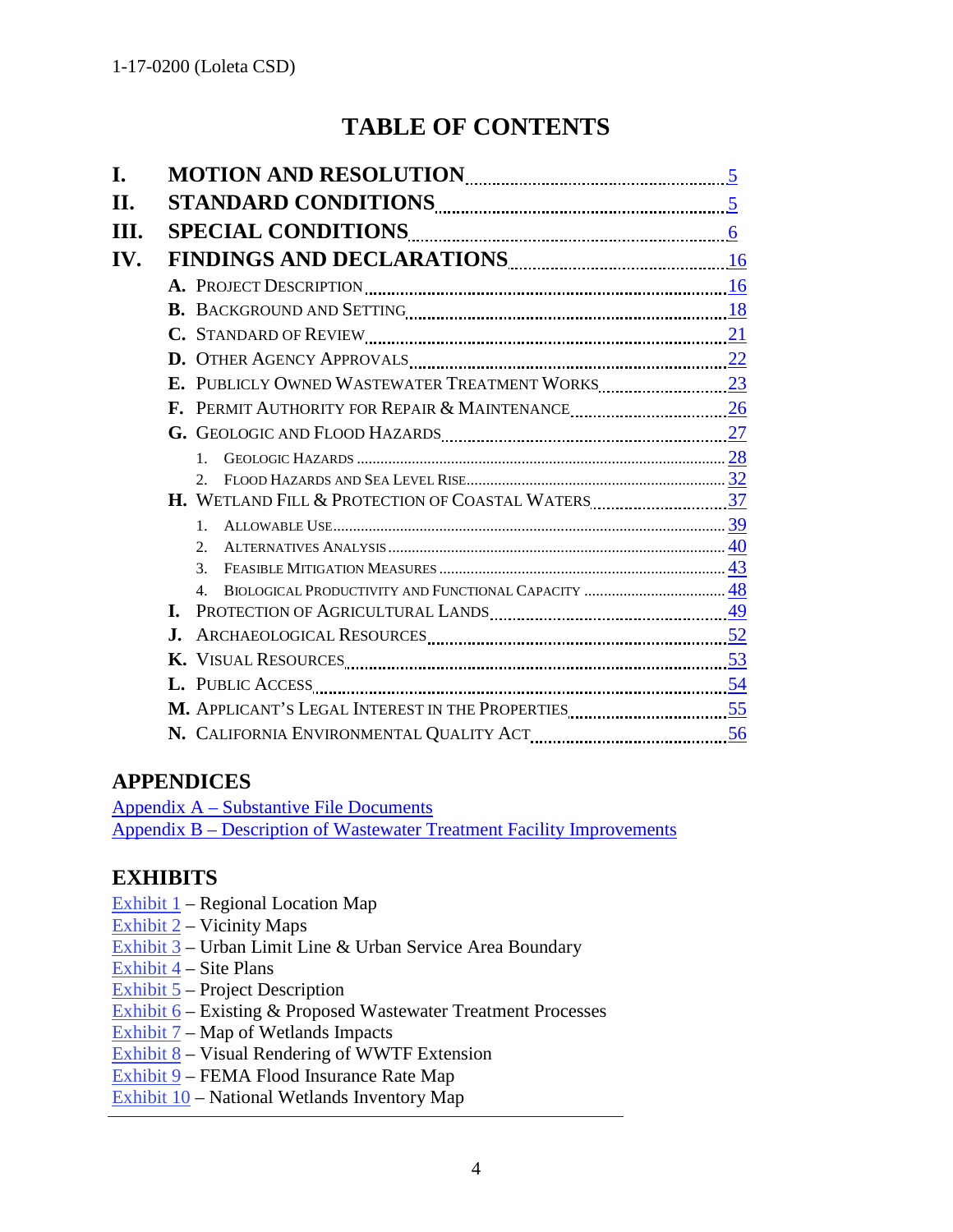# <span id="page-4-0"></span>**I. MOTION AND RESOLUTION**

The staff recommends that the Commission adopt the following resolution:

## **Motion:**

*I move that the Commission approve coastal development permit 1-17-0200 pursuant to the staff recommendation.* 

Staff recommends a **YES** vote on the foregoing motion. Passage of this motion will result in approval of the permit as conditioned and adoption of the following resolution and findings. The motion passes only by affirmative vote of a majority of the Commissioners present.

#### **Resolution:**

*The Commission hereby approves a coastal development permit for the proposed development and adopts the findings set forth below on grounds that the development as conditioned will be in conformity with the policies of Chapter 3 of the Coastal Act. Approval of the permit complies with the California Environmental Quality Act because either 1) feasible mitigation measures and/or alternatives have been incorporated to substantially lessen any significant adverse effects of the development on the environment, or 2) there are no further feasible mitigation measures or alternatives that would substantially lessen any significant adverse impacts of the development on the environment.* 

# <span id="page-4-1"></span>**II. STANDARD CONDITIONS**

This permit is granted subject to the following standard conditions:

- **1. Notice of Receipt and Acknowledgment**: The permit is not valid and development shall not commence until a copy of the permit, signed by the Permittee or authorized agent, acknowledging receipt of the permit and acceptance of the terms and conditions, is returned to the Commission office.
- **2. Expiration**: If development has not commenced, the permit will expire two years from the date on which the Commission voted on the application. Development shall be pursued in a diligent manner and completed in a reasonable amount of time. Application for extension of the permit must be made prior to the expiration date.
- **3. Interpretation**: Any questions of intent of interpretation of any condition will be resolved by the Executive Director or the Commission.
- **4. Assignment**: The permit may be assigned to any qualified person, provided assignee files with the Commission an affidavit accepting all terms and conditions of the permit.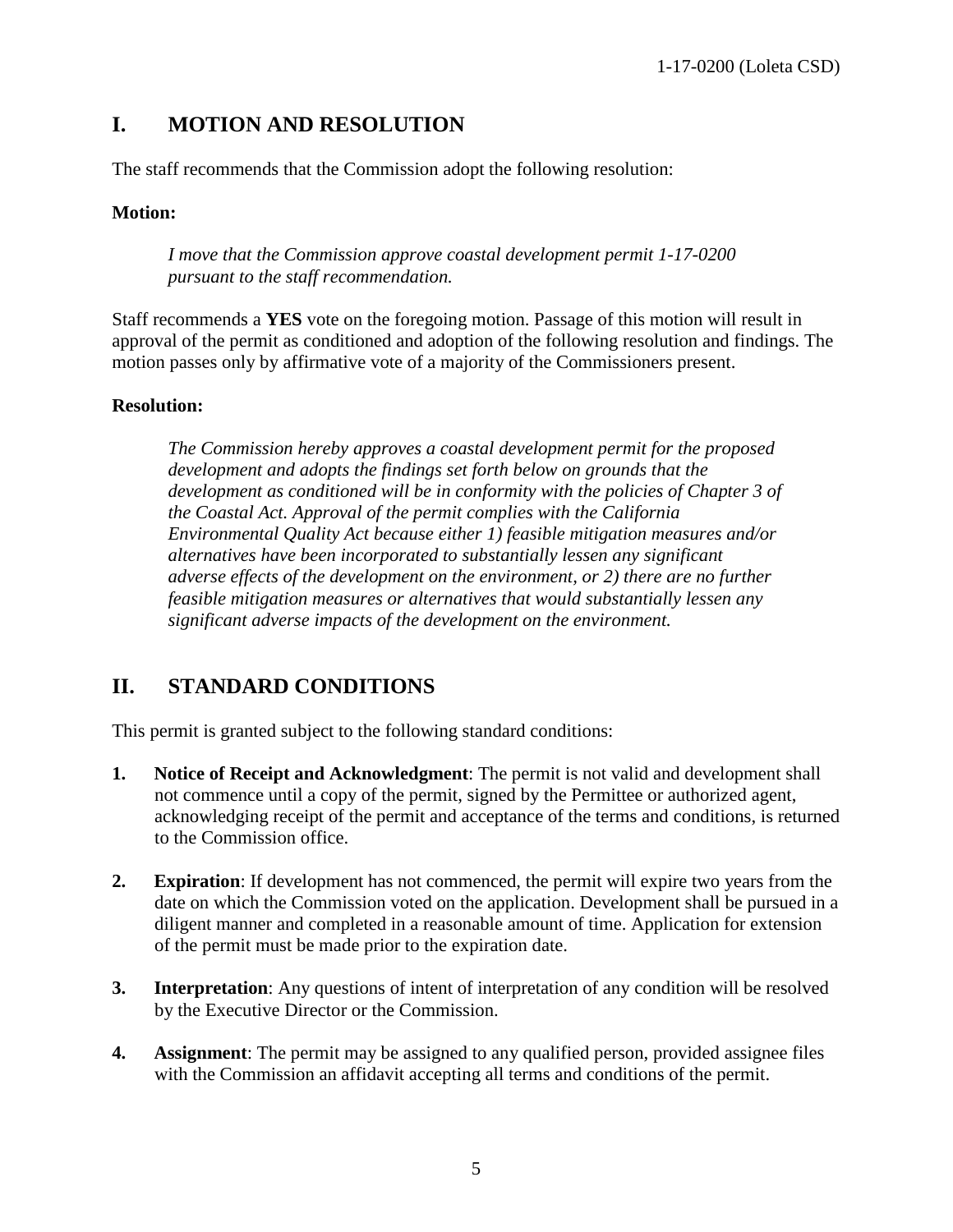**5. Terms and Conditions Run with the Land**: These terms and conditions shall be perpetual, and it is the intention of the Commission and the Permittee to bind all future owners and possessors of the subject property to the terms and conditions.

# <span id="page-5-0"></span>**III. SPECIAL CONDITIONS**

This permit is granted subject to the following special conditions:

#### 1. **Seismic and Geotechnical Analysis and Hazard Mitigation Plan.**

- A. PRIOR TO COMMENCEMENT OF CONSTRUCTION OF THE DEVELOPMENT AUTHORIZED BY COASTAL DEVELOPMENT PERMIT NO. 1-17-0200, the Permittee shall submit, for the Executive Director's review and written approval, a Seismic and Geotechnical Analysis and Hazard Mitigation Plan prepared by a licensed professional (Certified Engineering Geologist or Geotechnical Engineer) that includes the following:
	- i. A site-specific geotechnical investigation for the project site evaluating ground shaking, liquefaction and seismic settlement hazards: (a) based on current California Building Code (CBC 2016) and American Society of Civil Engineer (ASCE 7-16) guidelines; (b) following the criteria in Section 1803 of the CBC; (c) including a quantitative evaluation of the potential for liquefaction and soil strength loss using site peak ground acceleration, earthquake magnitude and source characteristics consistent with the maximum considered earthquake ground motions; and (d) including an assessment of potential consequences with an estimation of total and differential settlement.
	- ii. An engineering analysis specific to the project site: (a) describing the specific design measures that will be used to ensure the integrity of the approved development, consistent with the California Building Code, including Sections 1897 and 1808 regarding foundations, foundation walls, and retaining walls; and (b) demonstrating that the approved project structures, including the various components of the upgraded wastewater treatment facility (influent pump station, headworks/rotary drum screen, extended aeration package plant, and UV disinfection system) and new land application system (pump station and subsurface force main), will be designed and constructed to withstand expected levels of ground shaking, liquefaction, and ground settlement as determined in the geotechnical analysis.
	- iii. Detailed design and construction plans for the wastewater treatment facility improvements and for the irrigation pipeline, including site plans and elevations, grading plans, foundation plans, and structural plans that, incorporating the results of the required geotechnical investigation and engineering analysis, conform with: (a) the preliminary site plans and project description submitted to the Commission and attached as Exhibits 4 and 5; and (b) the standards of the current California Building Code, including, but not limited to, Sections 1897 and 1808 regarding foundations, foundation walls, and retaining walls.
	- iv. An Inspection and Maintenance Plan describing in detail the types and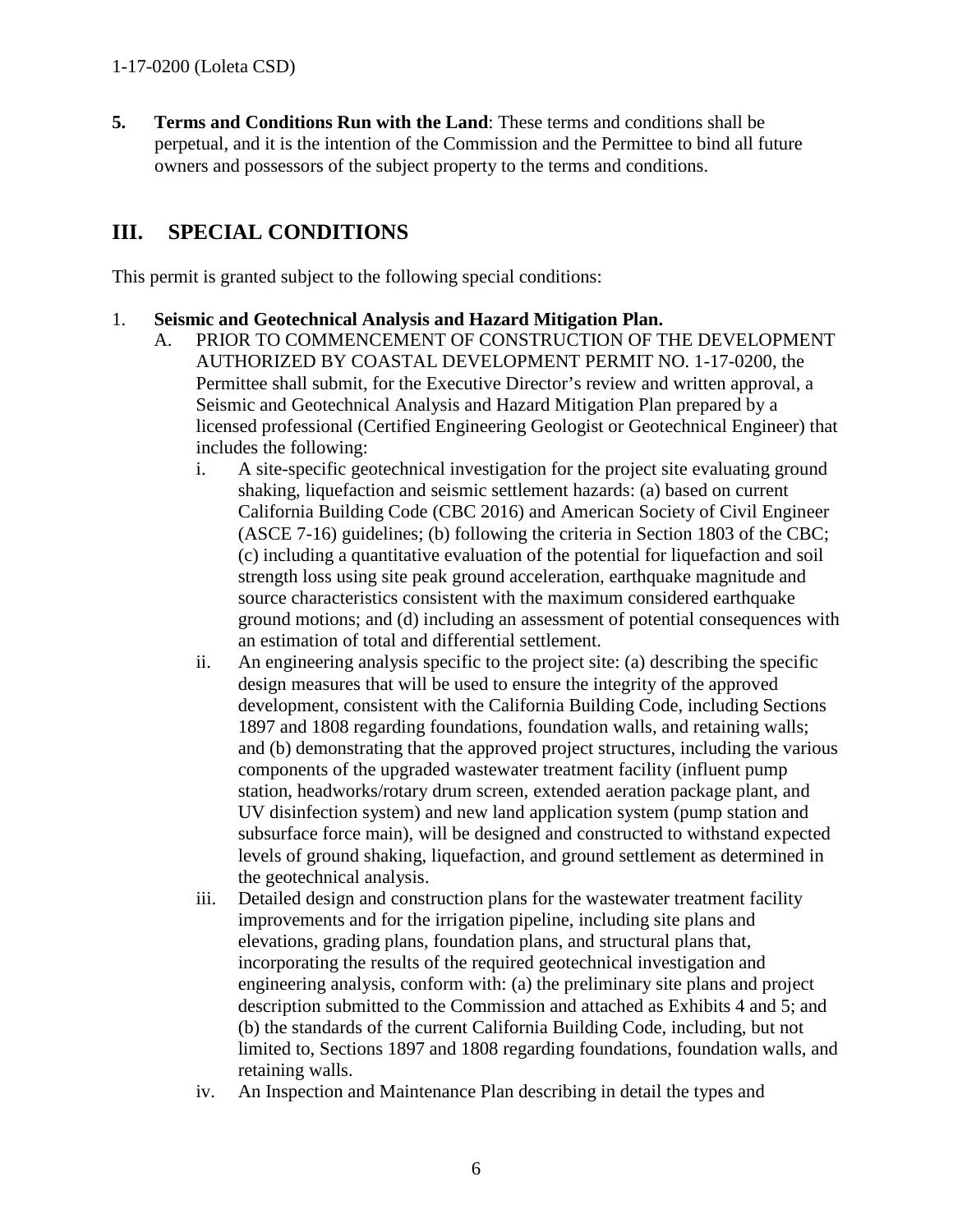frequency of inspections and maintenance procedures that will be followed and demonstrating that the inspections and maintenance procedures will be adequate to maintain the wastewater treatment facility improvements and irrigation pipeline in good working condition.

- B. The Permittee shall undertake development in accordance with the approved plans. Any proposed changes to the approved plans shall be reported to the Executive Director. No changes to the approved plans shall occur without a Commission amendment to the coastal development permit unless the Executive Director provides a written determination that no amendment is legally required.
- 2. **Additional Criteria for the Final Design and Construction Plans for the Wastewater Treatment Facility.** The final design and construction plans for the wastewater treatment facility required in Special Condition 1 shall meet the following additional design criteria:
	- A. The plans shall demonstrate that all development is setback a minimum of five feet from coastal wetlands.
	- B. The plans shall demonstrate that all new structures at the wastewater treatment facility will be safe from flooding (i.e. elevated or flood-proofed) to two feet above the 100-year base flood elevation to account for potential sea level rise through 2040.

#### 3. **Length of Development Authorization**.

- A. The approved development is authorized for 20 years from the date of approval [i.e., through April 10, 2039, the expiration date of this coastal development permit (CDP)]; and the irrigation system for land application of treated wastewater on APN 309-191-012 is authorized only so long as the Permittee is legally authorized by the property owners to use the site, but in no event more than twenty years from the date of Commission approval of the CDP (i.e. until April 10, 2039). By acceptance of this CDP, the Permittee acknowledges and agrees that the development authorized pursuant to this CDP is thus interim and temporary, and is permitted for the time frame identified in order to provide a reasonable period of time for the Permittee to evaluate future risk of coastal hazards as influenced by sea level rise and plan, develop, and implement any necessary responses to coastal hazards including adaptation or relocation alternatives, to ensure minimization of risk in the long term, and to address any coastal resource impacts associated with maintaining the subject development at this location (e.g., impacts associated with any coastal hazards protection measures, such as levee maintenance or expansion).
- B. Prior to the expiration of the authorization period of the development (i.e., before April 10, 2039), the Permittee or its successors shall submit to the Commission an application for a CDP amendment to either (a) remove the approved development in its entirety and restore the affected areas to their pre-development condition, or (b) extend the length of time the development is authorized and modify its design as needed to ensure consistency with the Coastal Act. If a complete application is filed before the end of the authorization period, the authorization period shall be automatically extended until the time the Commission acts on the application.
- C. The required amendment application shall conform to the Commission's permit filing regulations at the time and shall at a minimum include, along with other required information, a **Coastal Hazards Analysis and Adaptation Plan** that provides a clear long-term plan to ensure that the approved WWTF improvements minimize flood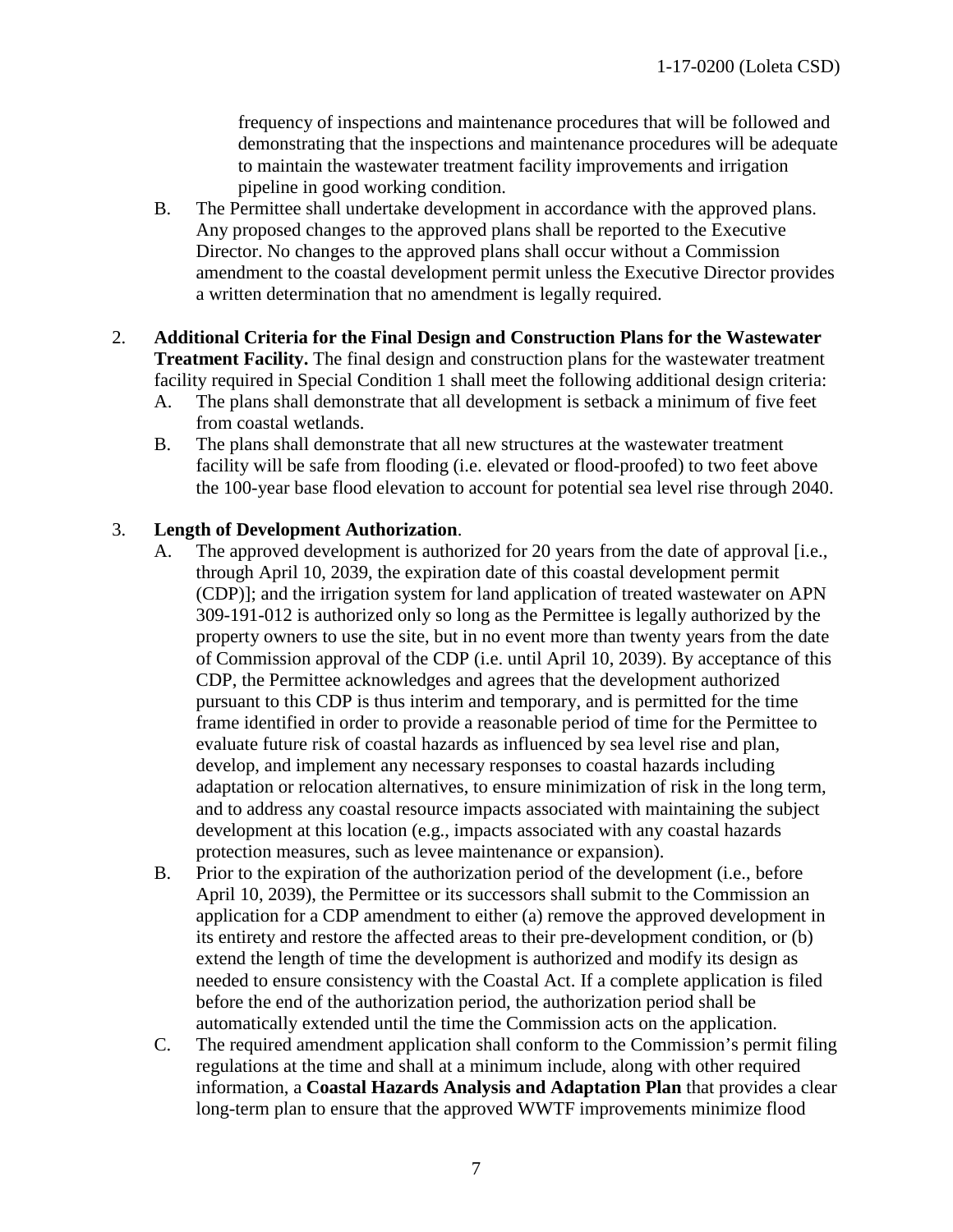hazard risks to the WWTF through at least 2100. The plan shall include:

- i. Information on flood conditions and other coastal hazards in the project area obtained through periodic monitoring and recording of conditions in the project area during winter storms, including when the Eel River reaches or exceeds flood stage (20-foot crest) at the Fernbridge tide gauge. The information should include an assessment of cumulative changes to the approved development's coastal hazard risk over time.
- ii. A geotechnical analysis of current and future coastal hazards in the project area, including flood hazards and hazards caused by elevated groundwater and reduced or inadequate drainage, taking into account local sea level rise and seismic and aseismic subsidence through at least 2100, considering mediumhigh risk aversion and extreme risk aversion scenarios, and based on the best available science at the time of plan preparation. The analysis shall address flooding associated with large storm events (the 100 year storm or greater).
- iii. An engineering analysis evaluating the impacts of flooding and other coastal hazards [as determined in the geotechnical analysis in (ii) above] through at least 2100 on the wastewater treatment and treated wastewater discharge/reuse systems, and describing specific design elements and mitigation measures necessary to ensure the integrity and functionality of the system.
- iv. An evaluation of alternatives to the current wastewater treatment and treated wastewater discharge/reuse systems to address any coastal hazard vulnerabilities identified, including but not limited to alternatives involving relocation of the development to an area safe from flooding and other coastal hazards or development of a new system for wastewater treatment and/or treated wastewater disposal/reuse (including consolidation with other nearby facilities). The information concerning these alternatives must be sufficiently detailed to enable the Coastal Commission to evaluate the feasibility of each alternative for addressing consistency with the Coastal Act, including whether the alternatives minimize risks of geologic and flood hazards and assure stability and structural integrity; and how the alternatives impact coastal resources. The analysis shall include a feasibility analysis of the alternatives that evaluates and considers all potential constraints, including geotechnical and engineering constraints, potential phasing options with timelines, project costs, and potential funding options.
- v. A plan for protecting, adapting, relocating or otherwise changing the current wastewater treatment and treated wastewater discharge/reuse systems if necessary to maintain safety from flooding and other coastal hazards at defined times (e.g. 2059, 2069, etc.) or in response to defined triggers in order to minimize risk and assure stability and structural integrity in the long-term (at least through 2100), including expected timeframes for any necessary land acquisition, planning, permitting, design, and construction.
- 4. **Assumption of Risk, Waiver of Liability, and Indemnity Agreement.** By acceptance of this permit, the Permittee acknowledges and agrees (a) that the site may be subject to hazards from geologic and flood hazards, including but not limited to ground shaking, liquefaction, tsunami inundation, and flooding; (b) to assume the risks to the Permittee and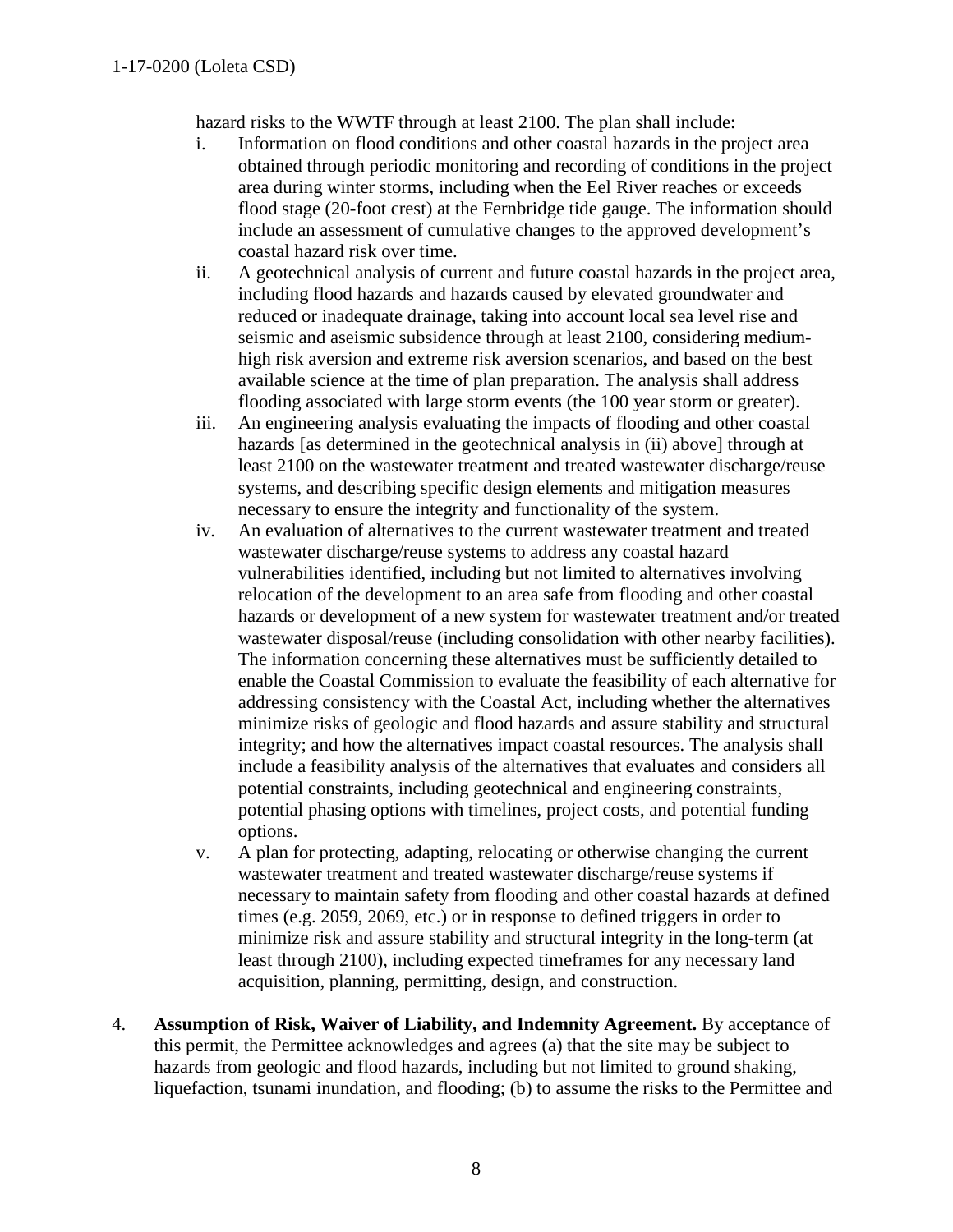the property that is the subject of this permit of injury and damage from such hazards in connection with this permitted development; (c) to unconditionally waive any claim of damage or liability against the Commission, its officers, agents, and employees for injury or damage from such hazards; and (d) to indemnify and hold harmless the Commission, its officers, agents, and employees with respect to the Commission's approval of the project against any and all liability, claims, demands, damages, costs (including costs and fees incurred in defense of such claims), expenses, and amounts paid in settlement arising from any injury or damage due to such hazards.

- 5. **Future Development Restriction.** This permit is only for the development described in Coastal Development Permit Application 1-17-0200. Any future improvements or modifications to the wastewater treatment facility or other approved development will require a permit amendment to Coastal Development Permit 1-17-0200 from the Commission, unless the Executive Director determines that no amendment is legally required.
- 6. **State Lands Commission Approval.** PRIOR TO ISSUANCE OF COASTAL DEVELOPMENT PERMIT 1-17-0200, the Applicant shall provide to the Executive Director a written determination from the State Lands Commission that: (A) no State or public trust lands are involved in the development; or (B) State or public trust lands are involved in the development and all permits required by the State Lands Commission have been obtained; or (C) State or public trust lands may be involved in the development, but, pending a final determination, an agreement has been made with the State Lands Commission for the approved project as conditioned by the Commission to proceed without prejudice to that determination.
- 7. **Construction Responsibilities.** The Permittee shall comply with the following construction-related best management practices (BMPs) and avoidance and minimization measures:
	- A. The following required measures are listed in the "Project Description" for the Loleta Community Services District Wastewater Treatment Facility and Effluent Disposal Improvement Project dated May 23, 2018 and prepared by SHN (Exhibit 5) and/or the January 3, 2019 SNH letter to Commission staff:
		- i. During construction activities at the WWTF, all ground disturbing activity shall be set back at least five feet from the edge of the wetland. The five-foot buffer shall be physically demarcated using construction fencing that will be placed and periodically maintained by a qualified biologist. Contractors shall be educated on the purpose of the wetland setback and construction specifications and bid documents shall prohibit any construction activity within five feet of the wetland;
		- ii. During trenching in agricultural areas (including all wetland areas), the top six inches of excavated material shall be separately stockpiled by the contractor. The contractor shall assure that this stockpiled soil material is kept moist and that the material is restored to the construction trench as soon as is feasible. This topsoil material shall be reintroduced as the top fill material in the restored trench section;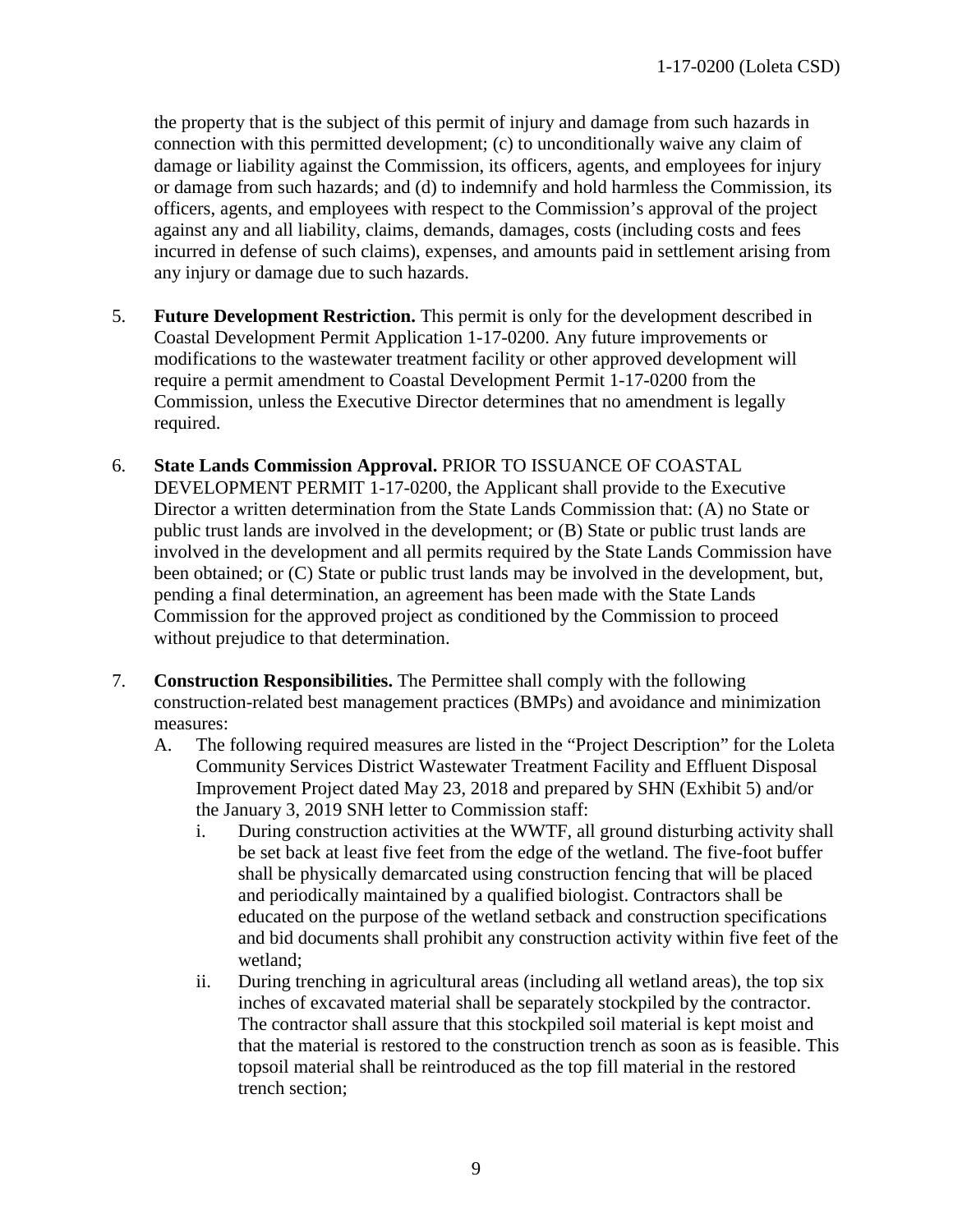- iii. Prior to the commencement of construction in agricultural fields, the limits of the approved work areas shall be physically delineated, limiting the potential area affected by construction; and workers shall be educated about the limitations on construction;
- iv. All vehicles and equipment shall be restricted to pre-established work areas and access routes, as shown in the project description (Exhibit 4, pg. 2);
- v. No riparian vegetation shall be removed;
- vi. Repair of the wastewater discharge pipeline and construction of the new irrigation pipeline including all work in wetlands shall occur during the dry season only (from May  $15^{th}$  through September  $30^{th}$ );
- vii. If rainfall is forecasted during the time construction activities are being performed, all onsite stockpiles of soil, gravel, and construction debris shall be covered and secured before the onset of precipitation. After a rainstorm, all silt and debris shall be removed from the construction area and stormwater controls.
- viii. No excavated soil or construction debris shall be temporarily placed or stored where it may be subject to entering the remnant slough wetland or the Eel River or its tributaries or other coastal waters. All onsite stockpiles of soil and construction debris shall be contained at all times to minimize discharge of sediment and other pollutants;
- ix. No debris, soil, silt, sand, trash, concrete or washings thereof, oil or other petroleum products or washings thereof, or other foreign materials shall be allowed to enter or be placed where it may be washed by rainfall or runoff into jurisdictional waters of the U.S. or state;
- x. During construction, all trash shall be removed from the work site and disposed of on a regular basis to avoid contamination of habitat. Any and all debris resulting from construction activities shall be removed from the project site and disposed of at an authorized disposal location within 10 days of project completion and/or prior to the onset of the rainy season, whichever is earlier. All spoils and construction debris will be hauled off site and disposed of at an appropriately permitted upland disposal facility (landfill or recycling plant);
- xi. Only wildlife-friendly 100% biodegradable erosion control products that will not entrap or harm wildlife shall be used. Erosion control products shall not contain synthetic (that is, plastic or nylon) netting. Photodegradable synthetic products are not considered biodegradable;
- xii. Fuels, lubricants, and solvents shall not be allowed to enter storm drain systems or jurisdictional waters of the U.S. or state. All equipment used during construction shall be free of oil and fuel leaks at all times;
- xiii. BMPs for concrete paving and grinding operations, and storm drain inlet protection shall be employed to prevent concrete grindings, concrete slurry, and paving rinseate from entering drop inlets or sheet-flowing into coastal waters; and
- xiv. Hazardous materials management equipment, including oil containment booms and absorbent pads shall be available and immediately on hand at the project site. A registered first-response, professional, hazardous materials cleanup/remediation service shall be locally available on call. Any accidental spill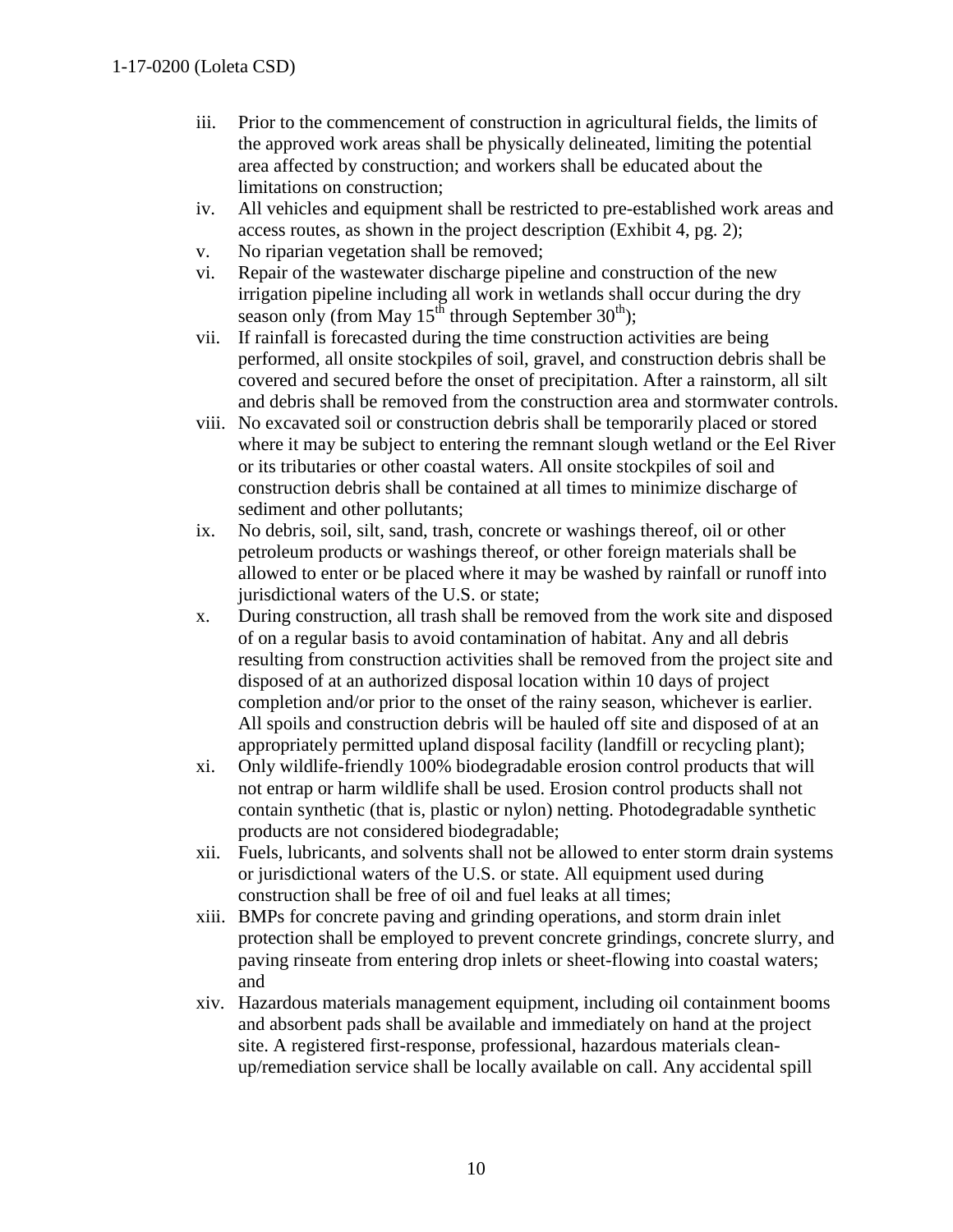shall be contained rapidly and cleaned up. In the event of a spill, the Permittee shall notify the appropriate regulatory agencies immediately.

- B. The following are additional measures the Permittee shall implement:
	- i. All ground-disturbing activities and asphaltic-concrete paving operations shall occur during dry weather only;
	- ii. Upon completion of component construction activities and prior to October  $15<sup>th</sup>$ , all temporarily disturbed agricultural lands (including but not limited to areas disturbed by trenching and construction materials and equipment staging and access) shall be decompacted, recontoured, and reseeded, as needed, to restore pre-project conditions. Revegetation shall occur with a mix of regionally appropriate native grasses and/or noninvasive agricultural species. No plant species listed as problematic and/or invasive by the California Native Plant Society, the California Invasive Plant Council, or as may be identified from time to time by the State of California, shall be employed on the site. No plant species listed as a "noxious weed" by the governments of the State of California or the United States shall be utilized within the property; and
	- iii. In areas where excess soil from the trenches is broadcast within the construction corridors, soil placement shall be limited to twenty-two feet of the existing discharge pipeline or twelve feet of the new irrigation pipeline. If soil is placed within the construction corridors, a qualified engineer shall be on site during final grading and recontouring activities to ensure that the construction corridors are graded and recontoured consistent with the elevation of the adjacent grazed seasonal wetlands and no depressions, ridges, or mounds result.

#### 8. **Erosion and Sediment Control and Pollution Prevention Plan**

- A. PRIOR TO COMMENCEMENT OF CONSTRUCTION OF THE DEVELOPMENT AUTHORIZED BY COASTAL DEVELOPMENT PERMIT NO. 1-17-0200, the Permittee shall submit, for the review and written approval of the Executive Director, an erosion and sediment control and pollution prevention plan. The plan shall comply with the following requirements:
	- i. The plan shall demonstrate that temporary construction impacts to the biological productivity and quality of coastal waters and wetlands shall be minimized during project construction consistent with the provisions of **Special Condition 7**.
	- ii. The plan shall include a construction site map and a narrative description addressing, at a minimum, the following required components:
		- a. A map delineating the construction site, construction phasing boundaries, and the location of all temporary construction-phase BMPs.
		- b. A description of the BMPs that will be implemented to minimize erosion and sedimentation, control runoff and minimize the discharge of other pollutants resulting from construction activities.
		- c. A schedule for the management of all construction-phase BMPs (including installation and removal, ongoing operation, inspection, maintenance, and training).
	- iii. The plan shall specify that copies of the signed Coastal Development Permit (CDP) and the approved Erosion and Sediment Control and Pollution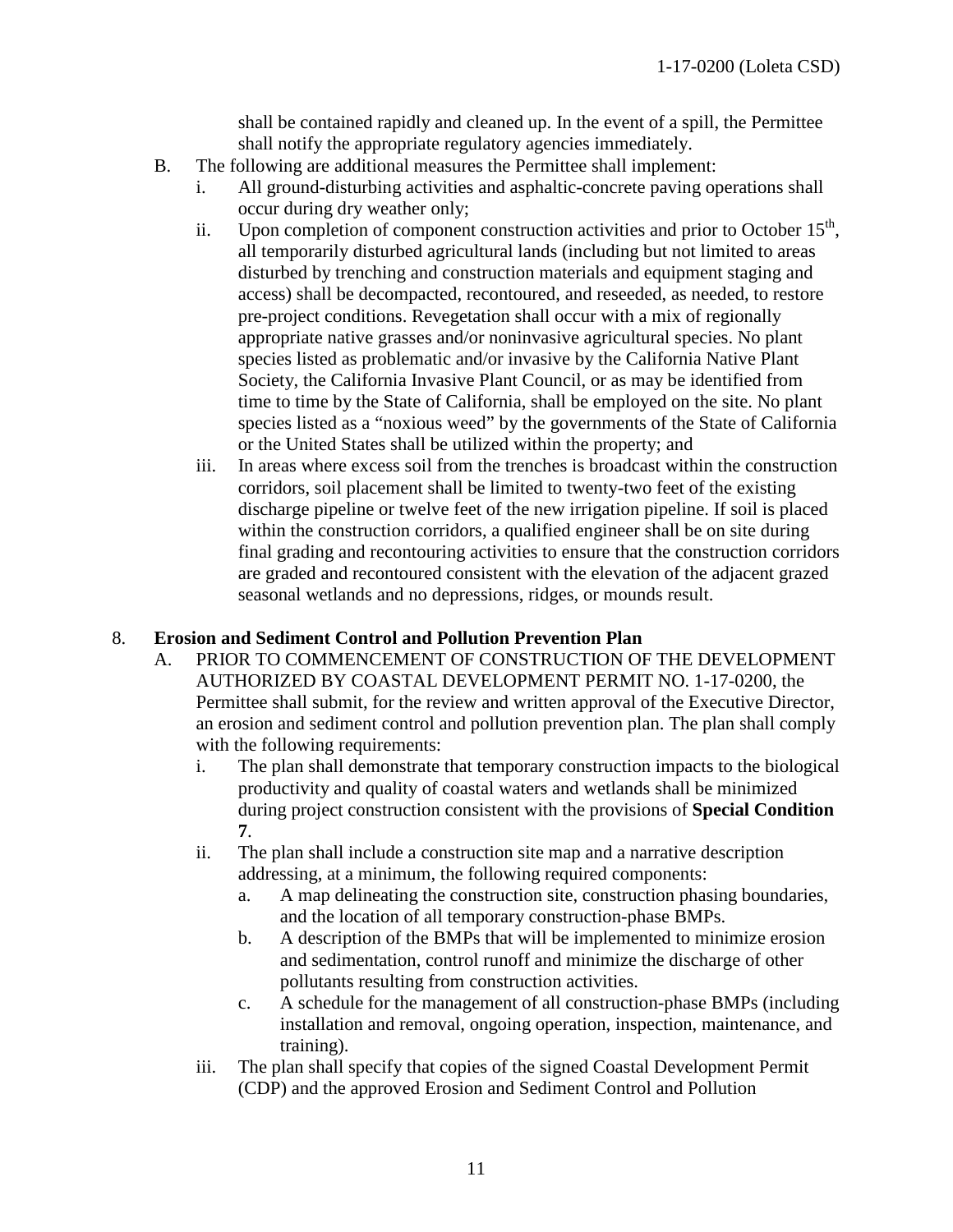Prevention Plan be maintained in a conspicuous location at the construction job site at all times, and be available for public review on request. All persons involved with the construction shall be briefed on the content and meaning of the CDP and the approved Erosion and Sediment Control and Pollution Prevention Plan, and the public review requirements applicable to them, prior to commencement of construction.

- B. The Permittee shall notify planning staff of the Coastal Commission's North Coast District Office at least three working days in advance of commencement of construction or maintenance activities, and immediately upon completion of construction or maintenance activities.
- C. The Permittee shall undertake development in accordance with the approved final Erosion and Sediment Control and Pollution Prevention Plan. Any proposed changes to the approved final plan shall be reported to the Executive Director. No changes to the approved final plan shall occur without a Commission amendment to this coastal development permit unless the Executive Director determines that no amendment is legally required.

## 9. **Debris Removal Plan**

- A. PRIOR TO COMMENCEMENT OF CONSTRUCTION OF THE DEVELOPMENT AUTHORIZED BY COASTAL DEVELOPMENT PERMIT NO. 1-17-0200, the Permittee shall submit, for the review and written approval of the Executive Director, a plan for the disposal of excess construction related debris. The plan shall identify a disposal site that is in an upland area where materials may be lawfully disposed and describe the manner by which the material will be removed from the construction site.
- B. The Permittee shall undertake development in accordance with the approved final Debris Removal Plan. Any proposed changes to the approved final plan shall be reported to the Executive Director. No changes to the approved final plan shall occur without a Commission amendment to this coastal development permit unless the Executive Director determines that no amendment is legally required.
- 10. **Grazed Seasonal Wetland Vegetation Monitoring.** The Permittee shall submit a vegetation monitoring report for the review and written approval of the Executive Director within 18 months after completion of repairs to the existing discharge pipeline and installation of the new irrigation force main with vertical risers in agricultural fields. The monitoring report shall be prepared by a qualified biologist or botanist and shall evaluate whether the objective of reestablishing vegetation in any of the grazed seasonal wetland areas impacted by project construction to a level of coverage and density equivalent to vegetation coverage and density of the surrounding undisturbed areas has been achieved. If the report indicates that the revegetation of any of the areas disturbed by construction has not been successful, in part, or in whole, the Permittee shall submit a revised revegetation program to achieve the objective. The revised revegetation program shall require an amendment to this coastal development permit.

#### 11. **Protection of Bird Nesting Habitat.**

A. As proposed by the Applicant, if vegetation removal or ground-disturbing activity will take place during the nesting season (February  $15<sup>th</sup>$  to August  $15<sup>th</sup>$ ), a qualified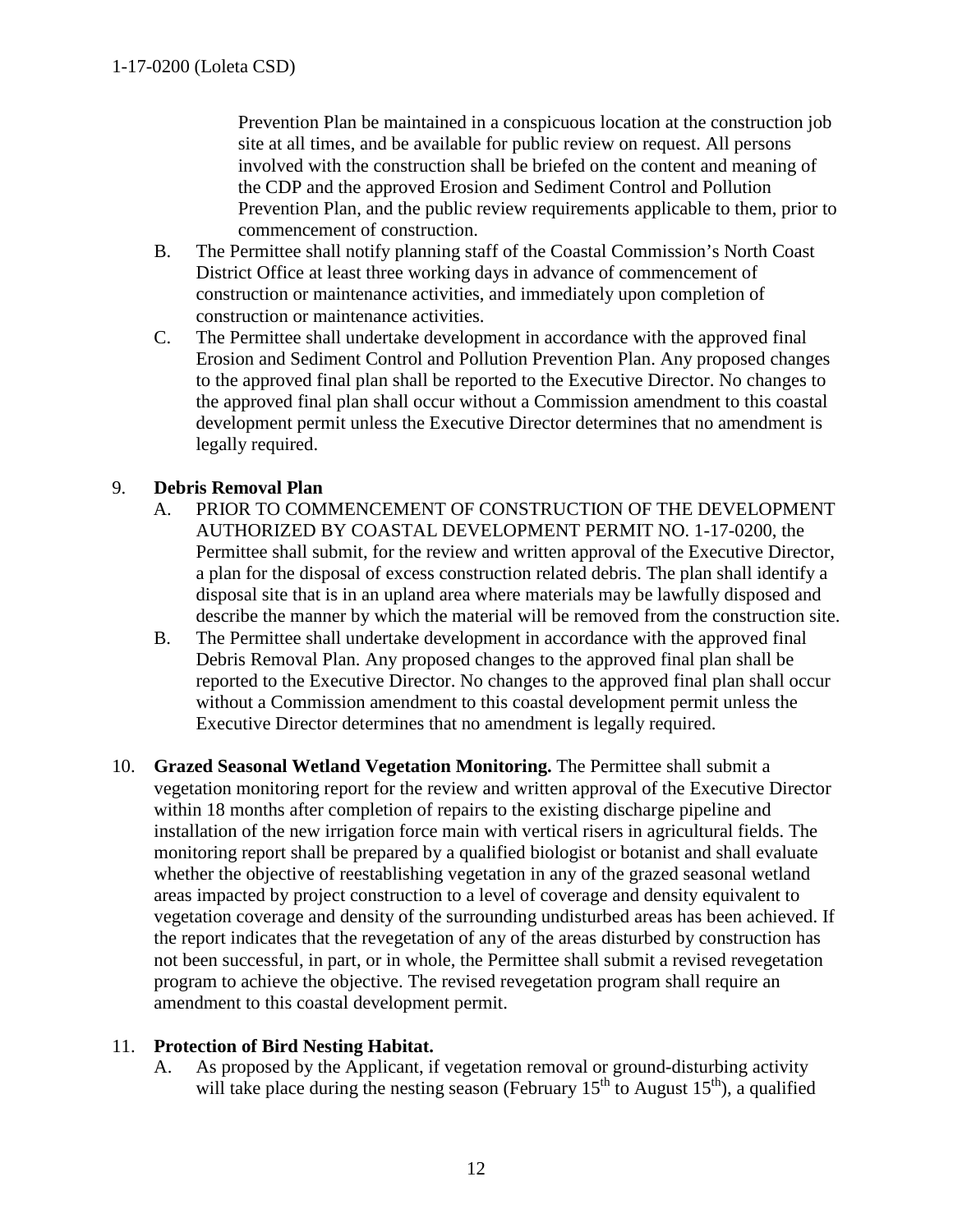biologist shall conduct a pre-construction nesting bird survey. Pre-construction surveys for nesting pairs, nests, and eggs shall occur within the construction limits and within 100 feet (200 feet for raptors) of the construction limits within five days of the commencement of construction.

- B. Any pre-construction nesting bird survey required pursuant to subpart A shall be conducted according to current California Department of Fish and Wildlife (CDFW) protocol.
- C. If any active nest is encountered during preconstruction surveys, the biologist, in consultation with CDFW, shall determine the extent of a construction-free buffer zone to be established around the nest, and construction in the buffer zone shall be delayed until after the young have fledged, as determined by additional surveys conducted by a qualified biologist. The construction-free buffer zone shall be a minimum of 250 feet for nesting raptors and a minimum of 50 feet for other sensitive bird species.

#### 12. **Protection of Northern Red-legged Frogs (***Rana aurora***)**

- A. Immediately prior to commencement of ground disturbance within 50 feet of all suitable northern red-legged frog habitat located within the construction limits, a qualified biologist shall perform a pre-construction survey for the northern red-legged frog in consultation with the California Department of Fish and Wildlife (CDFW) as proposed by the Applicant. In addition, the biologist shall coordinate with the CDFW staff to relocate any animals that occur within the construction limits to nearby suitable habitat.
- B. Immediately following a relocation survey, tall grass in the survey area that has not been grazed shall be mowed or an exclusion fence shall be placed around the surveyed construction area, as proposed by the Applicant, to reduce the likelihood that frogs will enter the construction area.
- C. In the event that a northern-red legged frog is observed in an active construction zone, the contractor shall immediately halt construction activities until a biologist, in consultation with CDFW, has moved the frog to a safe location in similar habitat outside of the construction zone.

#### 13. **Post-Development Stormwater Management Plan for the Wastewater Treatment Facility.**

- A. PRIOR TO COMMENCEMENT OF CONSTRUCTION OF THE DEVELOPMENT AUTHORIZED BY COASTAL DEVELOPMENT PERMIT NO. 1-17-0200, the Permittee shall submit, for the review and written approval of the Executive Director, a post-development stormwater management plan for the wastewater treatment improvement area. The plan shall demonstrate that the project complies with the following requirements:
	- i. The plan shall be prepared by a qualified California-licensed professional (e.g., Registered Professional Civil Engineer, Geotechnical Engineer, Geologist, Engineering Geologist, Hydrogeologist, or Landscape Architect).
	- ii. The plan shall address runoff from all new and/or replaced impervious and semi-pervious surfaces.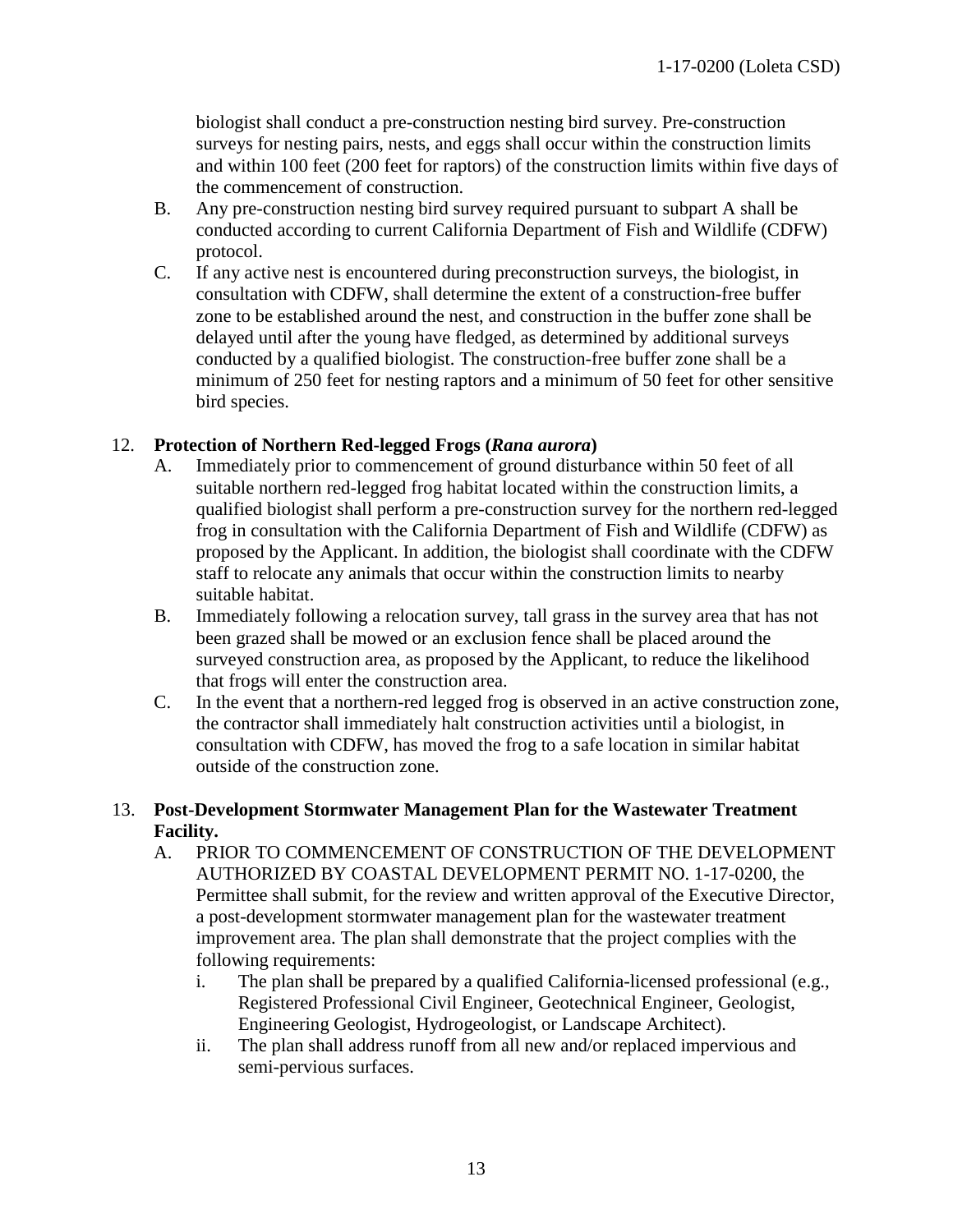#### 1-17-0200 (Loleta CSD)

- iii. The plan shall implement a low-impact-development (LID) approach to stormwater management that will retain on-site (by means of infiltration, evapotranspiration, or harvesting), at a minimum, the runoff produced by the  $85<sup>th</sup>$  percentile 24-hour design storm (see iv(d), below), to the extent appropriate and feasible. In implementing an LID approach, priority shall be given to the use of preventive LID Site Design strategies (such as reducing impervious surface area) to minimize post-development changes in the site's stormwater flow regime, supplemented by use of structural LID BMPs if needed to mitigate any unavoidable changes in stormwater flows. Where feasible, direct stormwater runoff from all impervious surfaces to, in order of priority, a) landscaped areas or open spaces capable of infiltration; b) earthen-based infiltration BMPs (such as an infiltration basin); c) flow-through biofiltration BMPs (such as a vegetated swale); d), manufactured infiltration BMPs (such as a permeable pavement system); and if infiltration is not feasible, e) proprietary filtration systems (such as an inlet filter).
- iv. The plan shall include, at a minimum, the following required components:
	- a. A polluted runoff and hydrologic characterization of the site (e.g., potential pollutants in runoff, soil properties, infiltration rates, depth to groundwater, and the location and extent of hardpan and confining layers) as necessary to design the proposed BMPs.
	- b. A site plan, drawn to scale, showing the property boundaries, areas of impervious and semi-pervious surfaces, runoff flow directions, relevant drainage features, and structural BMPs.
	- c. A description of the post-construction stormwater management BMPs that will be implemented including a schedule for installation or implementation of all BMPs.
	- d. Supporting calculations demonstrating that required BMPs have been sized and designed to infiltrate, retain, or treat, at a minimum, the runoff produced by the 85th percentile 24-hour storm event for volume-based BMPs, or two times the 85th percentile 1-hour storm event for flow-based BMPs.
	- e. A description and calculations demonstrating that the 85th percentile design storm runoff volume will be retained on-site, giving precedence to an LID approach. If the 85th percentile runoff volume cannot be retained on site using LID, an alternatives analysis shall demonstrate that no feasible alternative project design will substantially improve runoff retention.
	- f. A description and schedule for the ongoing management of all postdevelopment BMPs (including operation, maintenance, inspection, and training) that will be performed for the life of the development, if required for the BMPs to function properly.
- B. The Permittee shall undertake development in accordance with the approved final Post-Development Stormwater Management Plan for the Wastewater Treatment Facility. Any proposed changes to the approved final plan shall be reported to the Executive Director. No changes to the approved final plan shall occur without a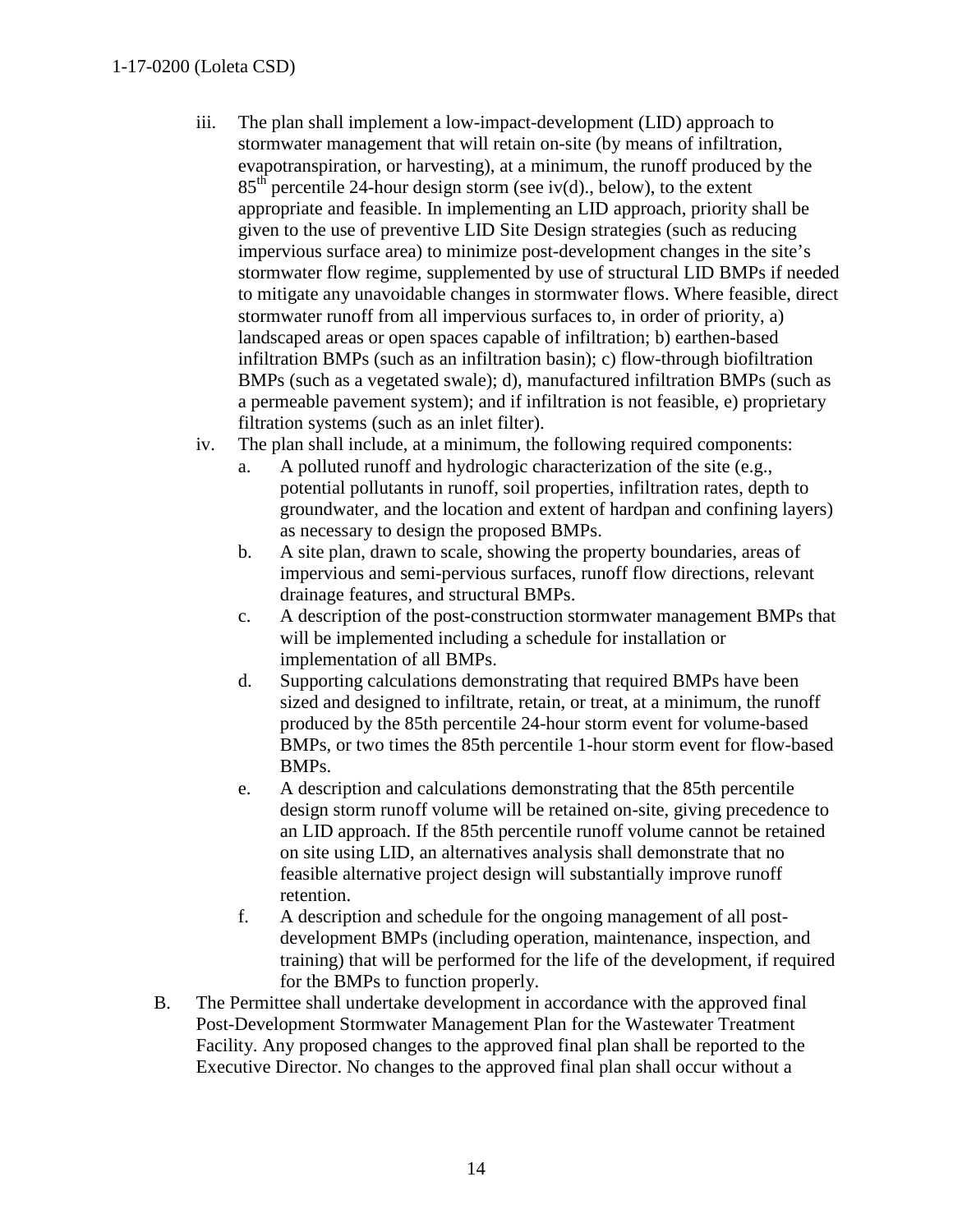Commission amendment to this coastal development permit unless the Executive Director determines that no amendment is legally required.

14. **Protection of Archaeological Resources.** If an area of cultural deposits or human remains is discovered during the course of the project, all construction shall cease and shall not recommence until a qualified cultural resource specialist, in consultation with the Tribal Historic Preservation Officers of the Wiyot Tribe, the Bear River Band of Rohnerville Rancheria, and the Blue Lake Rancheria, analyzes the significance of the find and prepares a supplementary archaeological plan for the review and approval of the Executive Director, and either: (a) the Executive Director approves the Supplementary Archaeological Plan and determines that the Supplementary Archaeological Plan's recommended changes to the proposed development or mitigation measures are *de minimis* in nature and scope, or (b) the Executive Director reviews the Supplementary Archaeological Plan, determines that the changes proposed therein are not *de minimis*, and the Permittee has thereafter obtained an amendment to Coastal Development Permit 1-17-0200.

#### 15. **Final Lighting Plan for the Wastewater Treatment Facility.** PRIOR TO

COMMENCEMENT OF CONSTRUCTION OF THE DEVELOPMENT AUTHORIZED BY COASTAL DEVELOPMENT PERMIT NO. 1-17-0200, the Permittee shall submit, for the review and written approval of the Executive Director, a final lighting plan for all new outdoor night lighting at the wastewater treatment facility.

- A. The plan shall demonstrate that:
	- i. All new outdoor night lighting shall be minimized, directed downward, and shielded using the best available dark skies technology and pole height and design that minimizes light spill, sky glow, and glare impacts.
	- ii. Security lighting attached to structures shall use a control device or automatic switch system or equivalent functions to minimize lighting. The control system shall include controls that automatically extinguish all outdoor lighting when sufficient daylight is available.
- B. The Permittee shall undertake development in accordance with the approved final Lighting Plan. Any proposed changes to the approved final plan shall be reported to the Executive Director. No changes to the approved final plan shall occur without a Commission amendment to this coastal development permit unless the Executive Director determines that no amendment is legally required.
- <span id="page-14-0"></span>16. **Evidence of Legal Ability of Applicant to Undertake Development on Property Owned by Others and Comply with Conditions of Approval.** PRIOR TO ISSUANCE OF COASTAL DEVELOPMENT PERMIT 1-17-0200, the Applicant shall submit, for the review and approval of the Executive Director, evidence that clearly demonstrates that the legal owner(s) of APNs 309-211-007, 309-211-002, 309-251-002, and 309-191-012 have agreed in writing that the Applicant may undertake development on their property pursuant to Coastal Development Permit 1-17-0200 and as conditioned by the Commission herein.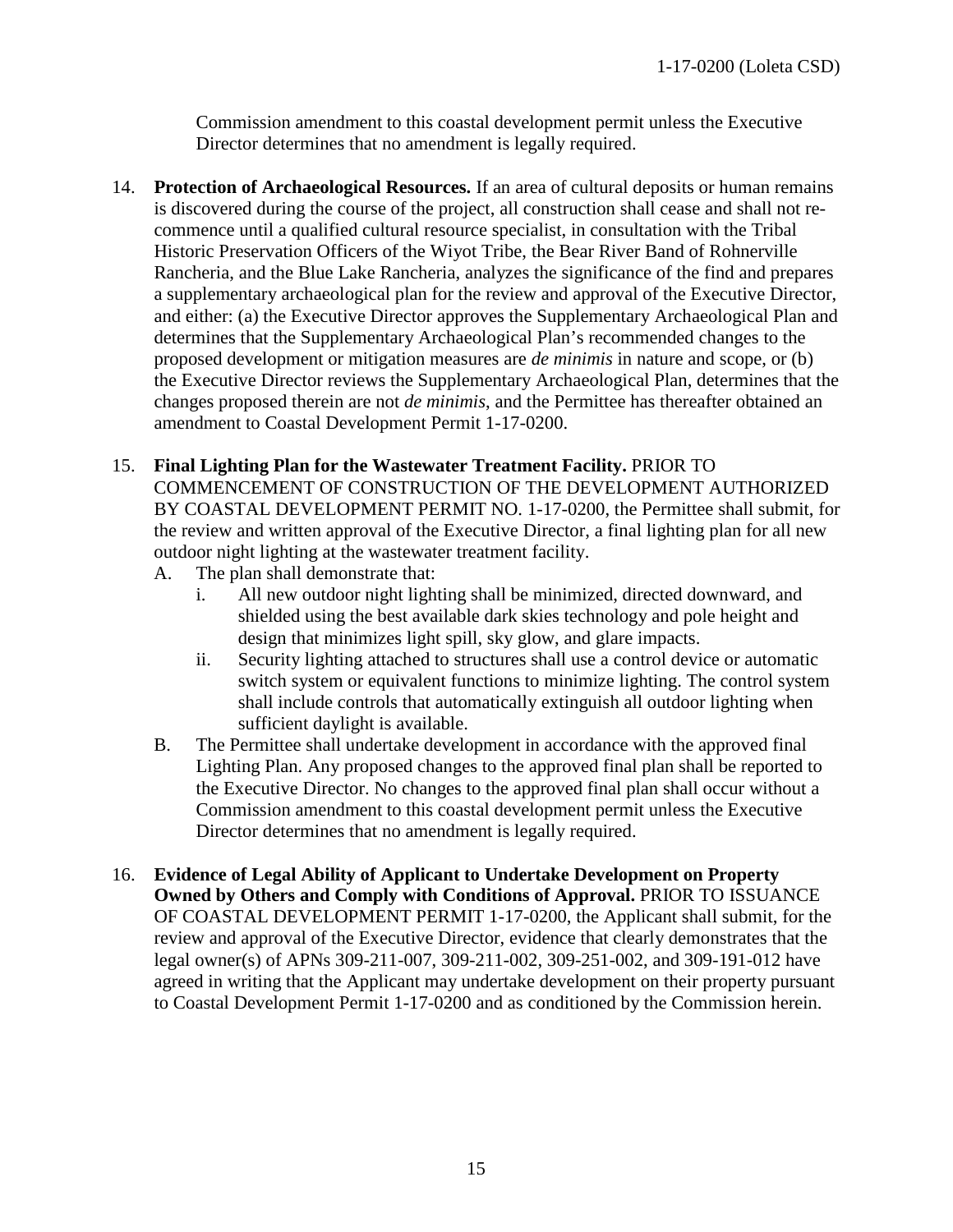# **IV. FINDINGS AND DECLARATIONS**

The Commission hereby finds and declares as follows:

## <span id="page-15-0"></span>**A. PROJECT DESCRIPTION**

The Loleta Community Services District (Loleta CSD) maintains and operates a wastewater treatment system that serves a current population of approximately  $780$  persons<sup>[1](#page-15-1)</sup> in the unincorporated community of Loleta in Humboldt County (See Exhibits 1 and 2 for maps of the project location). The system includes 4.1 miles of collection pipe throughout town, a wastewater treatment facility (WWTF) on the edge of town, and a discharge pipeline for treated wastewater that travels under grazed pasture land and empties into a wetland tributary of the Eel River approximately 0.66 miles southwest and downgradient of the WWTF. The proposed project consists of three components: (1) upgrades to the existing WWTF; (2) repair of the existing subsurface treated wastewater discharge pipeline; and (3) installation of a new land application system for irrigation of agricultural land with treated wastewater. See Exhibit 5 for a copy of the project description submitted by the Applicant.

## **Upgrades to the Existing WWTF**

Loleta's WWTF was constructed in 1956 and consists of a single series process train, including headworks, aeration tank, secondary clarifier, and chlorine contact basin. Proposed improvements to the WWTF include a new influent pump station (including submersible sewage pumps with variable frequency drives placed in a wet well), primary treatment in the form of a rotary drum screen, extended aeration secondary treatment, and an ultraviolet (UV) disinfection system. These components are discussed in greater detail in Appendix B. Also, schematic diagrams of the existing and proposed treatment processes are included as Exhibit 6.

The current footprint of the WWTF will be expanded from 8,330 square feet to approximately 10,535 square feet to accommodate the aforementioned improvements. See Exhibit 4, page 3 for a site plan of the WWTF showing the expanded footprint.

#### **Repairs to the Existing Wastewater Discharge Pipeline**

The Loleta CSD proposes to repair and replace six segments, totaling 1,465 linear feet, of an existing approximately 3,700-foot-long subsurface pipeline for discharge of treated wastewater located below agricultural lands that are also predominately seasonal wetlands (See Exhibit 4, page 4). In addition, three manholes within the existing discharge pipe alignment would be repaired and one new manhole would be constructed within the same footprint of the existing pipe alignment. No expansion or enlargement of the 12-inch concrete pipe is proposed. All construction impacts and staging would occur within twenty-five feet of the discharge pipeline centerline.

Under the proposed project, a total of approximately 1,225 linear feet of discharge pipe would be replaced using open trenching methods within grazed agricultural uplands and wetlands. The proposed trench would have a width of three feet and depths ranging from 2.5 to thirteen feet, with excavated soil from the trenches placed within twenty-two feet of the trench. In addition,

<span id="page-15-1"></span> $\overline{a}$ <sup>1</sup> The 2010 U.S. Census reported that Loleta had a population of 783.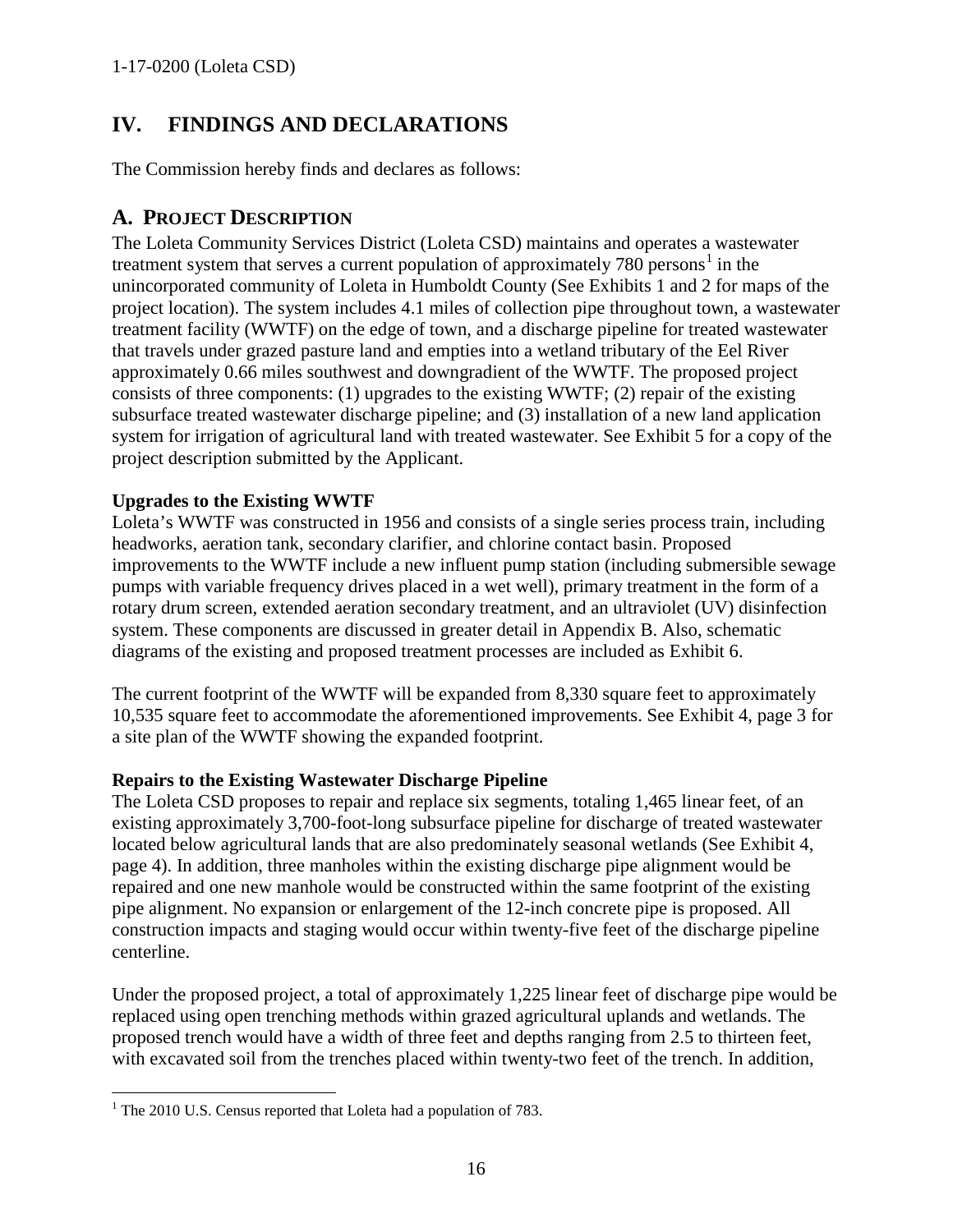approximately 240 feet of pipe that crosses underneath a remnant slough with standing water and riparian habitat that is located in the middle of agricultural fields midway between the WWTF and the discharge pipeline outfall would be repaired using trenchless methods to avoid disturbance of the slough. The proposed trenchless repair method is called fold-and-form, and does not use any chemical additives.<sup>[2](#page-16-0)</sup>

#### **Installation of a New Land Application System for Irrigation of Agricultural Lands**

The Loleta CSD proposes to develop a new land application system on approximately 47 acres of grazed seasonal wetlands adjacent to the WWTF for the proposed discharge of treated wastewater effluent during the dry season. Proposed work includes (a) constructing a new pump station on the WWTF property; (b) installing a new subsurface 4-inch diameter pipeline between the new pump station and the land application site (a distance of approximately 2,150 feet); and (c) installing vertical risers along the subsurface pipeline to which a mobile above-ground sprinkler system can be connected during the dry season to irrigate agricultural lands (See Exhibit 4, pg. 5 for a site plan of the new land application system). The proposed sprinkler system is a mobile reel of flexible pipe with a sprinkler head on the end of the pipe. The sprinkler head is pulled out from the reel by a small tractor and then the sprinkler is drawn back into the reel as it irrigates. Then the entire reel unit is moved to another header location and drawn back out for irrigation of a new part of the field.

The new subsurface force main is proposed to be installed using open trenching methods. The trenching would occur in grazed wetlands and would be three-foot deep by three-foot wide, with excavated soil from the trenches placed within twelve feet of the new pipeline (for a fifteen-footwide disturbance area).

#### **Construction Timing**

 $\overline{a}$ 

Construction of the WWTF improvements is proposed to take approximately 15 months and would occur year-round. Repair of the wastewater discharge pipeline and construction of the land application system would occur during the dry season only (from May 15th until the end of September). Repair of the existing wastewater discharge pipeline is proposed to occur over approximately 100 work days, while construction of the land application system is proposed to occur over approximately 80 work days.

If the discharge pipeline repairs are conducted following construction of the new land application system, no bypass pumping of effluent in the discharge pipeline would be required as the treated wastewater could be routed to the land application system for discharge. If repair of the discharge pipeline must occur before the new land application system is constructed, $3$  flow in the pipe would be bypassed by hose around the segments under repair. While work is being conducted on a section of the pipe, the pipe would be plugged on the upstream end and effluent

<span id="page-16-0"></span> $2^{2}$  Fold-and-form pipe repair inserts deformed polyvinyl chloride (PVC) pipe into the host pipe, and expands the deformed new pipe once inserted, forming a new pipe inside the host pipe. PVC pipe is manufactured as a flexible sleeve which is wound around spools. The flexible PVC liner is heated to increase flexibility, then pulled through the existing host pipe, sealed at either end, and injected with steam to cure the pipe as it conforms to the inside of the host pipe.

<span id="page-16-1"></span><sup>&</sup>lt;sup>3</sup> Because of timing constraints, both the discharge pipeline and new irrigation force main may need to be worked on concurrently (based on a phone conversation with Applicant's consultant, March 11, 2019).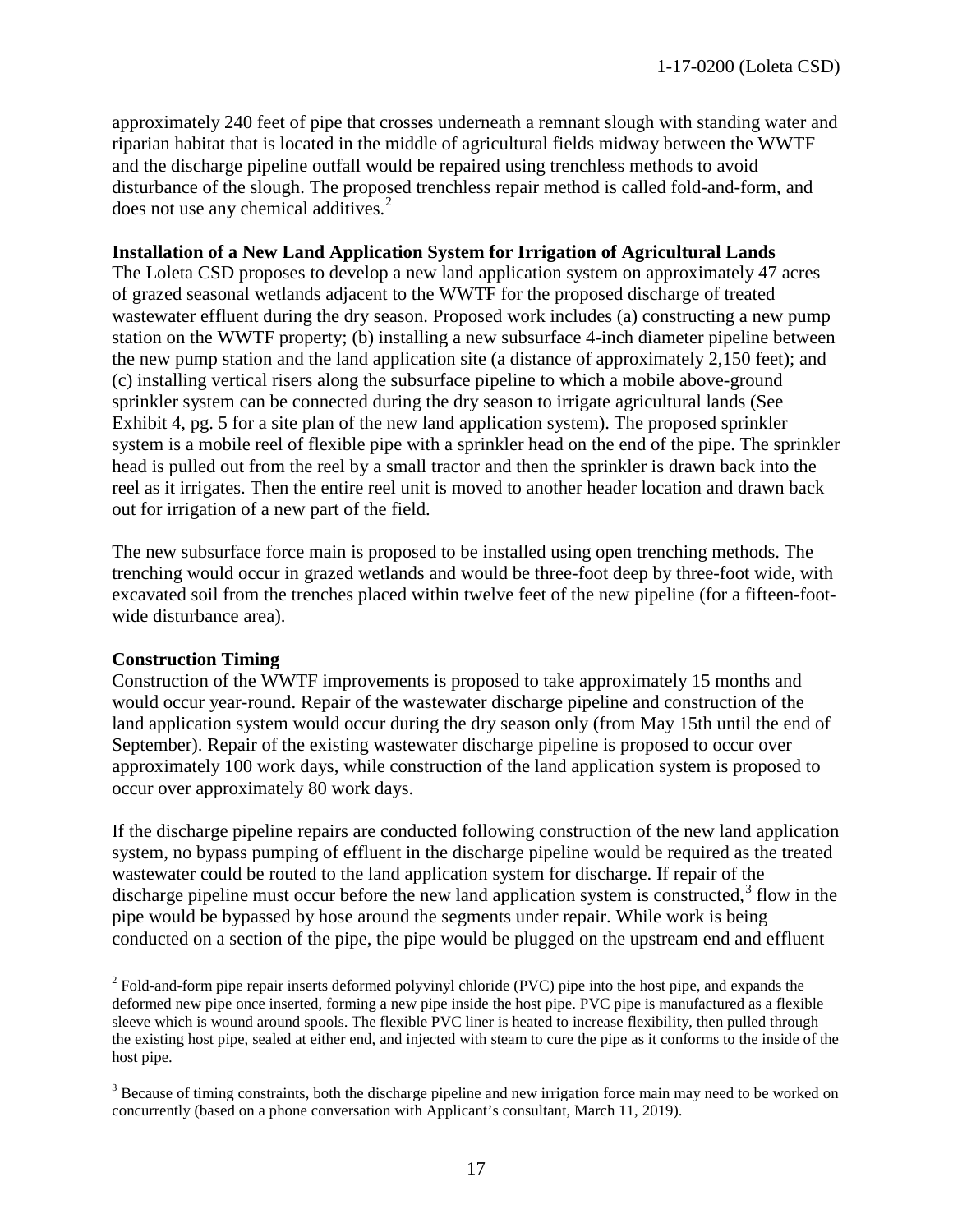would be pumped out of the closest manhole to a manhole on the downstream end of the section on which work is being conducted. The portable pump would be located next to the upstream manhole and the hose would be laid parallel to the existing pipeline in the field and routed to the downstream manhole.

## **Equipment and Staging**

Equipment to be used during construction at the WWTF would include pickup trucks, commercial delivery trucks, concrete trucks, backhoes, excavators, and cranes. Access to the WWTF would occur from Eel River Drive and construction equipment and materials would be staged in upland areas adjacent to the existing developed portion of the parcel.

Construction equipment for replacing sections of the subsurface discharge pipeline would include two or three double-axle flatbed trucks for delivering materials and equipment to the site, a backhoe or excavator for trenching, dump trucks for transport of excavated and backfill material, and small pickup trucks for transport of personnel. Equipment to be used during construction of the land application system would include backhoes, excavators, commercial delivery trucks, and pickup trucks. Construction access for the proposed work in agricultural fields would be from Eel River Drive and Duncan Road. Trucks and equipment would need to drive across and park on the agricultural fields in order to access the pipeline and manholes for construction. All vehicles and equipment would be restricted to pre-established work areas and access routes, as shown in Exhibit 4, page 2. Prior to the commencement of construction, the limits of the approved work areas would be physically delineated, and workers would be educated about the limitations on construction.

During trenching in agricultural fields including wetland areas, the top six inches of excavated soil would be stockpiled and kept moist and restored to the construction trench as top fill material as soon as feasible. Following completion of work, disturbed areas would be restored to their previous condition, including recontouring, reseeding, and decompacting where appropriate. All construction activities at the WWTF would be setback at least five feet from the edge of wetlands.

## <span id="page-17-0"></span>**B. BACKGROUND & SETTING**

#### **Project Background**

The purpose of the project is to bring the wastewater treatment system into compliance with the effluent requirements and terms of the Loleta CSD's most recent National Pollutant Discharge Elimination System (NPDES) permit issued by the North Coast California Regional Water Quality Control Board (Regional Board). The NPDES permit sets forth specific discharge requirements to ensure protection of public health, environmental health, and water quality. The permit is renewed every five years and at each renewal, the permit may incorporate new treatment objectives and discharge standards. The system is unable to meet the most recent NPDES permit requirements (Order No. R1-2014-0013, adopted May 8, 2014), and the Regional Board has adopted a Cease and Desist Order R1-2015-0008, giving the Loleta CSD until December 31, 2019 to either upgrade or replace the existing system to achieve compliance with all limits set forth in the permit.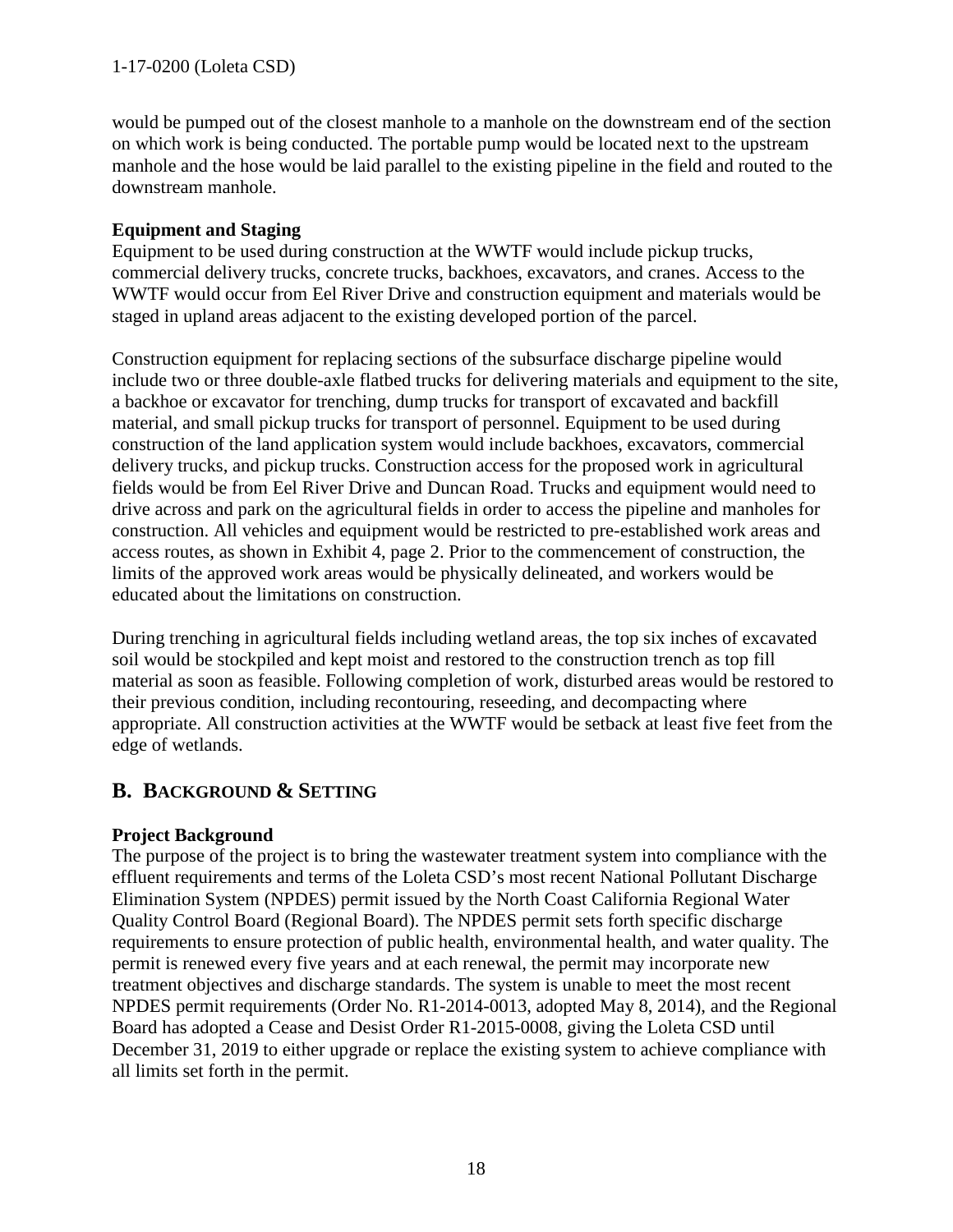Under the current NPDES permit, discharges of treated effluent to the Eel River and its tributaries, including wetlands, are prohibited from May  $15<sup>th</sup>$  through September  $30<sup>th</sup>$  (during the dry season). From October 1<sup>st</sup> through May  $14<sup>th</sup>$  (during the wet season), discharges of treated wastewater are limited to one percent of the flow of the Eel River. These discharge limitations are required by the Regional Board's Water Quality Control Plan for the North Coast Region, which establishes water quality objectives, and contains implementation programs and policies to achieve those objectives, for all waters addressed in the plan, including the lower Eel River. The purpose of the seasonal prohibition is to prevent contribution of wastewater to the baseline flow of the lower Eel River during the period of the year when the Eel River and its tributaries experience the heaviest water-contact recreational use and when flows are the lowest.

Currently, the WWTF discharges disinfected secondary treated wastewater year-round to a wetland at the easternmost extension of Ropers Slough, tributary to the Eel River, in violation of the NPDES permit. The proposed installation of a land application system would enable the Loleta CSD to reroute treated wastewater to irrigate grazed agricultural lands during times when wetland discharge is prohibited (during the dry season and during the wet season when discharges would be greater than one percent of the flow of the Eel River).

The Loleta CSD proposes to continue to use the existing discharge location during the allowed wet weather discharge period, from October  $1<sup>st</sup>$  through May  $14<sup>th</sup>$ . Continued use of this pipeline requires repairs to maintain its integrity over the next twenty years. An additional manhole is also needed so that the pipeline can be accessed at regular intervals for repairs and maintenance. The repairs to the discharge pipeline will have the permanent positive effect of reducing the existing problem of "inflow and infiltration" of stormwater into the wastewater discharge pipe, reducing the likely existing delivery of sediment from stormwater runoff to the wetland where the pipe outfall is located.

The Loleta CSD also proposes upgrades to the existing WWTF which was constructed in 1956 and is nearing the end of its useful life. The facility is unable to meet increasingly stringent NPDES permit requirements including new effluent limitations for copper, carbon tetrachloride, chlorodibromomethane, dichlorobromomethane, and nitrate required under the current NPDES permit (the existing facility was not designed to treat these compounds). According to the Regional Board's cease and desist order, in 2014 and 2015 the wastewater treatment system violated discharge standards for the newly regulated compounds listed above, as well as for low pH, and inadequate chlorine residuals.

According to the Applicant, the proposed new extended aeration system would reliably meet current and future effluent discharge standards for land application and discharge to Eel River, with effluent ammonia concentration less than 1 milligram per liter  $(mg/L)$ , and total nitrogen concentrations of less than 10 mg/L. In addition, while the existing facility uses chlorine for disinfection and sulfur dioxide to remove residual chlorine, the new WWTF design would rely on UV lamps for disinfection, eliminating issues with residual chlorine and chlorine byproducts and avoiding the health and safety risks associated with chlorine.<sup>[4](#page-18-0)</sup>

<span id="page-18-0"></span> $\overline{a}$ <sup>4</sup> Chlorine is highly toxic and corrosive, posing a safety risk during shipping, handling, and storage; chlorine residual is toxic to aquatic life at low dosages; and chlorine oxidizes certain types of organic matter, creating hazardous byproducts (2016 Wastewater Facilities Plan).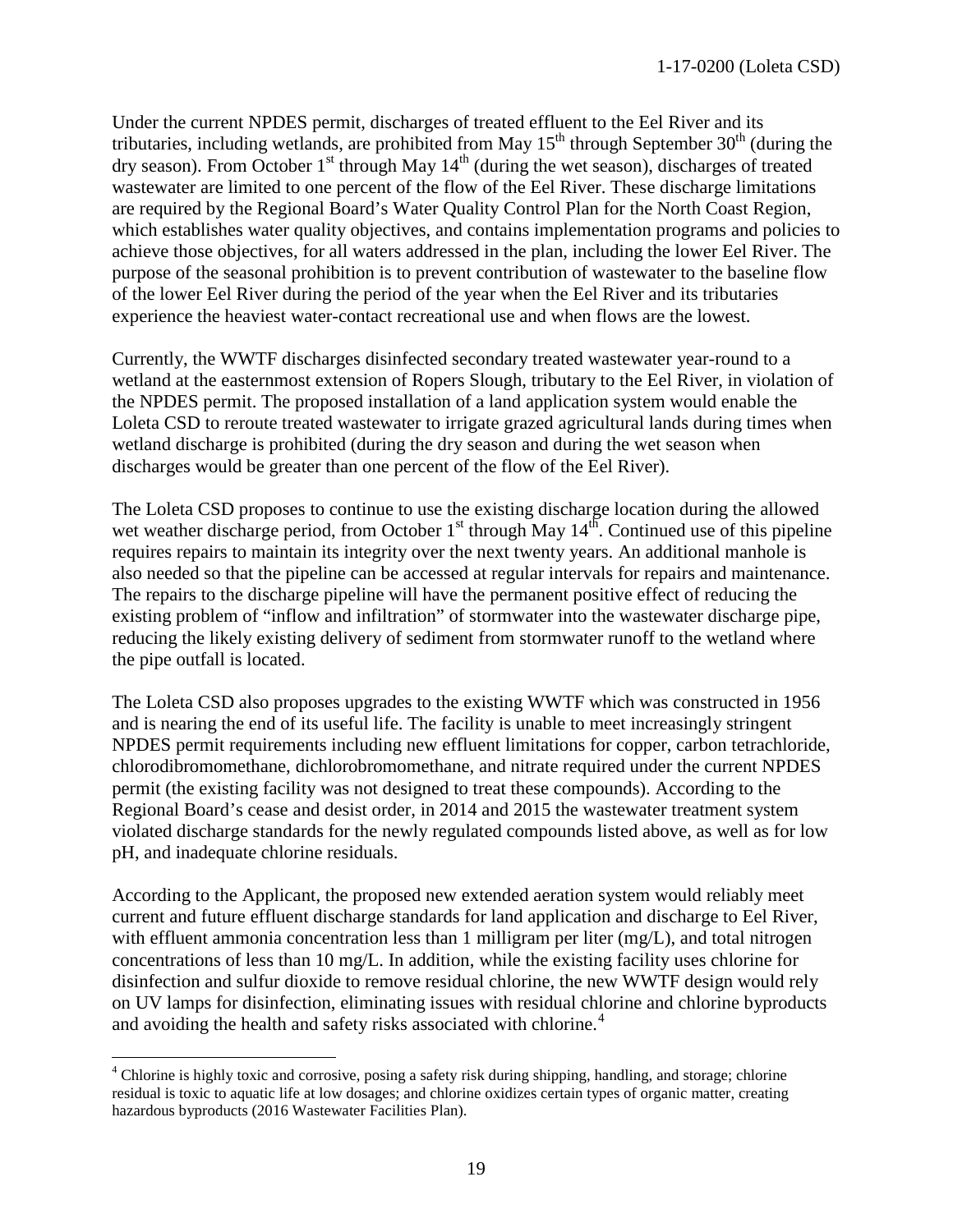In addition to compliance issues with (1) a seasonal prohibition on discharge to the Eel River and its tributaries and (2) effluent limitations on certain chemicals, the existing wastewater treatment system also regularly exceeds its average wet weather flow (measured daily and averaged over a calendar month) due to ongoing stormwater inflow and infiltration (I/I) into the collection system (Cease and Desist Order No. R1-2015-0008). The proposed project does not include any changes to the wastewater collection system which is located entirely within the County's coastal development permit jurisdiction. However, the Loleta CSD is separately pursuing repairs to the wastewater collection system to address these significant I/I issues. The Loleta CSD estimates that when implemented, these repairs to the collection system will result in an approximately 41% reduction in I/I.

#### **Setting**

The unincorporated community of Loleta is located approximately eight miles south of the City of Eureka and five miles east of the Pacific Ocean (See Exhibits 1 and 2). Originally developed as a railroad town over 100 years ago, Loleta is located at the foot of the southern slopes of Table Bluff, a three-hundred-foot-high sandstone ridge forming a natural barrier between the Eel River Delta and Humboldt Bay. The community sits atop a small ridge that slopes westwards towards the agricultural bottomlands (floodplain) of the Eel River Delta. The approximately 780 residents of the community lived within 300 housing units in 2013.

The Loleta CSD's service area is approximately 106 acres in size and is located entirely within the coastal zone and within the urban limit line established by the certified Humboldt County Local Coastal Program around the community of Loleta (Exhibit 3).

The WWTF is located on the western edge of Loleta's urban area adjacent to the agricultural bottomlands on an approximately 0.54-acre parcel at 2656 Eel River Drive (APN 309-211-006). The existing discharge pipeline for treated wastewater runs southwest from the WWTF approximately 3,700 feet through three agricultural parcels to an outfall at the easternmost extension of Ropers Slough approximately 0.5 miles north of the active channel of the Eel River (APNs 309-211-007, 309-211-002, and 309-251-002). The proposed new land application system is proposed on an approximately 55.5-acre agricultural parcel located directly northwest of the WWTF along the south side of Cannibal Island Road (APN 309-191-012). See Exhibit 4, page 1 for a map of project components that includes parcel boundaries.

The project site ranges from approximately ten- to forty-feet above mean sea level with the highest elevations at the WWTF, dropping to slightly less than ten feet at the discharge point in Ropers Slough. Due to the location of the project near the mouth of the Eel River, the majority of the soils found across the agricultural lands are alluvial, deposited by flood events from the Eel River.

The majority of the WWTF parcel is covered in fill and has been graveled over for parking and all weather access. The developed footprint of the wastewater treatment facility and an undeveloped area on the southeast portion of the parcel where the facility expansion is proposed are uplands associated with the historic fill. The remainder of the parcel is covered in wetlands associated with a drainage ditch that runs along the southern boundary of the parcel.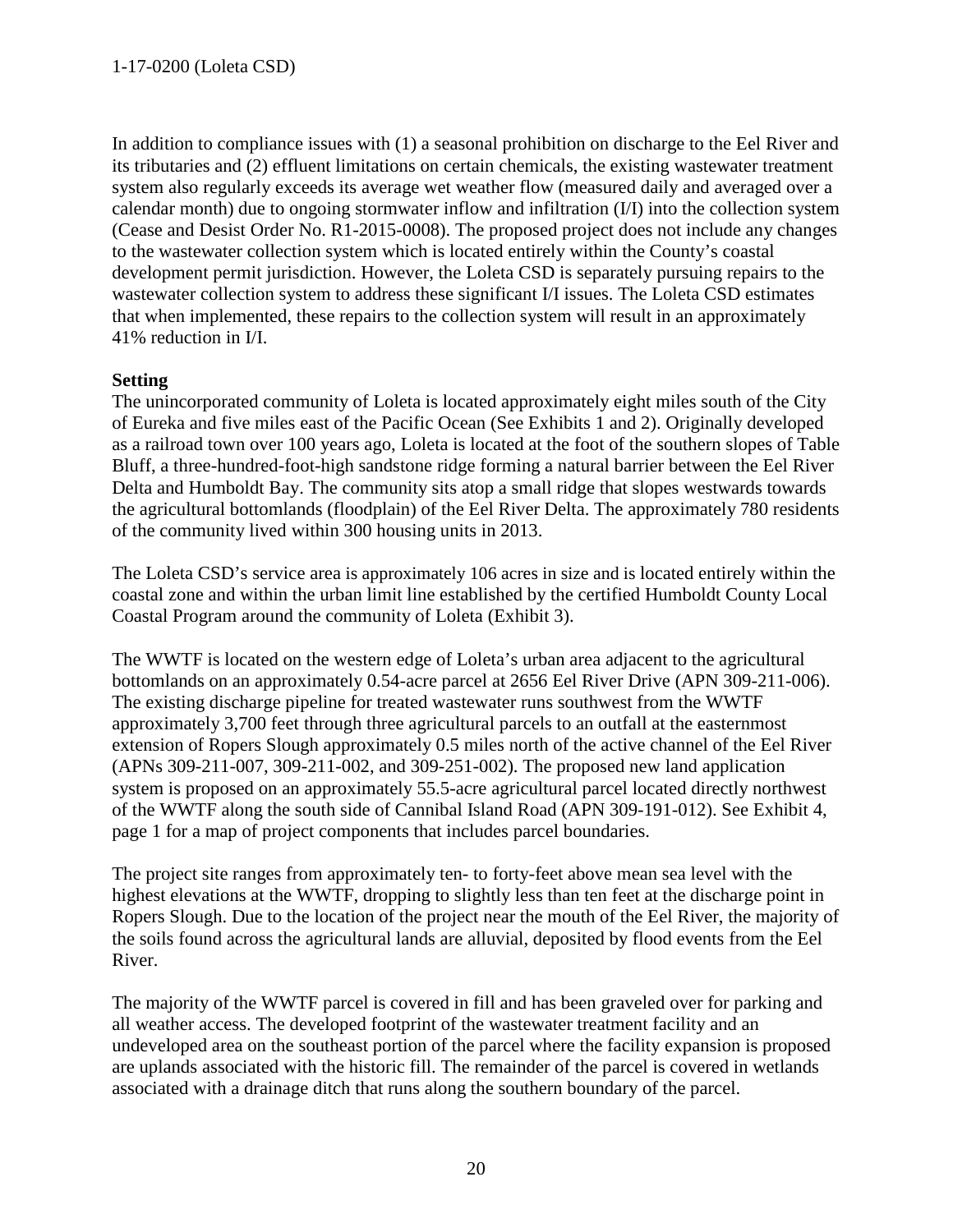Both the existing wastewater discharge pipeline and proposed land application system are located on lands actively used for agriculture, primarily grazing and cultivation. The agricultural fields crossed by the existing treated wastewater discharge pipeline are predominately wetlands, and the field where the land application system is proposed is entirely wetland. See Exhibit 7 for a map of wetlands within the project footprint.

With the exception of a slough remnant located approximately midway between the WWTF and the discharge point in Ropers Slough, the fields are characterized by vegetation typical of agricultural fields used for grazing and cultivation of crops with over 80% of species being nonnative. Dominant species in the pasture land include ryegrass (*Festuca perennis*), creeping bentgrass (*Agrostis stolonifera*), creeping buttercup (Ranunculus repens), white clover (*Trifolium repens*), and orchard grass (*Dactylis glomerata*). The slough remnant that the discharge pipeline passes under includes open water and riparian woodlands dominated by a mix of Hooker willow (*Salix hookeriana*) and pacific willow (Salix lasiandra var. lasiandra) in the tree stratum, with a shrub stratum composed primarily of Himalayan blackberry, with lesser dominance by California blackberry (*Rubus ursinus*), salmonberry (*Rubus spectabilis*), and red elderberry (*Sambucus racemosa var. racemosa*).

The Eel River basin is the largest drainage basin in Humboldt County, reaching from the Coastal Range north of Clear Lake and terminating along the ocean south of Eureka. The river drains about 2.28 million acres, carrying some 10 percent of California's runoff and the highest loads of suspended sediment of any river of its size in the United States (County of Humboldt, 2014). The WWTF is located a little over a mile north of the active channel of the lower Eel River. The lower Eel River within the project vicinity is designated critical habitat for three federally threatened fish species: Coho salmon (*Oncorhynchus kisutch*), Chinook salmon (*Oncorhynchus tshawytscha*), and steelhead trout (*Oncorhynchus mykiss*). The lower Eel River is listed as impaired for sedimentation/siltation, dissolved oxygen, and temperature under Clean Water Act Section 303(d).

# <span id="page-20-0"></span>**C. STANDARD OF REVIEW**

The proposed project is located entirely within the coastal zone and includes areas within the retained coastal development permit (CDP) jurisdiction of the Commission and the CDP jurisdiction delegated to the County of Humboldt by the Commission through the County's certified local coastal program (LCP). The WWTF is entirely within Humboldt County's CDP jurisdiction, while the repairs to the existing wastewater discharge pipeline and the new land application site are located predominately within the Commission's retained CDP jurisdiction.

Section 30601.3 of the Coastal Act authorizes the Commission to process a consolidated CDP application when requested by the local government and the Applicant and approved by the Executive Director for projects that would otherwise require CDPs from both the Commission and from a local government with a certified LCP. In this case, the Humboldt County Board of Supervisors adopted a resolution, and both the Applicant and the County submitted letters requesting consolidated processing of the CDP application by the Commission for the subject project. The Executive Director agreed to the consolidated permit processing requests.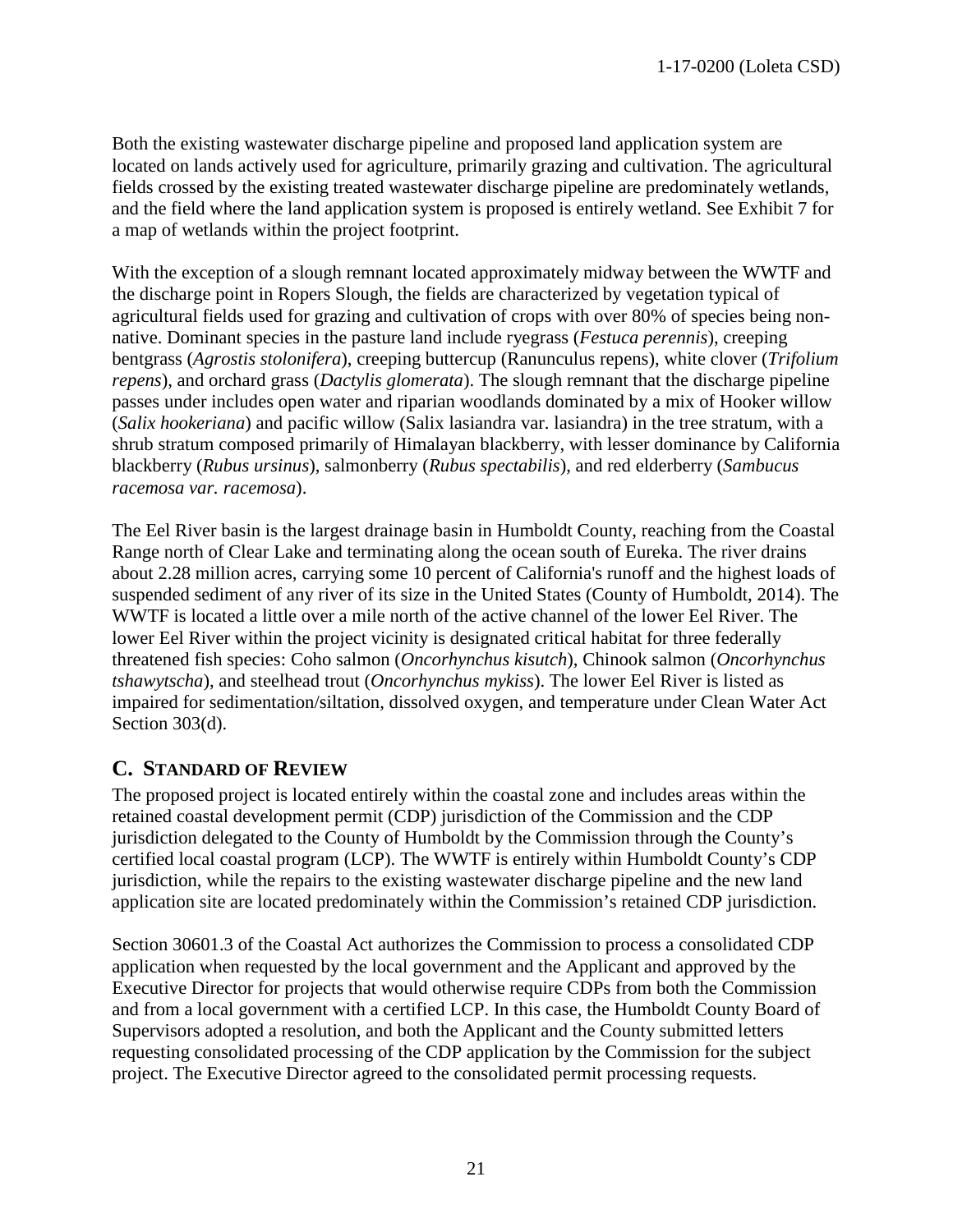The policies of Chapter 3 of the Coastal Act provide the legal standard of review for a consolidated CDP application submitted pursuant to Section 30601.3. The local government's certified LCP may be used as guidance.

## <span id="page-21-0"></span>**D. OTHER AGENCY APPROVALS**

## **Humboldt County**

The County requires a conditional use permit for the portion of the project proposed on agricultural lands. The County Zoning Administrator approved the project on February 21, 2019 by Resolution 19-15.

## **U.S. Army Corps of Engineers (Army Corps)**

The Army Corps has regulatory authority over the proposed project under Section 404 of the Clean Water Act which regulates the discharge of dredged or fill material in waters of the United States. In a letter dated November 21, 2018, the Army Corps determined that the proposed work is covered under an existing 404 Nationwide Permit #12 for Utility Line Activities (File No. 2018-00455N).

#### **North Coast Regional Water Quality Control Board (Regional Board)**

The Regional Board requires a water quality certification for projects involving dredging and/or filling activities under Section 401 of the Clean Water Act. On February 6, 2019, the Regional Board approved the necessary 401 certification for the project (WDID 1B180147).

#### **State Water Resources Control Board (State Board)**

Water Code Section 1211 requires the owner of any wastewater treatment facility to obtain approval from the State Board prior to making any change in the point of discharge, place of use, or purpose of use of treated wastewater, when changes in the discharge or use of treated wastewater result in decreasing the flow in any portion of a watercourse. The proposed project would reduce discharges to the Eel River by an average of 62,000 gallons per day up to 84,000 gallons per day between May 15 and September 30. The Loleta CSD filed a wastewater change petition (WW0102) on December 17, 2018, and the petition was approved on February 26, 2019.

#### **California Department of Fish and Wildlife (CDFW)**

CDFW Code Section 1602 requires any person, state or local governmental agency, or public utility to notify CDFW before beginning any activity that will substantially modify a river, stream or lake. If CDFW determines that the activity may substantially adversely affect fish and wildlife resources, a Lake or Streambed Alteration Agreement must be prepared. On November 27, 2018, CDFW issued a Streambed Alteration Agreement for the proposed activity (SAA No. 1600-2018-0584-R1).

#### **California State Lands Commission (State Lands)**

State Lands has jurisdiction and management authority over public trust lands, including all ungranted tidelands, submerged lands, and the beds of navigable lakes and waterways. State Lands also has review authority over public trust lands legislatively granted in trust to local governments. Portions of the project area may be subject to the public trust. To ensure that the Applicant has a sufficient legal property interest in the site to carry out the project consistent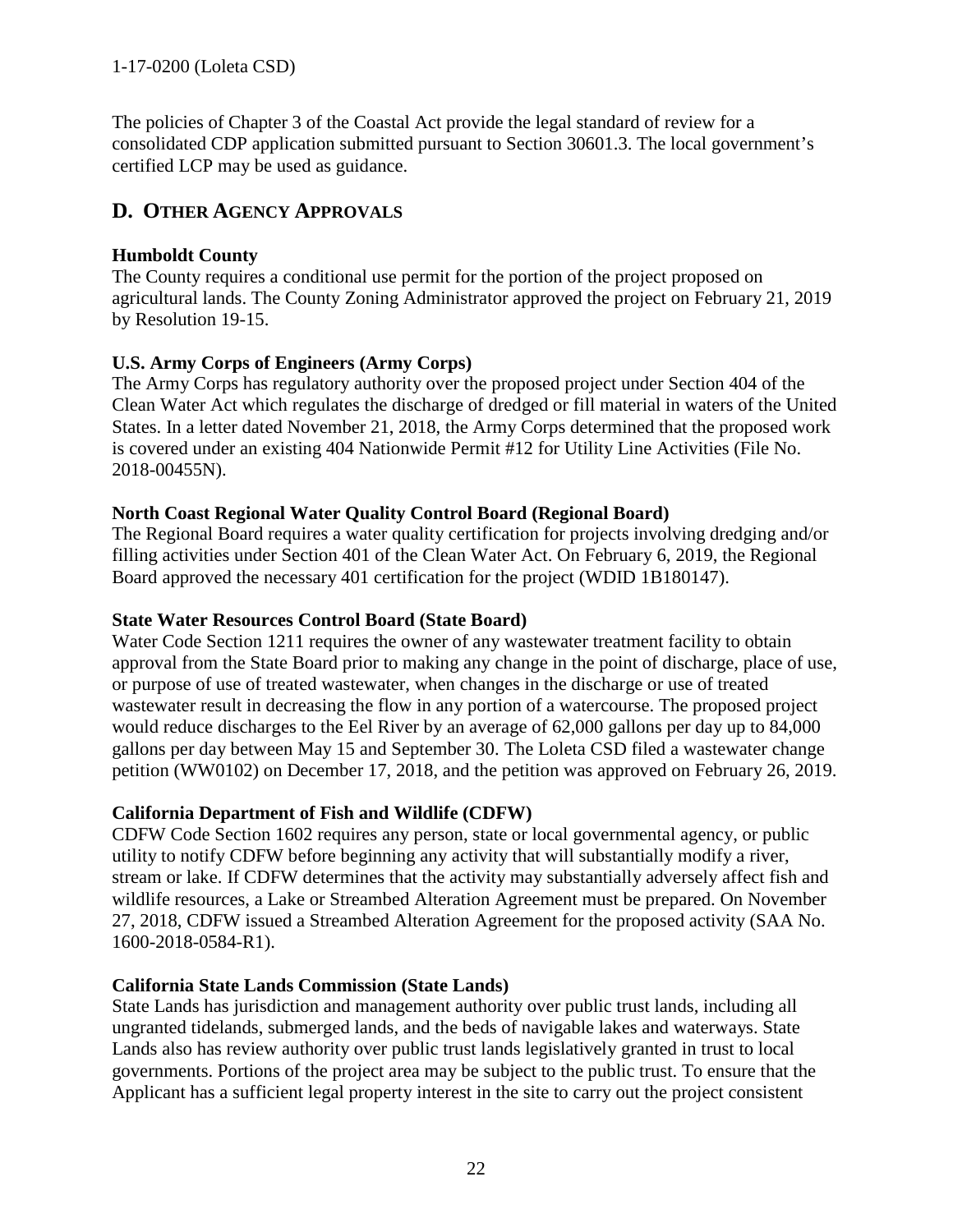with the terms and conditions of this permit, the Commission attaches **Special Condition 6**. This condition requires that the Applicant submit evidence that any necessary authorization from State Lands has been obtained prior to issuance of the CDP.

## <span id="page-22-0"></span>**E. PUBLICLY-OWNED WASTEWATER TREATMENT WORKS**

Section 30254 of the Coastal Act states, in applicable part:

*New or expanded public works facilities shall be designed and limited to accommodate needs generated by development or uses permitted consistent with the provisions of this division… Where existing or planned public works facilities can accommodate only a limited amount of new development, services to coastal dependent land use, essential public services and basic industries vital to the economic health of the region, state, or nation, public recreation, commercial recreation, and visitor-serving land uses shall not be precluded by other development.*

Section 30254.5 of the Coastal Act states:

*Notwithstanding any other provision of law, the commission may not impose any term or condition on the development of any sewage treatment plant which is applicable to any future development that the commission finds can be accommodated by that plant consistent with this division. Nothing in this section modifies the provisions and requirements of Sections 30254 and 30412.*

Section 30412 of the Coastal Act cited above states, in applicable part (emphasis added):

… *(b) The State Water Resources Control Board and the California regional water quality control boards are the state agencies with primary responsibility for the coordination and control of water quality. The State Water Resources Control Board has primary responsibility for the administration of water rights pursuant to applicable law. The commission shall assure that proposed development and local coastal programs shall not frustrate this section. The commission shall not, except as provided in subdivision (c), modify, adopt conditions, or take any action in conflict with any determination by the State Water Resources Control Board or any California regional water quality control board in matters relating to water quality or the administration of water rights.* 

 *Except as provided in this section, nothing herein shall be interpreted in any way either as prohibiting or limiting the commission, local government, or port governing body from exercising the regulatory controls over development pursuant to this division in a manner necessary to carry out this division.* 

*(c) Any development within the coastal zone or outside the coastal zone which provides service to any area within the coastal zone that constitutes a treatment work shall be reviewed by the commission and any permit it issues, if any, shall be determinative only with respect to the following aspects of the development:*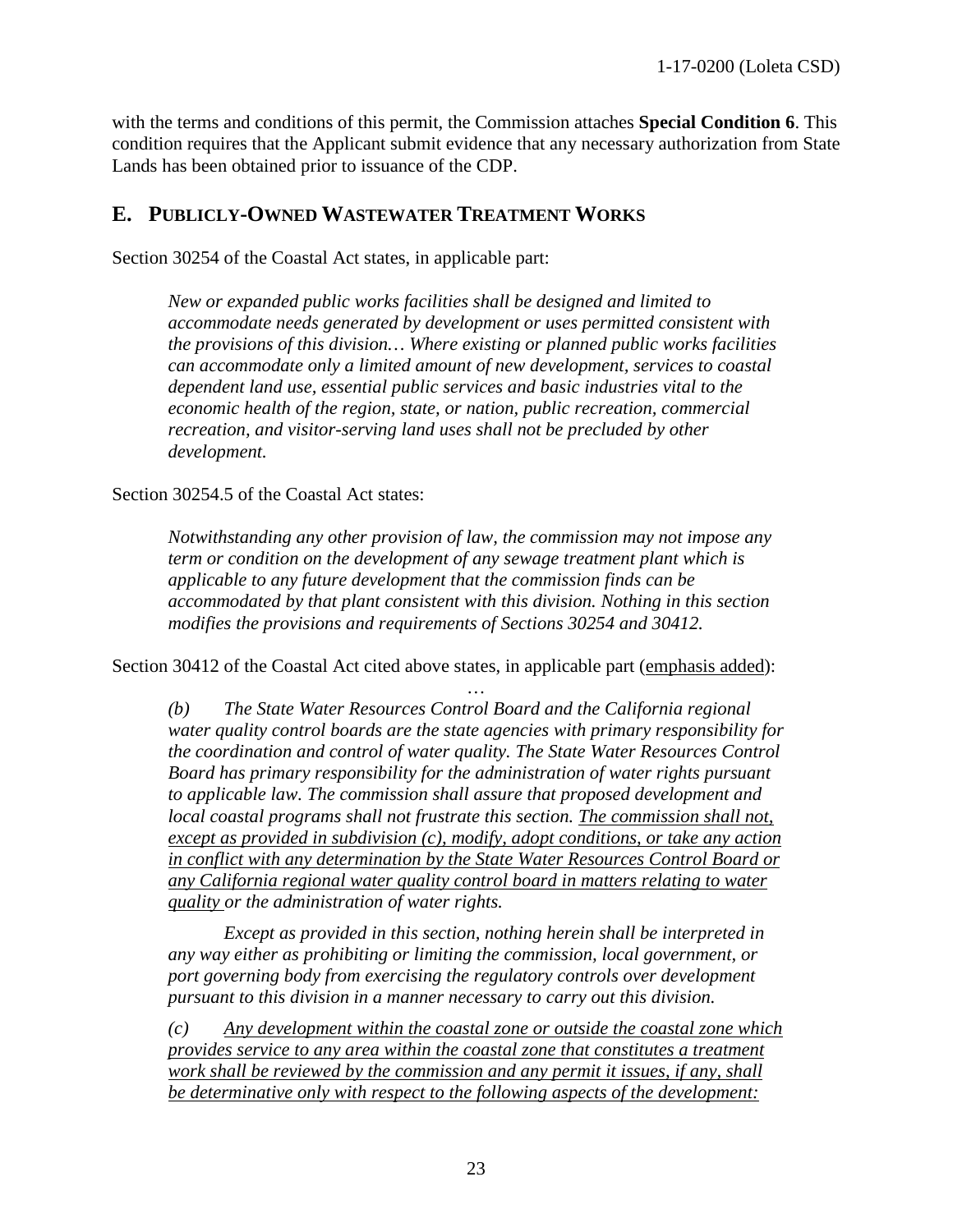*(1) The siting and visual appearance of treatment works within the coastal zone.* 

*(2) The geographic limits of service areas within the coastal zone which are to be served by particular treatment works and the timing of the use of capacity of treatment works for those service areas to allow for phasing of development and use of facilities consistent with this division.* 

*(3) Development projections which determine the sizing of treatment works for providing service within the coastal zone.* 

 *The commission shall make these determinations in accordance with the policies of this division and shall make its final determination on a permit application for a treatment work prior to the final approval by the State Water Resources Control Board for the funding of such treatment works. Except as specifically provided in this subdivision, the decisions of the State Water Resources Control Board relative to the construction of treatment works shall be final and binding upon the commission.* 

*(d) The commission shall provide or require reservations of sites for the construction of treatment works and points of discharge within the coastal zone adequate for the protection of coastal resources consistent with the provisions of this division…*

Section 30254 requires that new or expanded public works facilities be designed and limited to accommodate needs generated by levels of development permitted consistent with the Coastal Act. The purpose of the proposed project is to improve wastewater treatment and modify how treated wastewater is discharged in order to meet current NDPES permit requirements. The proposed project will not alter the geographic limits of the Loleta CSD's service area or increase service capacity. The Loleta CSD's service area boundaries are located entirely within the coastal zone and within the urban limit line established by the certified Humboldt County Local Coastal Program (LCP) around the community of Loleta.

As described in the Loleta CSD's 2016 Wastewater Facilities Plan, the WWTF has a design and permitted average dry and wet weather flow that can accommodate existing and projected demand in the service area. The facility's design average dry weather flow (ADWF) is 0.081 million gallons per day (MGD), while actual ADWF is currently approximately 0.05 MGD. The design average wet weather flow (AWWF) is 0.143 MGD, with actual AWWF is currently approximately 0.100 MGD (current flow data is based on analysis of the dry weather season data for September 2011 through April 2015). The projected ADWF for year 2040 is 0.062 MGD and the projected AWWF is 0.101 MGD. These projections fall within the design and permitted ADFW and AWWF of the facility. Projections are based on a historic 0.95% growth rate, but are also consistent with the maximum number of housing units and other development that could be developed in Loleta under Humboldt County's certified LCP given current zoning and physical constraints. Service extensions are limited by the certified LCP which includes by reference Coastal Act Section 30254.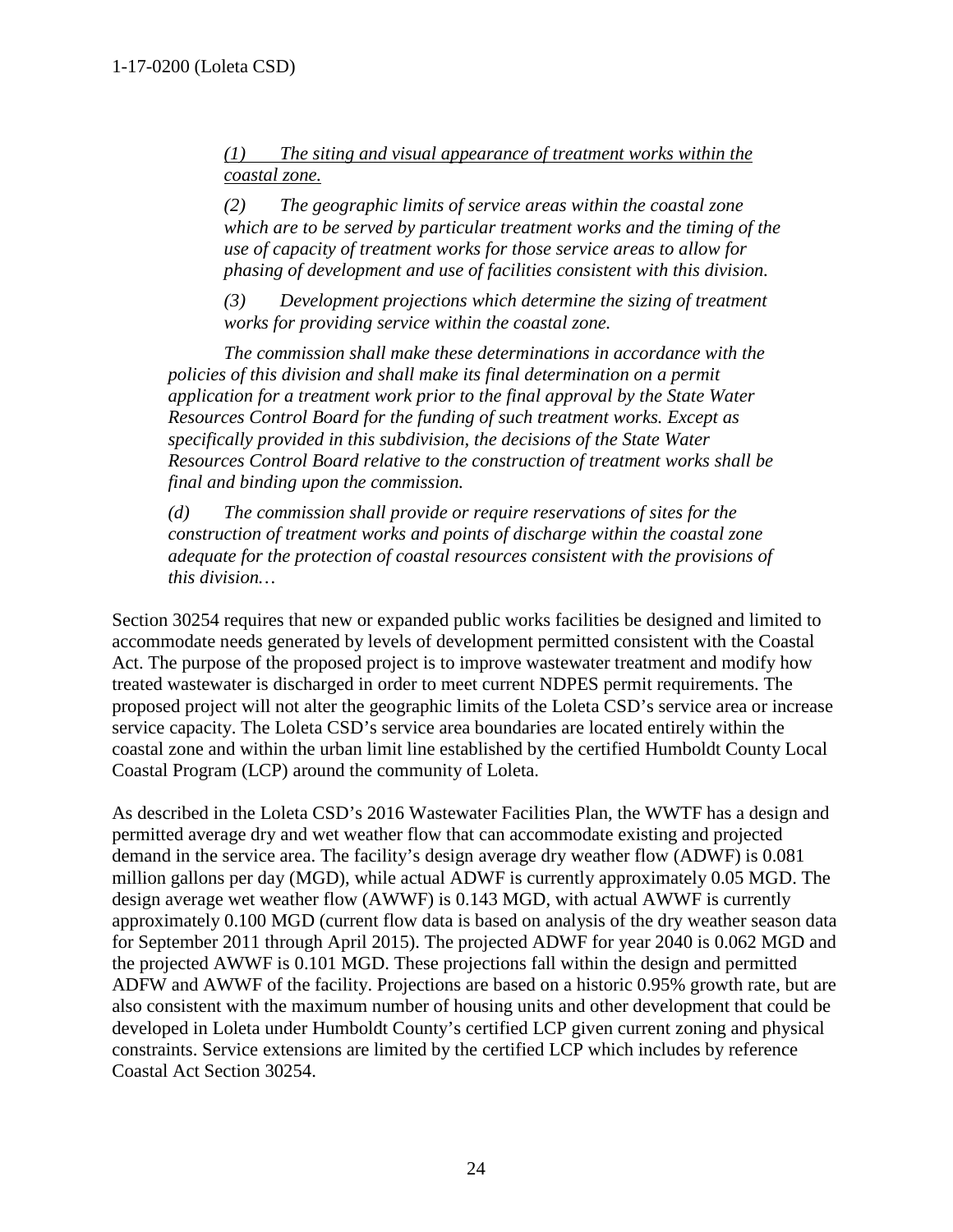**Special Condition 5** reflects the existing requirements of the Coastal Act that changes to improvements and design of the wastewater treatment facility would require coastal development permit (CDP) authorization by the Commission. During the review of any such CDP application, the Commission would have the opportunity to ensure that any future changes would continue to match treatment facility capacity with the wastewater treatment needs generated by certified LCP development densities consistent with Section 30254 of the Coastal Act. Therefore, the Commission finds that the proposed project is consistent with Section 30254 of the Coastal Act.

Section 30254.5 places limitations on the Commission's ability to impose permit terms or conditions on the development of any sewage treatment plant which would prejudice or otherwise obviate the plant's ability to provide sewage treatment to any Coastal Act-consistent future development that the Commission determines could be accommodated by the plant. Section 30412 further restrains the Commission's actions with regard to water quality issues, especially the development of publicly-owned wastewater treatment works, prohibiting the Commission from taking actions that would be in conflict with the State or Regional Board's determinations and limiting the Commission's determinations on the development of such treatment works within the coastal zone to issues regarding: (1) the siting and visual appearance of the treatment works; (2) the geographic limits of service areas within the coastal zone which are to be served by particular treatment works and the timing of the use of capacity of treatment works for those service areas to allow for phasing of development and use of facilities consistent with the Coastal Act; and (3) development projections which determine the sizing of treatment works for providing service within the coastal zone.

The State and Regional Boards have direct and/or delegated authority to regulate the chemical and thermal characteristics of surface and groundwater resources, specifically in controlling the presence and concentrations of chemical constituents within the aqueous environment, in the interest of protecting human health, biological resources, and other "beneficial uses" of the waters of the state and the nation. The Commission acknowledges the distinctions in these responsibilities and limits its actions accordingly to preclude conflicts in instances where a water board has made determinations on a development project that is also subject to the Commission's authority, particularly with regard to the setting of quantitative limitations on point and non-point source pollutants through the issuance of National Pollution Discharge Elimination System (NPDES) Permits, waste discharge requirements, cease and desist directives, and cleanup and abatement orders.

The Loleta CSD's wastewater treatment and effluent discharge system is currently unable to meet the effluent requirements and terms of its NPDES permit, and the Regional Board has adopted a cease and desist order requiring the Loleta CSD to upgrade or replace the existing WWTF to achieve compliance with all limits set forth in the NPDES permit by December 31, 2019. The Commission's action to approve this CDP will authorize development involving improvements necessary to meet NPDES permit discharge requirements and comply with the Regional Board's cease and desist order. These improvements are facilitated by a grant from the State Board.

The Commission's consideration of the proposed development is: (1) undertaken pursuant solely to the authority duly granted to the Commission by the Coastal Act; (2) is limited to ensuring the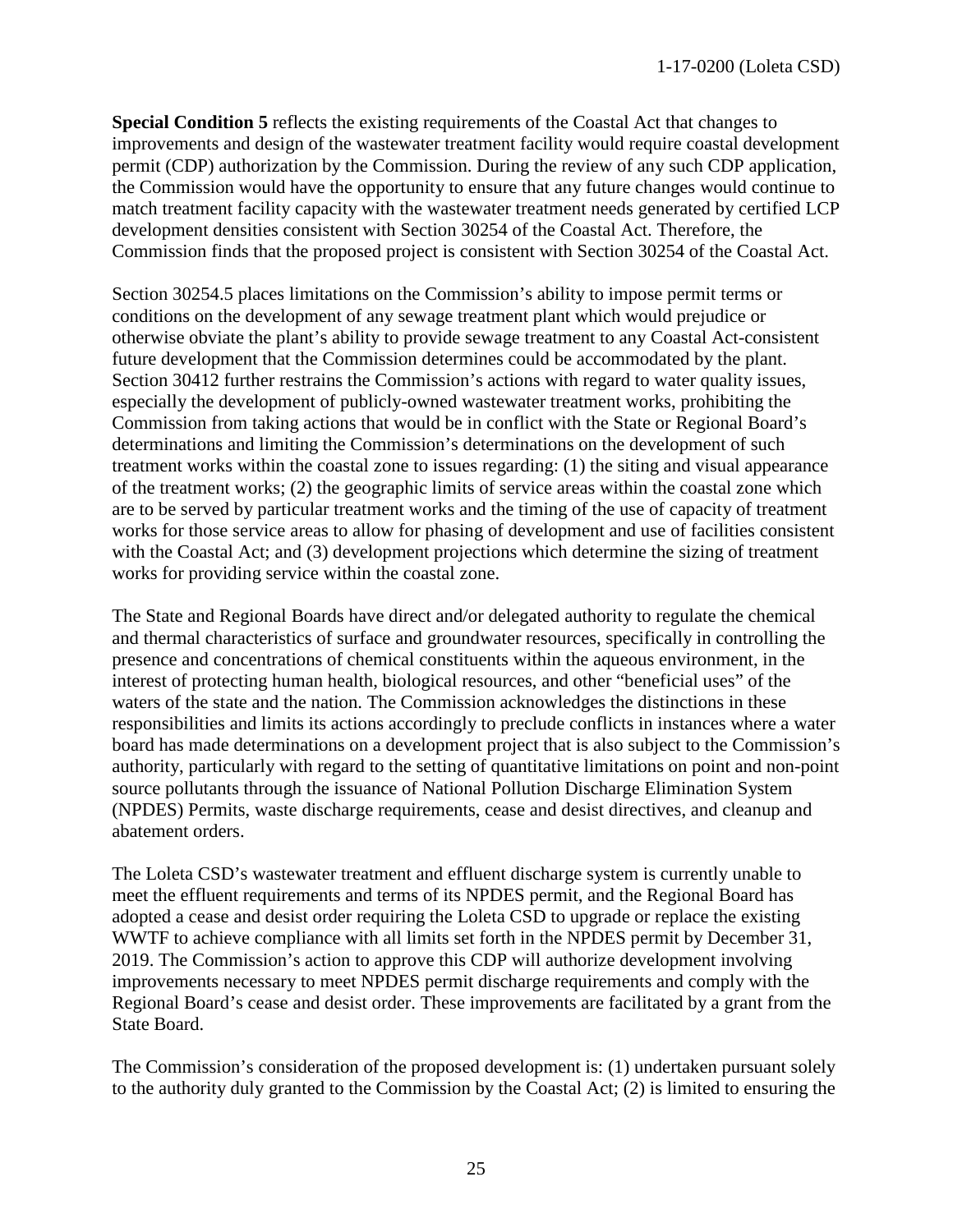approved development's conformance with the policies of the Coastal Act in a manner consistent with the limitations contained in Sections 30254.5 and 30412; and (3) in no way represents actions which modify, supplant, condition, or otherwise conflict with a determination of either the state or any regional water quality control board in matters relating to water quality or the administration of water rights.

# <span id="page-25-0"></span>**F. PERMIT AUTHORITY FOR REPAIR & MAINTENANCE**

Section 30610 of the Coastal Act provides, in relevant part (emphasis added):

*Notwithstanding any other provision of this division, no coastal development permit shall be required pursuant to this chapter for the following types of development and in the following areas: …* 

*(d) Repair or maintenance activities that do not result in an addition to, or enlargement or expansion of, the object of those repair or maintenance activities; provided, however, that if the commission determines that certain extraordinary methods of repair and maintenance involve a risk of substantial adverse environmental impact, it shall, by regulation, require that a permit be obtained pursuant to this chapter.*

Section 13252 of the Commission administrative regulations (14 CCR 13000 *et seq*.) provides, in relevant part (emphasis added):

*(a) For purposes of Public Resources Code section 30610(d), the following extraordinary methods of repair and maintenance shall require a coastal development permit because they involve a risk of substantial adverse environmental impact:…*

*(3) Any repair or maintenance to facilities or structures or work located in an environmentally sensitive habitat area, any sand area, within 50 feet of the edge of a coastal bluff or environmentally sensitive habitat area, or within 20 feet of coastal waters or streams that include:* 

*(A) The placement or removal, whether temporary or permanent, of rip-rap, rocks, sand or other beach materials or any other forms of solid materials;* 

*(B) The presence, whether temporary or permanent, of mechanized equipment or construction materials.* 

*All repair and maintenance activities governed by the above provisions shall be subject to the permit regulations promulgated pursuant to the Coastal Act, including but not limited to the regulations governing administrative and emergency permits. The provisions of this section shall not be applicable to methods of repair and maintenance undertaken by the ports listed in Public Resources Code section 30700 unless so provided elsewhere in these regulations. The provisions of this section shall not be applicable to those activities specifically described in the document entitled Repair, Maintenance and Utility Hookups, adopted by the Commission on September 5, 1978 unless a proposed*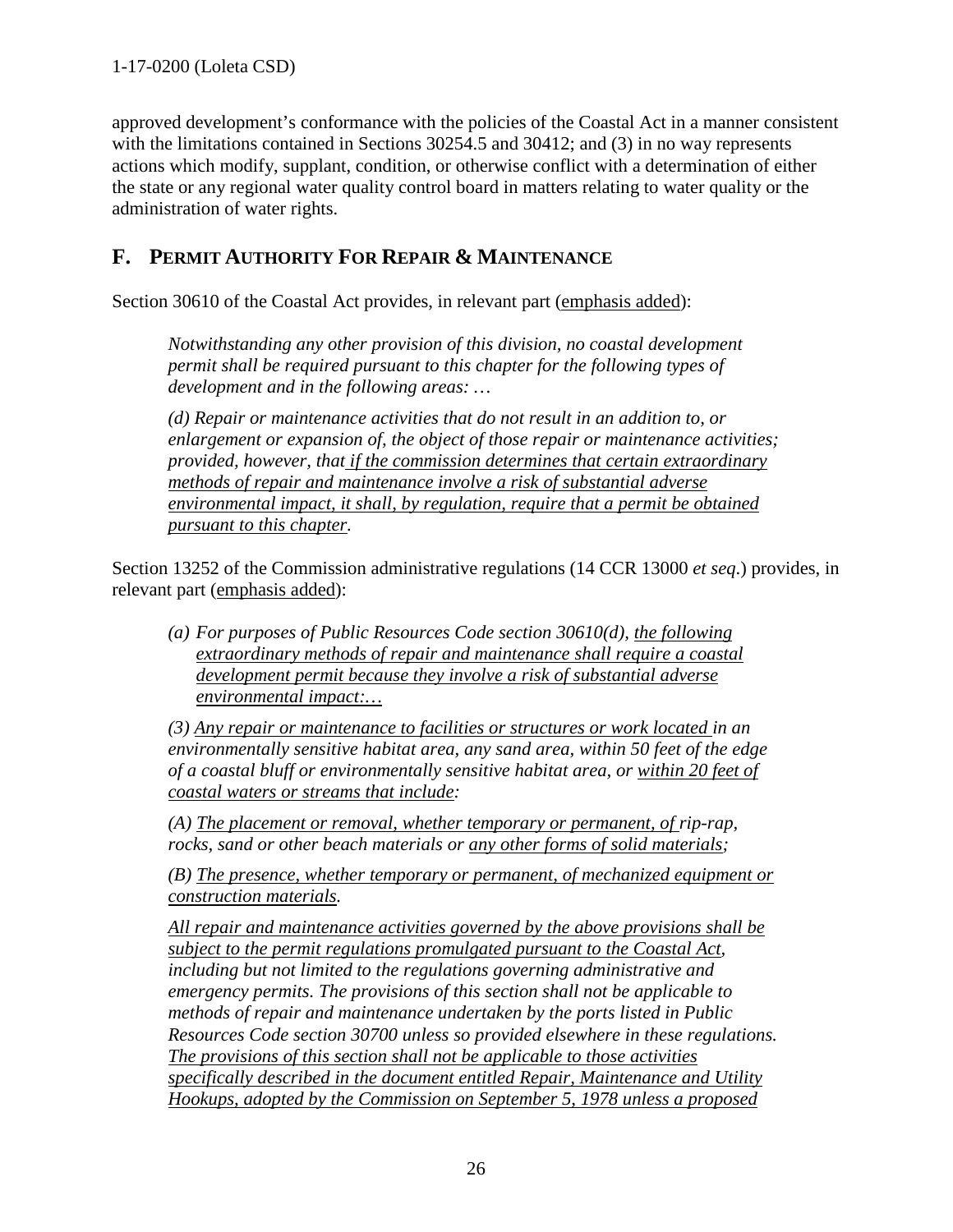*activity will have a risk of substantial adverse impact on public access, environmentally sensitive habitat area, wetlands, or public views to the ocean.* 

 *(b) Unless destroyed by natural disaster, the replacement of 50 percent or more of a single family residence, seawall, revetment, bluff retaining wall, breakwater, groin or any other structure is not repair and maintenance under section 30610(d) but instead constitutes a replacement structure requiring a coastal development permit.* 

The proposed repairs to the existing treated wastewater discharge pipeline qualify as a repair and maintenance project under Section 30610(d) of the Coastal Act and Section 13252(b) of the Commission's regulations because the repairs (a) do not involve an addition to or enlargement or expansion of the subject pipeline, and (b) do not involve replacement of 50% or more of the entire pipeline. Approximately 40% of the pipeline length will be replaced in place (1,465 feet out of 3,700 feet).

Although certain types of repair projects are exempt from coastal development permit (CDP) requirements, Section 13252 of the Commission's regulations requires a CDP for extraordinary methods of repair and maintenance enumerated in the regulation. The proposed repair work involves repair and maintenance to a structure within 20 feet of coastal waters that includes the placement of solid materials and the use of mechanized equipment and construction materials, and therefore requires a CDP under CCR Section 13252(a)(3) of the Commission's regulations.

In considering a permit application for a repair or maintenance project pursuant to the abovecited authority, the Commission reviews whether the proposed method of repair or maintenance is consistent with the Chapter 3 policies of the Coastal Act. The Commission's evaluation of such repair and maintenance projects does not extend to an evaluation of the conformity with the Coastal Act of the existing development.

If not properly undertaken with appropriate mitigation, the necessary discharge pipeline maintenance activities could have adverse impacts on coastal resources, including impacts on the biological productivity and quality of surrounding wetlands, agricultural productivity, and archaeological resources. The findings in this report relating to the repair and maintenance of a structure within 20 feet of coastal waters discuss mitigation measures required as conditions of this CDP to ensure protection of coastal resources. Therefore, as conditioned in these findings, the Commission finds that the proposed method of repair and maintenance is consistent with all applicable Chapter 3 policies of the Coastal Act.

## <span id="page-26-0"></span>**G. GEOLOGIC AND FLOOD HAZARDS**

Section 30253 of the Coastal Act states, in applicable part:

*New development shall do all of the following:* 

- *(1) Minimize risks to life and property in areas of high geologic, flood, and fire hazard.*
- *(2) Assure stability and structural integrity, and neither create nor contribute significantly to erosion, geologic instability, or destruction of the site or*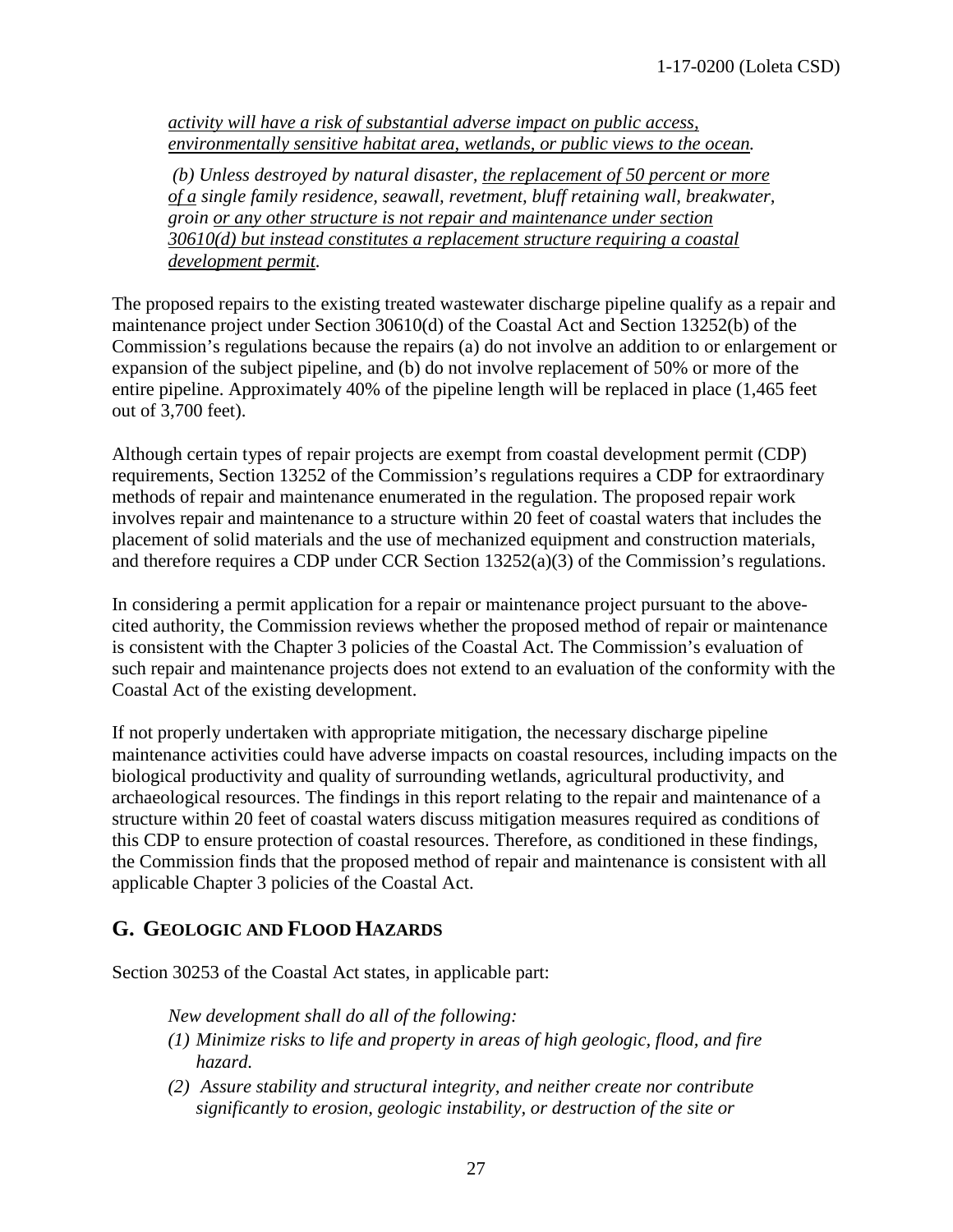*surrounding area or in any way require the construction of protective devices that would substantially alter natural landforms along bluffs and cliffs…* 

The proposed project entails development of critical infrastructure in an area subject to high geologic and flood hazards including strong earthquake shaking, liquefaction, differential settlement, tsunami inundation, and flooding. The 2016 Wastewater Facilities Plan adopted by the Loleta CSD included a preliminary hazard analysis for the proposed wastewater system improvements. This hazard analysis was incorporated into the 2017 Mitigated Negative Declaration (MND) and 2018 MND Addendum adopted for the project.

#### <span id="page-27-0"></span>**Seismic Hazards**

Based on its record of historical earthquakes and its position near the Mendocino Triple Junction (the intersection of three crustal plates including the North American, Pacific, and Gorda plates), northwestern California is one of the most seismically active regions in the continental United States. The Humboldt Bay/Eel River Delta region, in particular, occupies a complex geologic environment characterized by very high rates of active tectonic deformation and seismicity.

An active segment of the Little Salmon fault zone is located less than 2.5 miles to the northeast of the project area along the northern boundary of the Eel River Delta. In addition to the Little Salmon fault zone, there are several other local sources capable of producing strong seismic shaking at the project site, including the Gorda plate, the Mendocino fault, the Mendocino triple junction, the northern end of the San Andreas fault, faults within the North American plate, and the Cascadia Subduction Zone (CSZ).

According to the hazard analysis prepared for the project, the project area is at low risk of surface fault rupture due to the absence of previously identified active faults crossing the project area, and the lack of geomorphic evidence indicating the possible presence of previously unmapped faults. However, a large earthquake on one of the active faults in the region outside of the project area has the potential to cause high intensity ground-shaking at the project site during the lifespan of the proposed development. Strong ground-shaking can also result in liquefaction, defined as the sudden loss of strength and fluid behavior of unconsolidated materials. The damaging effects of strong ground shaking and liquefaction can in turn cause large displacements of the ground surface, including heaving, cracking and buckling, and differential settlement. Liquefaction, vertical displacement, and other seismically-induced ground deformation have been documented in the Eel River Delta during several historic earthquakes, including the 1992 Petrolia earthquake (magnitude 7.1) and the 1906 great San Francisco earthquake (magnitude 7.9).

At the project site, the primary and secondary effects of strong ground shaking could damage, distort, or break foundations, pipelines, pumps, tanks, and other structures. At the WWTF, damage to structures could result in release of untreated or partially treated wastewater or biosolids that could significantly impact the biological productivity and quality of wetlands and coastal waters downslope of the facility, including the unnamed slough, Ropers Slough, and the Eel River. The resulting loss of functionality of the wastewater treatment system would also be devastating to the community of Loleta.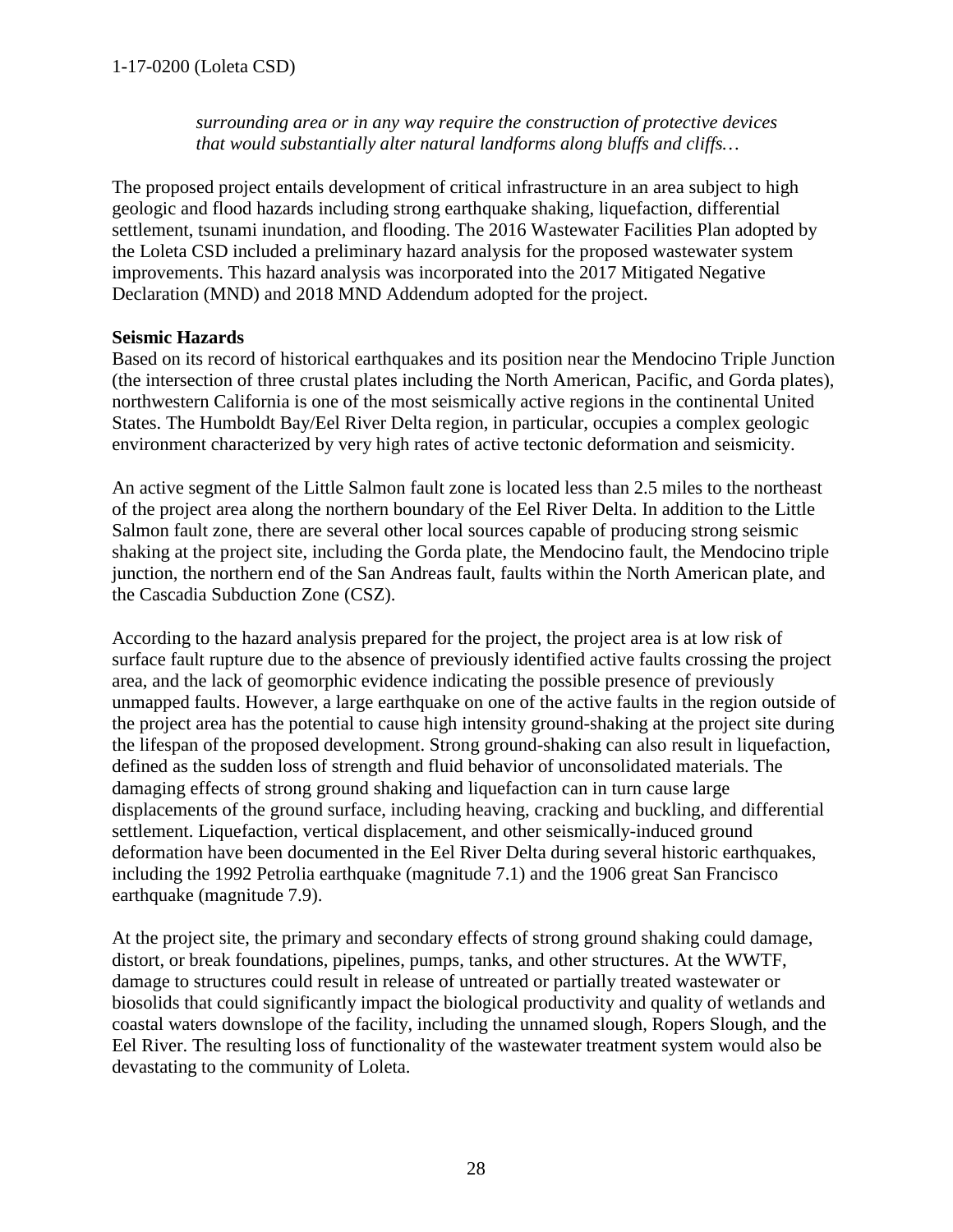Certain sites are more susceptible than others to the secondary effects of strong ground shaking as a result of the character of the surface substrates and depth to groundwater. For example, loose, water-saturated granular sediments and unconsolidated, compressible materials have a greater susceptibility to liquefaction and differential settlement, respectively. The 2018 Wetland and Ordinary High Water Mark Delineation report prepared for the project includes information on the site's soil composition and depth to groundwater. Due to the location of the project near the mouth of the Eel River, the majority of the soils found across the area are alluvial, deposited by flood events from the Eel River. The agricultural fields containing the discharge pipeline and proposed irrigation force main include the Weott 110, Ferndale 220, and Canal School soil series, which are all fine-silty soils associated with alluvial plains. The upland portion of the WWTF parcel where the new treatment facility improvements are proposed is covered in historic fill to a minimum depth of 15 inches overlying Hookton Formation soils. This fill was likely placed in the 1950s when the facility was constructed.

The character of the surface substrates in the project area (fine silty-soils in the agricultural fields and uncharacterized fill at the location of the WWTF), and the relatively shallow depths to groundwater in the agricultural fields indicate the potential for liquefaction and differential settlement. Groundwater elevations depend on surface elevations and fluctuate seasonally. Wetland delineation sample points taken in November 2016 indicate that the northern segment of the discharge pipeline travels through wetlands with a depth to groundwater of 20-22 inches, and sample points taken in April 2018 indicate a depth to groundwater of 10.5-16 inches in the grazed wetlands at the land application site.

With respect to both the agricultural fields and the WWTF parcel, the hazard analysis submitted by the Applicant concludes:

*Based on the geologic setting of the site, the nature (age, texture, and consistency) of earth materials underlying it, and our experience at similar sites around the Eel River Valley, it appears there would ordinarily be a low to moderate potential for liquefaction and other seismically-induced ground failures during all but the largest earthquakes. Under long-duration strong ground shaking associated with rare, great earthquakes (CSZ and San Andreas event, for example), the likelihood for liquefaction to occur would increase to a moderate to high potential. The materials most susceptible to liquefaction are the shallow and surficial, poorly consolidated flood plain deposits lying below the groundwater table. The older underlying Hookton Formation sediments, which are visible on the upland surfaces to the east of Eel River Drive, are too well consolidated and dense, to be susceptible to liquefaction. Hookton Formation sediments are projected*  to underlie the project site at an unknown depth likely to be in excess of several tens of *feet. On the basis of engineering judgment and our past experience with consolidation characteristics of youthful, saturated, low density fine-grained soils and non-cohesive granular soils, the consequence of liquefaction at this site will likely be dynamic areal settlement, on the order of several inches.*[Emphasis added.]

The project description submitted by the Applicant (Exhibit 5) specifies the proposed irrigation force main's alignment, size (four inches in diameter), and depth (three feet below ground surface), but does not include information on the pipe material to be used or specifications on the pipe's joints and connection to the WWTF. The project engineer indicates that the pipe will be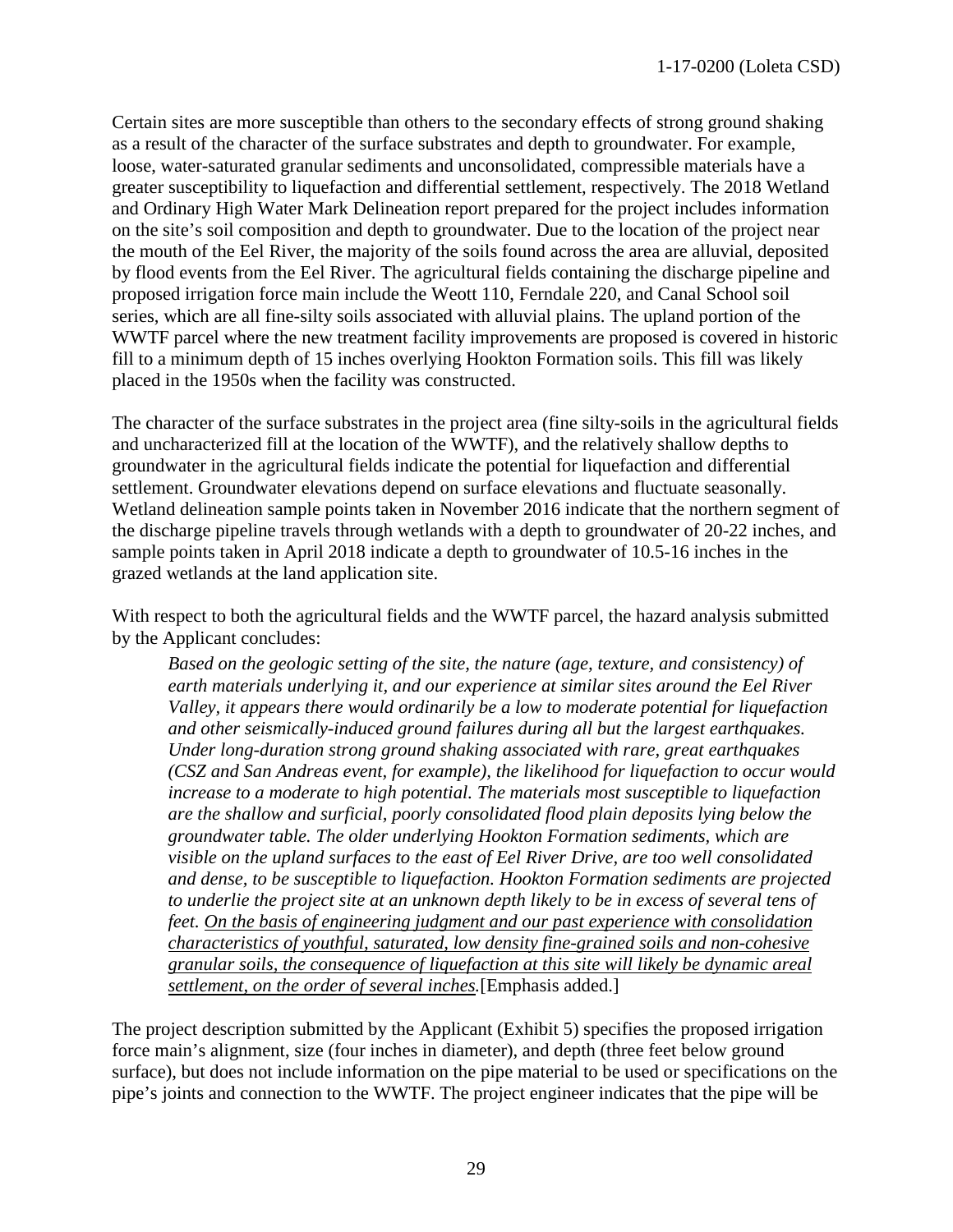## 1-17-0200 (Loleta CSD)

high-density polyethylene (HDPE), or polyvinyl chloride (PVC) with restrained joints the entire length of the pipeline to reduce risk of damage during a seismic event (Chuck Swanson, personal communication, March 14, 2019). HDPE pipe is known to improve seismic resistance in pressure pipelines, as it is resistant to stretching, compression, and shearing forces associated with ground movement.

Similarly, the Applicant has not submitted any design or engineering plans for the proposed treatment facility improvements on the WWTF parcel, and has only submitted a general description of the proposed treatment system and a site map showing the general location of a number of the system's components including the new influent pump station, headworks, blower room, extended aeration package plant, and UV disinfection system (See Exhibit 4, page 3). The Applicant has also not provided any information on site preparation, including any necessary grading or filling, or on the design of foundations at the site.

The Commission acknowledges that the MND includes a mitigation measure requiring that (1) the proposed pipeline be designed to withstand differential settlement at hard connections at the WWTF and general liquefaction forces where crossing the adjacent floodplain; and (2) the proposed WWTF design incorporate a relatively strong, rigid foundation system to reduce the risk of damage associated with liquefaction-induced differential settlement.

This mitigation measure omits specific design recommendations for site preparation, structural fills, compaction standards, pavement subgrade preparation, or foundation design. In addition, no quantitative seismic standards are proposed. For example, the standard that the proposed pipeline be designed to withstand differential settlement does not indicate what amount of differential settlement the infrastructure should be designed to withstand.

In a filing letter dated October 26, 2018, Commission staff requested project plans demonstrating compliance with the proposed hazard mitigation measure. The Applicant's consultant responded, in a letter dated January 3, 2019, that the design phase of the project has not yet commenced because the Applicant is awaiting approval of design phase funding from the Clean Water State Revolving Fund. The Applicant's consultant also indicated that the location of the proposed WWTF elements may be adjusted to accommodate the proposed wetland setback and other design constraints.

Commission staff, including the staff geologist and engineer, have reviewed the preliminary analysis and recommend adherence to more detailed seismic standards, consistent with the California Building Code, demonstrating that the development is designed to minimize risks from seismic hazards. A site-specific, design-level geotechnical investigation and engineering analysis are necessary because although the site is outside any known fault zones, and the preliminary assessment of liquefaction hazard is low, the wastewater treatment system is critical infrastructure where structural damage or failure could have significant impacts on coastal resources.

Although nothing about the geologic hazards at this site suggest that existing technologies and seismic design elements couldn't be adapted for the local geologic setting, no specific design measures have been selected to address seismic hazards, and there has been no analysis to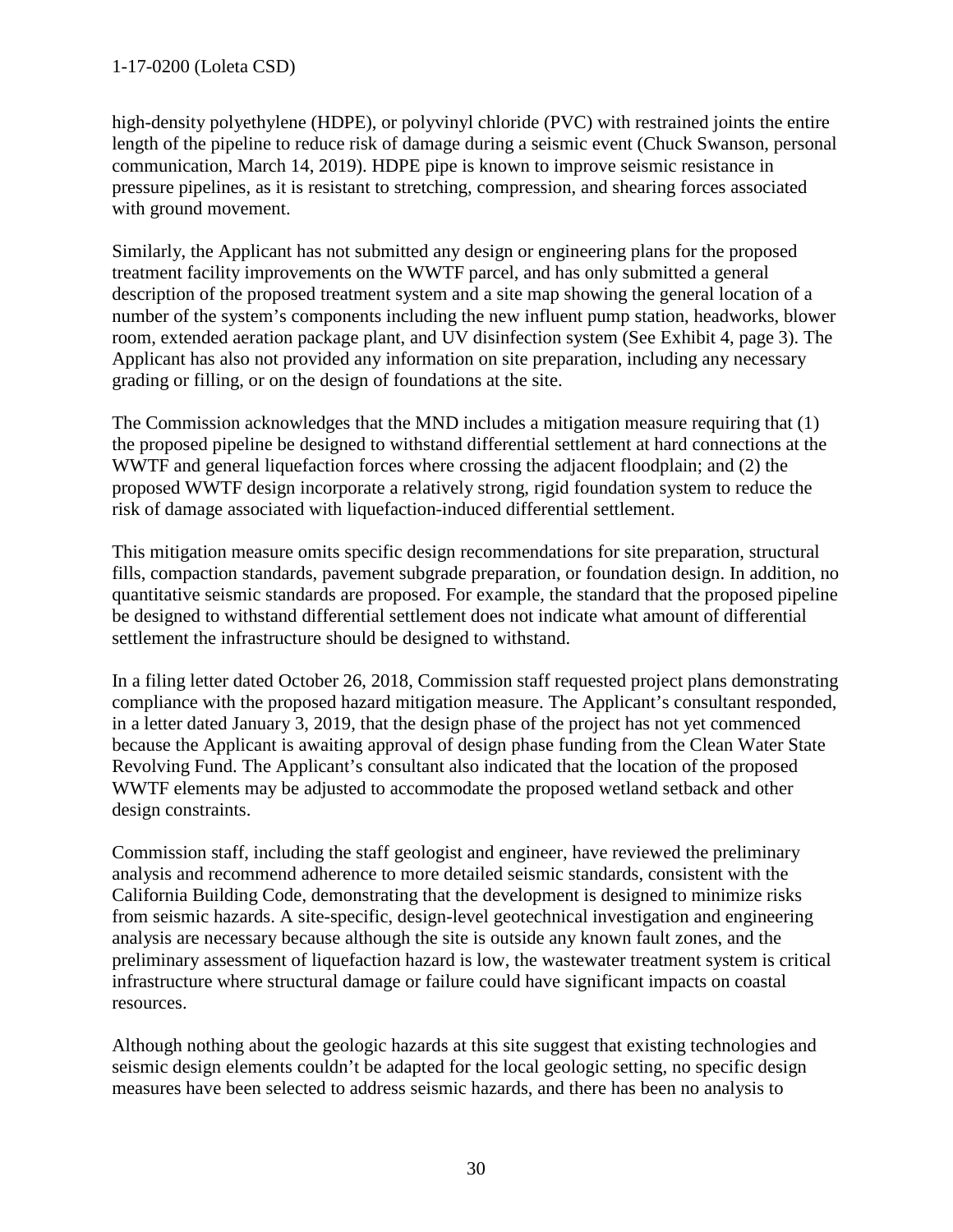demonstrate that the development's design will minimize risks from seismic hazards and assure the stability and structural integrity of the new development, as required under Section 30253 of the Coastal Act.

Therefore, in order to assure the stability and structural integrity of the proposed land application system pump and pipeline and WWTF improvements and minimize hazards related to seismic ground shaking, liquefaction and ground settlement, **Special Condition 1** requires the Permittee to submit, for the Executive Director's review and approval, a Seismic and Geotechnical Analysis and Hazard Mitigation Plan prepared by a licensed professional (Certified Engineering Geologist or Geotechnical Engineer). The condition requires (1) a site-specific geotechnical investigation for the project site evaluating ground shaking, liquefaction and seismic settlement hazards that is based on the California Building Code, including Section 1803; (2) an engineering analysis, specific to the project site, demonstrating that proposed structures will be designed and constructed to withstand expected levels of ground shaking, liquefaction, and ground settlement consistent with Sections 1897 and 1808 of the California Building Code; (3) detailed design and construction plans for the WWTF improvements and for the irrigation force main (including site plans and elevations, grading plans, foundation plans, and structural plans) incorporating the results of the required geotechnical investigation and engineering analysis; and (4) an Inspection and Maintenance Plan describing in detail the types and frequency of inspections and the procedures that will be followed to maintain the approved development in good working condition.

Special Condition 1 requires that the Seismic and Geotechnical Analysis and Hazard Mitigation Plan comply with criteria in the current California Building Code (e.g., CBC 2016) and American Society of Civil Engineer (e.g., ASCE 7-16) guidelines for conducting site-specific geotechnical investigation and designing for expected levels of ground shaking, liquefaction, and ground settlement. The CBC requires that all buildings, structures and non-structural components (e.g., architectural, mechanical, electrical and plumbing equipment) be designed and constructed to resist the effects of earthquake motions in accordance with design loads and other requirements contained in the ASCE 7-16 standards. CBC Section 1613 and ASCE 7-16 lay out specific procedures for determining seismic design criteria for different site classes (determined by soil properties) and structure/component risk categories based on probabilistic analysis of seismic loading (i.e., ground acceleration) for a specific location. The CBC mandates the use of USGS U.S. Seismic Design Maps for seismic design analysis. These standards will ensure that the proposed new development is are designed to withstand the amount of liquefaction and settlement resulting from site peak ground acceleration, earthquake magnitude and source characteristics consistent with the maximum considered earthquake ground motions at the site.

For the irrigation force main, the required investigation will result in the selection of pipe material, joints, and connections (pipe alignment, size, and depth has already been determined). Other than impacts on seismic risk, there are no potential coastal resource impacts resulting in the selection of one material over another. For the WWTF, the required investigation will result in selection of appropriate foundation types and depths and any necessary ground preparation such as compaction standards and fill material properties, slopes, and testing. The WWTF footprint as proposed is limited to an area of uplands covered in historic fill on the existing WWTF parcel. The WWTF parcel is located approximately 4.5 miles east of the Pacific Ocean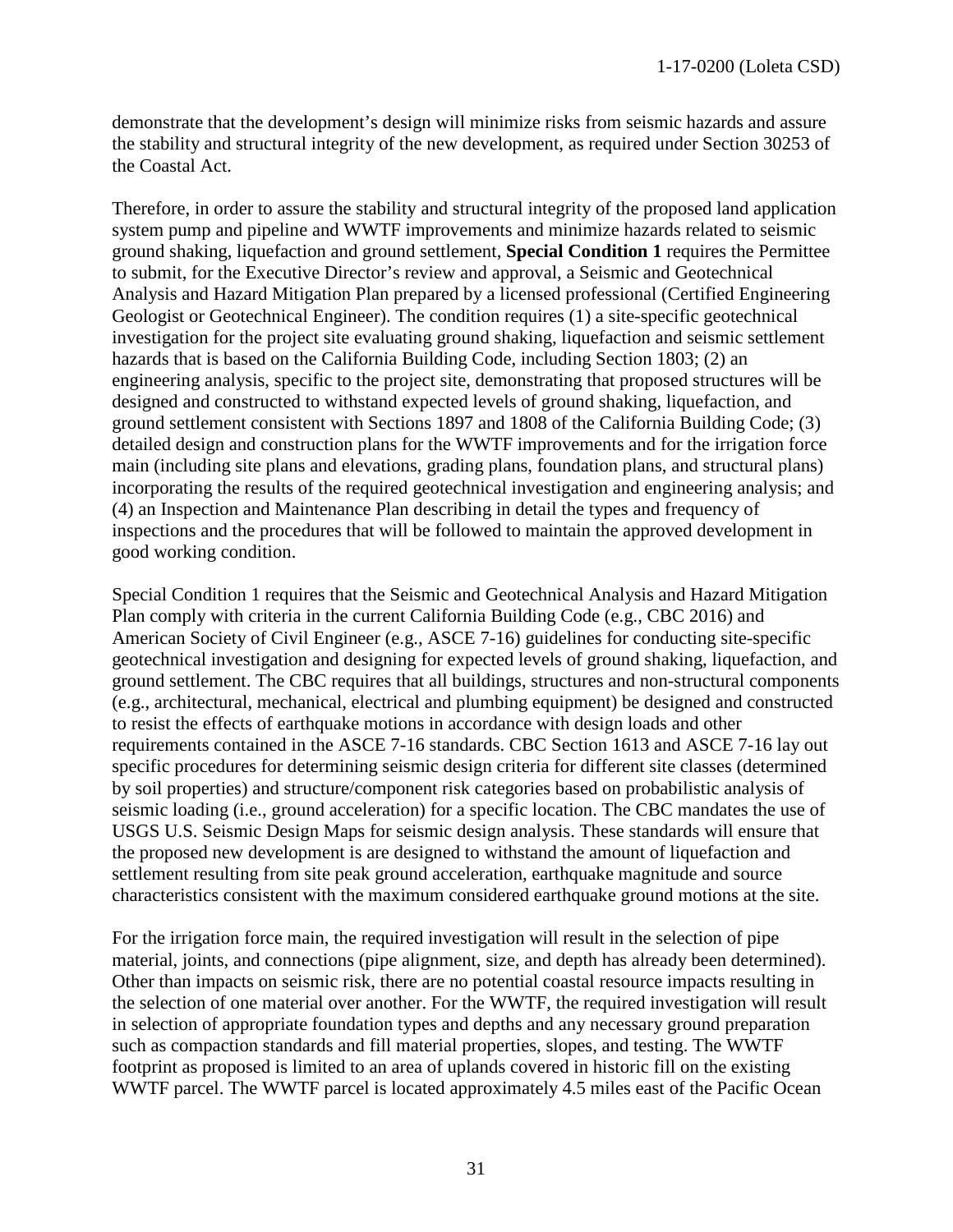and a little over a mile north of the active channel of the Eel River so any necessary site fortification will not result in shoreline armoring or impact shoreline erosion or sand supply. Furthermore, any selected foundation and fill designs will be limited to the pre-existing disturbed upland footprint and therefore will not impact wetlands or other sensitive habitat. In addition, the footprint of the improved facility is limited to an approximately 10,535 square foot (0.24 acre) area that is depressed approximately six to fifteen feet below the adjacent public road and is directly adjacent to the developed town. Due to the small size of the facility, its lowered elevation, and its location at the urban/rural interface, any choice of foundation and fill design will not have a significant impact on views of the rural Eel River Delta from the public right of way or the character of the setting.

As conditioned, the Commission finds that the proposed project will minimize hazards and assure stability and structural integrity with respect to seismic ground shaking, liquefaction and ground settlement consistent with Section 30253 of the Coastal Act.

#### Existing discharge pipeline to be repaired

With respect to the existing discharge pipeline to be repaired, as previously discussed, in considering a permit application for a repair or maintenance project, the Commission reviews whether the proposed method of repair or maintenance is consistent with the Chapter 3 policies of the Coastal Act. The Commission's evaluation of such repair and maintenance projects does not extend to an evaluation of the conformity with the Coastal Act of the existing development. Therefore while the proposed repairs to the existing twelve-inch-diameter concrete discharge pipeline do not address the existing pipeline's risk with regards to seismic hazards, the proposed method of repair and maintenance does not create or contribute to that risk, and ultimately reduces risk through replacement of damaged pieces of pipe with new pipe.

## <span id="page-31-0"></span>**Flood Hazards and Sea Level Rise**

The proposed project is located in the seven-mile-long, 8,700-acre Eel River Delta. The Eel River is a storm-dominated system with over 90% of its annual runoff occurring from November to May, with average flows in January and February over 100 times greater than in August and September. Flooding during large winter storms periodically inundates the low-lying delta lands.

With the WWTF a little over one mile north of the active channel of the lower Eel River and approximately 4.5 miles east of the river mouth at the Pacific Ocean, the project site is located in the upper river delta where the Eel River is still subject to daily tidal influence but dominated by riverine influences and characterized by fresh water and/or brackish water into the summer. Ropers Slough, the tributary of the Eel River where the treated wastewater discharge pipe's outfall is located, is brackish in its lower region (1.2 miles) and fresh in its upper reaches (1.4 miles). The agricultural fields in the project area are protected from the upper reaches of Ropers Slough by a non-accredited, earthen levee.

The proposed repairs to the existing gravity-fed discharge pipeline and installation of a new force main for land application of treated wastewater are proposed on low-lying agricultural lands that are also predominately seasonal wetlands. These lands are within the mapped 100-year floodplain of the Eel River and within the tsunami inundation zone and thus at significant flood risk. See Exhibit 9 for a map of the floodplain in the project vicinity.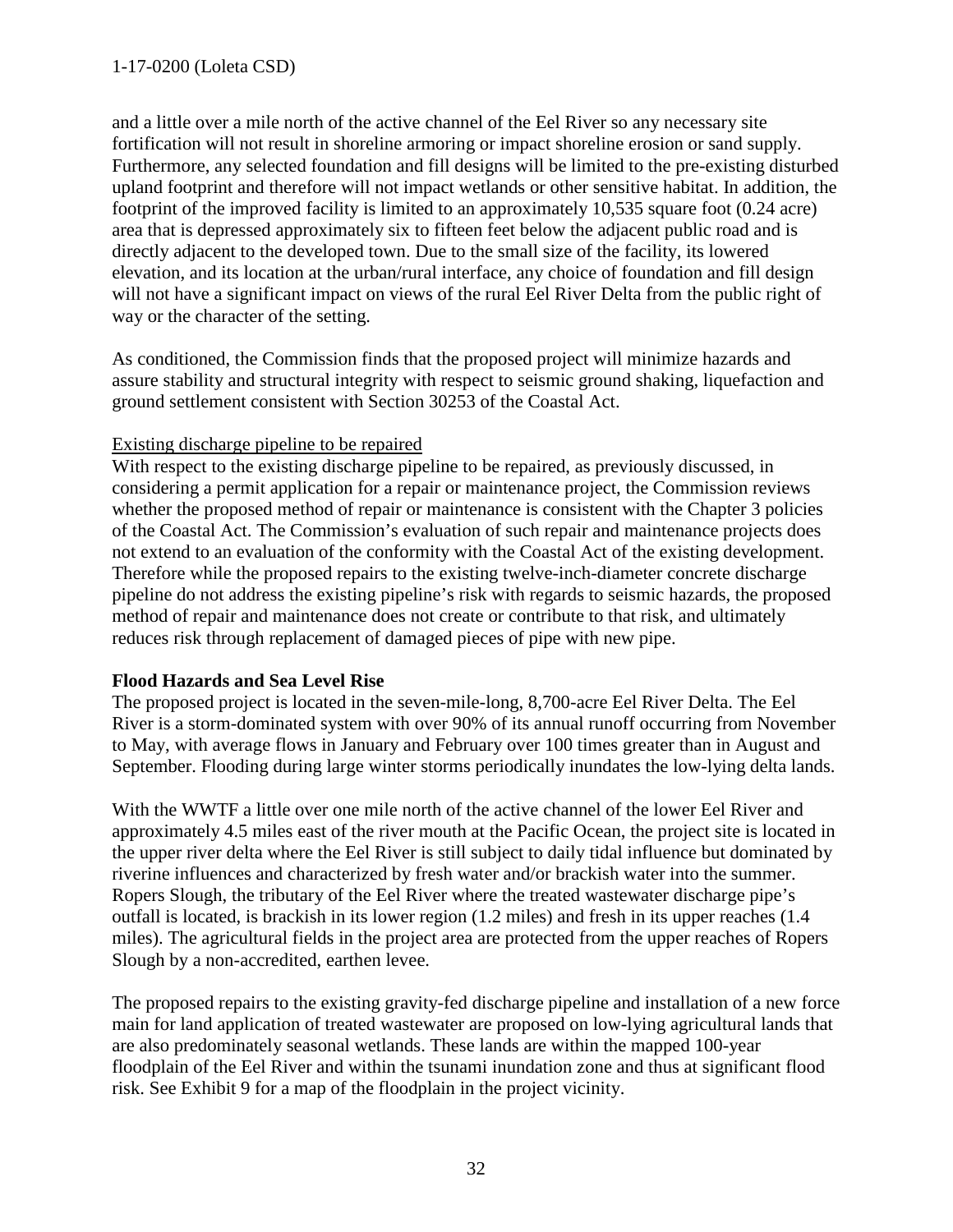The WWTF is located on the edge of the Eel River Delta, elevated above the surrounding agricultural fields but below Eel River Drive and the community of Loleta, at approximately 18 to 24 feet in elevation.<sup>[5](#page-32-0)</sup> The WWTF parcel is located just outside of the tsunami inundation zone at an elevation that precludes inundation by a tsunami. According to the Flood Insurance Rate Map for the area (Map Number 06023C1015G, revised June 21, 2017), the WWTF parcel straddles the boundary of the 100-year floodplain of the Eel River, with a portion of the facility within the AE Zone with a base flood elevation of 22-23 feet (NAVD88). As a result of the WWTF's location, there is a risk that a portion of the upgraded facility will be inundated with flood waters during times of flood, which could compromise the facility's functionality and threaten downstream people and properties by potentially sweeping up materials and/or releasing biosolids or untreated wastewater.

The MND adopted for the project identifies the presence of the mapped tsunami zone and floodplain but does not propose any mitigation measures for flood hazards. The MND indicates that because the existing discharge pipeline and new irrigation force main will be located underground, they will not be affected by flooding and they will not impact the flow or direction of floodwater. As for the WWTF, the Applicant proposes to comply with standards of development within the flood zone, and the MND assumes that the final design will involve elevating with earthen fill any portion of the upland site where structures would be placed to ensure the structures are located above the floodplain elevation. The Humboldt County local zoning code requires that structures be constructed with a floor area at an elevation of at least one foot above the base flood elevation (BFE). More specifically, for nonresidential construction, Humboldt County requires either (a) that the lowest floor be elevated to one foot above the BFE or (b) that the structure be flood proofed so that one foot above the BFE the structure is watertight with walls substantially impermeable to the passage of water and with structural components having the capability of resisting hydrostatic and hydrodynamic loads and effects of buoyancy [Section 335-5(a)(3)].

While the proposed elevation of the WWTF improvements above the BFE addresses current flood risk, the proposed elevation does not account for sea level rise over the life of the development. The Eel River Delta is vulnerable to sea level rise and increasing storm intensity associated with projected climate change, and as a result, is likely to experience more frequent and intense flooding episodes and an expansion of the 100-year floodplain over time. Flooding in the Eel River Delta is enhanced when river crest timing is coincident with high tides. For example, according to the National Weather Service's description of flood impacts, when the Eel River crests at fifteen feet at the Fernbridge tide gauge (approximately one mile inland of the project site), minor flooding in the Eel River Delta is likely during ocean tides of six feet or greater; and with a river crest of thirteen feet, minor flooding is likely during ocean tides of 7.5 feet or greater.<sup>[6](#page-32-1)</sup> Higher tides associated with sea level rise will further impair the drainage of the

<span id="page-32-0"></span> $\overline{a}$  $<sup>5</sup>$  Elevations are based on Google Earth imagery (BGS84).</sup>

<span id="page-32-1"></span> $6$  The current mean monthly maximum water (MMMW) elevation on Humboldt Bay is 7.74 feet (NAVD 88 as measured at NOAA's North Spit Tide Gage). Extreme tides (100-year events) and king tides and/or storm surges can reach up to two feet above the tidal baseline elevation.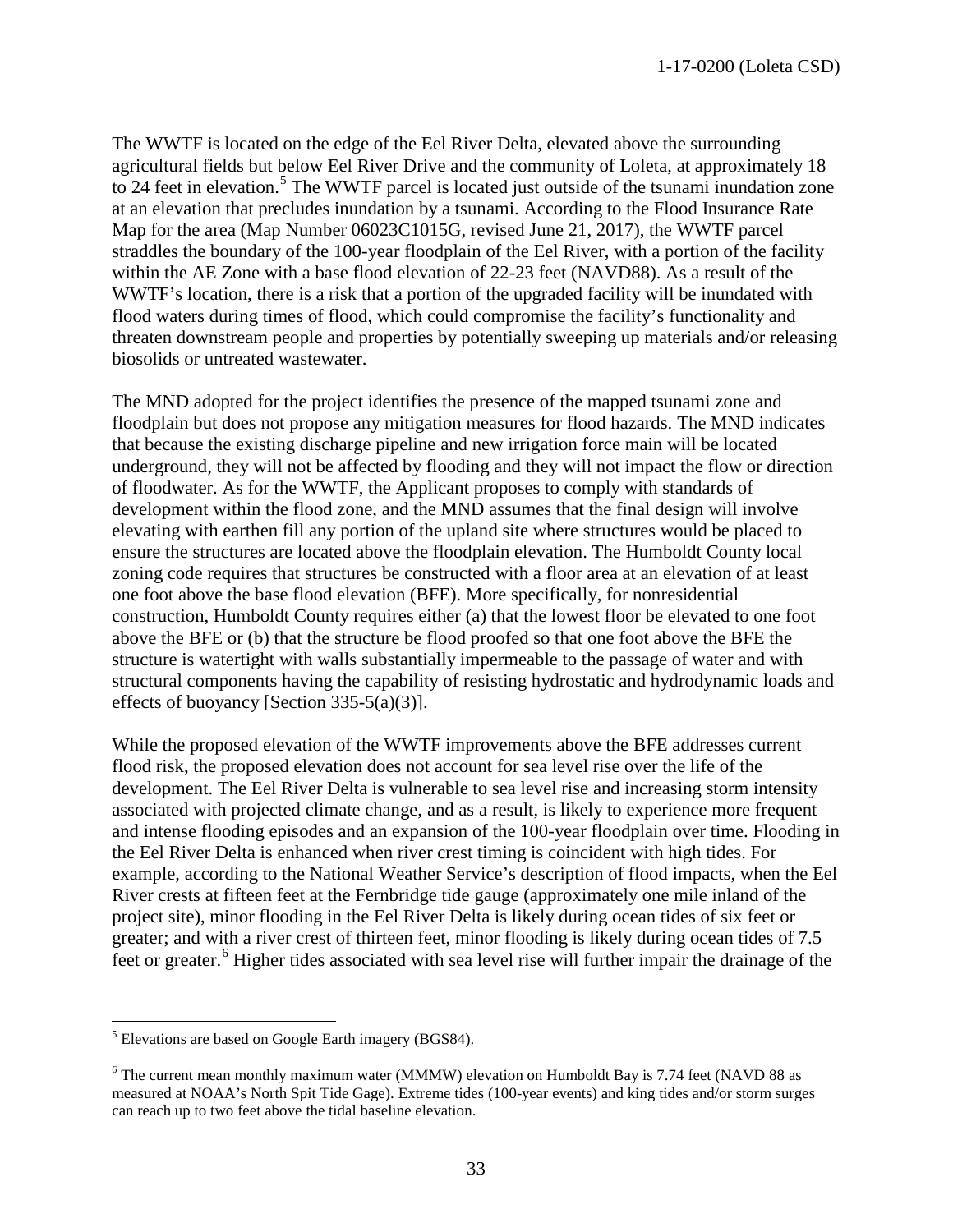## 1-17-0200 (Loleta CSD)

Eel River, as well as the tributaries and stormwater runoff that discharge to the river, thereby increasing backwater flooding on lands adjacent to the river and its tributaries and upstream.

As described above, the project area has a shallow groundwater table. Sea level rise may cause rises in the groundwater table leading to potential groundwater emergence above the ground surface and inundation of low-lying areas. Increased water levels at the gravity-fed discharge pipeline's outfall could impair drainage, and rising groundwater could result in greater inflow and infiltration of water into the pipeline, resulting in reduced capacity and potential backups of treated wastewater. Increasingly long periods of ground saturation could also result in settlement or movement and possibly floating of the treated wastewater pipeline. In addition, any emergent groundwater will make access and maintenance of utility infrastructure difficult.

The State of California has undertaken significant research to understand how much sea level rise to expect over this century and to anticipate the likely impacts of such sea level rise. In April 2017, a working group of the Ocean Protection Council's (OPC) Science Advisory Team released *Rising Seas in California: An Update on Sea-Level Rise Science*. This report synthesizes recent evolving research on sea level rise science, notably including a discussion of probabilistic sea level rise projections as well as the potential for rapid ice loss leading to extreme sea level rise. This science synthesis was integrated into the OPC's *State of California Sea-Level Rise Guidance 2018 Update*. This Guidance document provides high-level, statewide recommendations for state agencies and other stakeholders to follow when analyzing sea level rise. Notably, it provides a set of projections that OPC recommends using when assessing potential sea level rise vulnerabilities for various projects. Taken together, the Rising Seas science report and updated State Guidance account for the current best available science on sea level rise for the State of California.

The OPC Guidance provides sea level rise projections for twelve California tide gauges, and recommends using the projections from the tide gauge closest to the project site. In this case, the North Spit tide gauge in Humboldt Bay is the closest gauge. The following table depicts the projected sea level rise at the North Spit under low-risk, medium-high risk, and extreme risk aversion scenarios.

| <b>Projected Sea Level Rise (in feet)</b> |                          |                  |                     |  |  |  |
|-------------------------------------------|--------------------------|------------------|---------------------|--|--|--|
|                                           | <b>Low Risk Aversion</b> | Medium-High Risk | <b>Extreme Risk</b> |  |  |  |
|                                           |                          | Aversion         | Aversion            |  |  |  |
| 2040                                      |                          | 1.6              | 2.0                 |  |  |  |
| 2050                                      |                          | 2.3              |                     |  |  |  |
| 2100                                      | 3.1-4.1                  | $6.3 - 7.6$      | 10.9                |  |  |  |

The Humboldt Bay-Eel River region is experiencing the greatest rate of relative sea level rise in the State due to active subsidence as the result of both seismic activity and compaction of former tidelands.<sup>[7](#page-33-0)</sup> The sea level rise projections for the North Spit tide gauge account for regional seismic subsidence.

<span id="page-33-0"></span> $\overline{a}$ <sup>7</sup> Extensive tidal reclamation and construction of dikes and levees occurred in the Eel River Delta in the latter 1800s and early 1900s. As a result of the loss of sediment accretion from daily tidal inundation coupled with compaction of the land as organic material has decomposed, the diked former tidelands have lost one to three feet of elevation in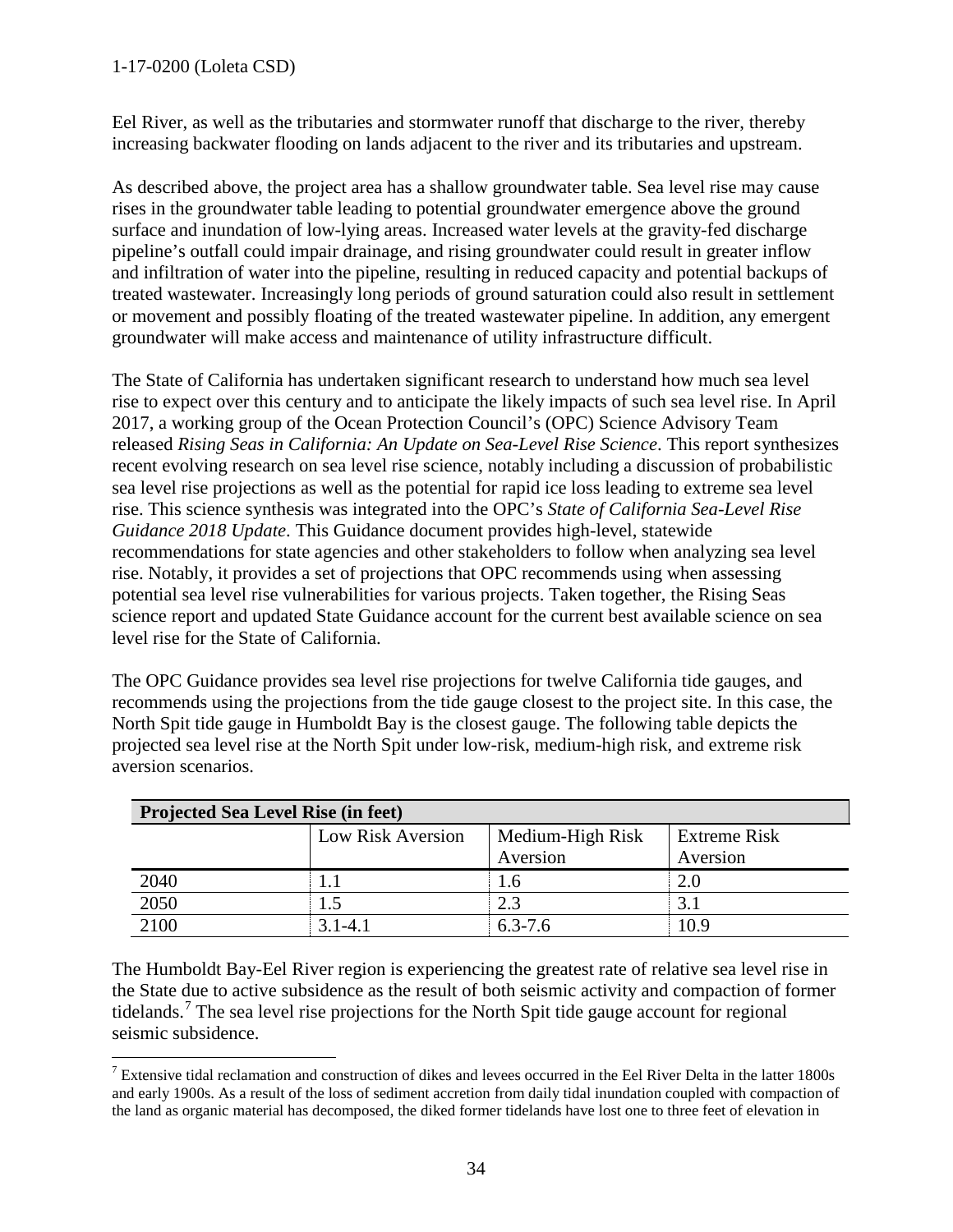The appropriate time horizon to use to evaluate sea level rise depends on the anticipated duration of development, after which such development is expected to be removed, replaced or redeveloped. The proposed improvements to the wastewater treatment system have been designed based on projected wastewater flows through 2040. Given that the current investments are intended to serve the community through 2040, it is essential that the upgraded WWTF provide flood proofing for anticipated floods over the next twenty years. The OPC Guidance recommends using probabilistic projections based on a high emissions scenario in the near-term, as we are currently on a high emissions trajectory through 2050. Based on a high-emissions trajectory, there is a 27.2% chance of one foot of sea level rise by 2040 and a 76% chance of one foot of sea level rise by 2050; and a 0.1% and 1.4% chance of two feet of sea level rise by 2040 and 2050, respectively (at the North Spit tide gauge in Humboldt Bay). Given the significant risk of public health, safety, and environmental impacts if flooding affects the functionality of the wastewater treatment system and/or results in sewage discharge into wetlands and coastal waters, the use of a higher risk aversion projection is appropriate in this case.

Thus to account for potential sea level rise and future flood flows through the design life of the WWTF improvements (i.e. through 2040), **Special Condition 2** requires the new WWTF improvements to be designed to be safe from flooding to two feet above the 100-year base flood elevation, consistent with the extreme risk aversion sea level rise projection for 2040. The WWTF is located at the upper edge of the broad, flat Eel River Delta, 4.5 miles for the coast. Two feet of sea level rise at the coast will result in less than two feet of elevation of the floodplain at the project site. However, the Applicant has not provided an analysis of how future sea level rise at the coast will affect the floodplain's elevation and extent at the project site, so there is no basis for selecting a lower elevation than the maximum projected. Given that the WWTF improvements comprise critical infrastructure serving the public where flooding could have significant coastal resource consequences, and the Applicant chose not to provide an analysis that takes into account sea level rise, planning for the extreme risk or worst case scenario conforms with both the Coastal Act requirement to minimize flooding risks and the OPC's sea level rise guidance.

Further, while uncertainty will remain with regard to exactly how much sea levels will rise and when, the worsening direction of sea level change is clear and it is critical to continue to assess sea level rise vulnerabilities when planning for future development, especially critical infrastructure serving the public.

The requirement that the WWTF improvements be safe from flooding to two feet above the 100 year base flood elevation to account for potential sea level rise through 2040 does not prescribe specific measures for elevating and/or flood-proofing the facility. In the present case where backwater flooding during 100-year flood events is the concern, the proposed development has more adaptive capacity than beachfront or blufftop developments where choices of flood hazard mitigation measures such as armoring the shoreline result in impacts to shoreline sand supply, public access, and other coastal resources. The subject facility could be flood-proofed to two feet above the BFE by: (a) further elevating the upland site by placing additional earthen fill; (b)

 $\overline{a}$ 

the last century. With respect to seismic subsidence, the Eel River occupies a subsiding syncline that is subsiding by an average of one to three millimeters per year.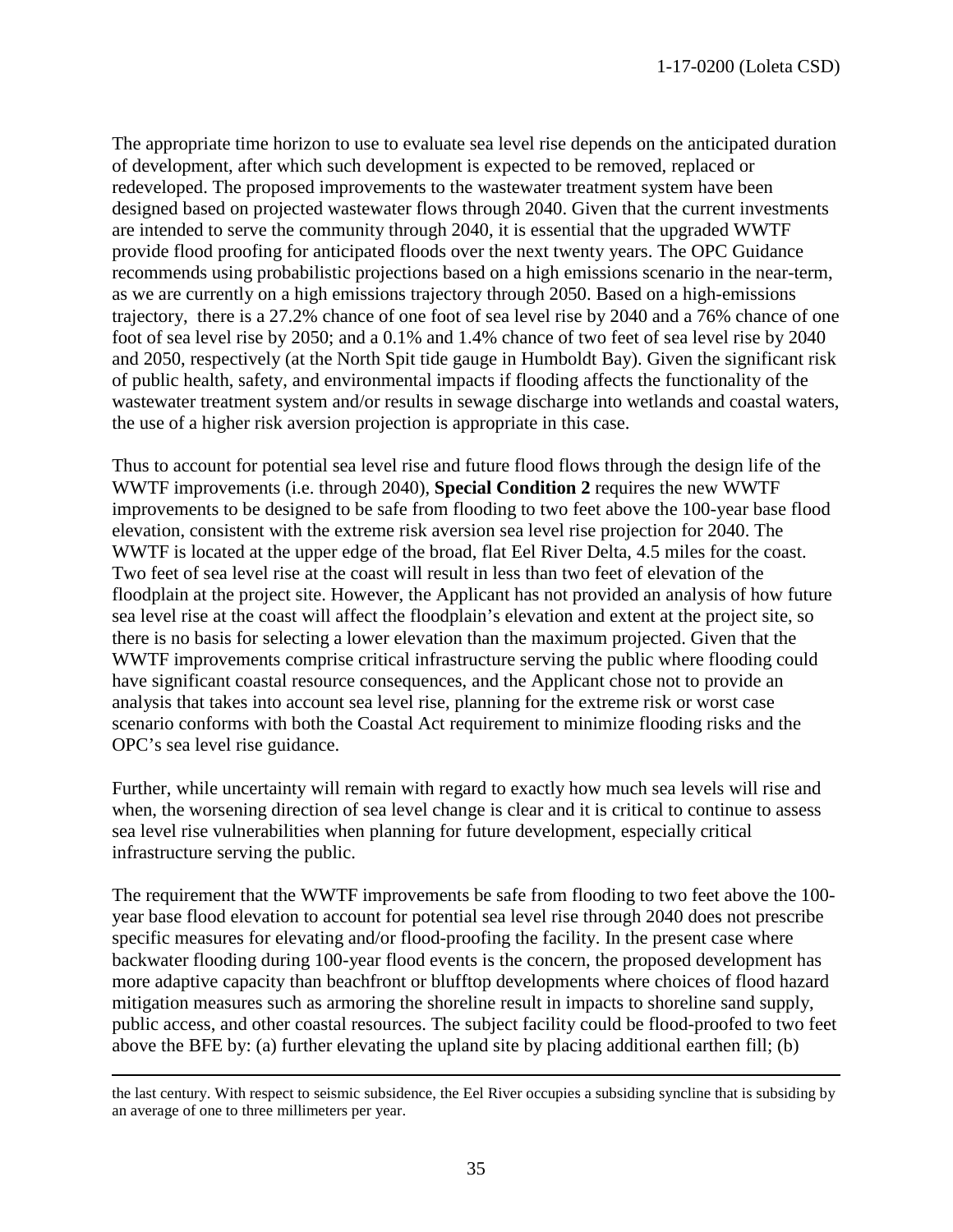#### 1-17-0200 (Loleta CSD)

pouring a thicker foundation; (c) constructing small barrier walls; (d) elevating building pads; and/or (e) elevating or encasing equipment. As discussed in the section on seismic hazards, the WWTF parcel is located approximately 4.5 miles east of the Pacific Ocean and a little over a mile north of the active channel of the Eel River so any necessary site fortification will not result in shoreline or river armoring or impact shoreline or river erosion or sediment supply. Furthermore, necessary flood-proofing measures will also be limited to the pre-existing disturbed upland footprint of the WWTF parcel and therefore will not impact wetlands or agricultural lands. In addition, the proposed WWTF footprint is depressed below the adjacent public road. Due to the small size of the facility (less than one quarter acre in size) and given the adjacent public road's elevation of approximately 28-38 feet, elevating the building pad and/or structures at the facility to two feet above the BFE (i.e. to 24-25 feet) will not impact views from the public right of way. Finally, due to the facility's location at the inland extent of the floodplain, the width of the floodplain at this location, and the small area of the site, the improvements will not significantly alter the flow pattern of flood waters and will not create a barrier to floodwaters or effectively raise the flood elevation.

The Commission finds that the proposed improvements are needed in the *immediate* term, and the two feet of elevation above the BFE required by Special Condition 2 ensures the WWTF improvements are sufficiently elevated to minimize the risk of flooding associated with sea level rise and future storm flows through 2040, the end of the design life of the proposed development. As conditioned, the Commission finds that the proposed improvements will minimize flood hazard risks to the WWTF through 2040 consistent with Section 30253 of the Coastal Act.

However, the need for a viable wastewater treatment system will continue beyond 2040. Absent an analysis of flood hazards at the site beyond 2040 taking into account projected sea level rise, evidence is lacking to conclude that approved development will minimize flood hazards to the WWTF beyond 2040 consistent with Section 30253(a) of the Coastal Act. The Commission therefore believes that a 20-year authorization period is appropriate in this case. This authorization term is tied to the design life of the facility improvements and the required flood proofing which ensures safety through 2040 under even the worst-case-scenario sea level rise projections. Thus, **Special Condition 3** authorizes the proposed improvements on a *temporary*  basis for twenty years to allow for the continued operation and function of the wastewater treatment system, including to presently protect water quality and public health, while simultaneously allowing time to plan for future coastal hazard risks.

Special Condition 3 specifies that prior to the expiration of the authorization period, the Permittee or its successors shall submit to the Commission an application for a coastal development permit amendment to either (a) remove the approved development in its entirety, or (b) extend the length of time the approved development is authorized and modify its design as needed to ensure consistency with the Coastal Act. Special Condition 3 also requires the permit amendment application to include a Coastal Hazards Analysis and Adaptation Plan that provides a clear long-term plan to ensure that the WWTF improvements minimize flood hazard risks to the WWTF as well as protect coastal resources over the long-term (through at least 2100).

Pursuant to Special Condition 3, the plan must be informed by a geotechnical analysis of current and future coastal hazards including flood hazards and hazards caused by elevated groundwater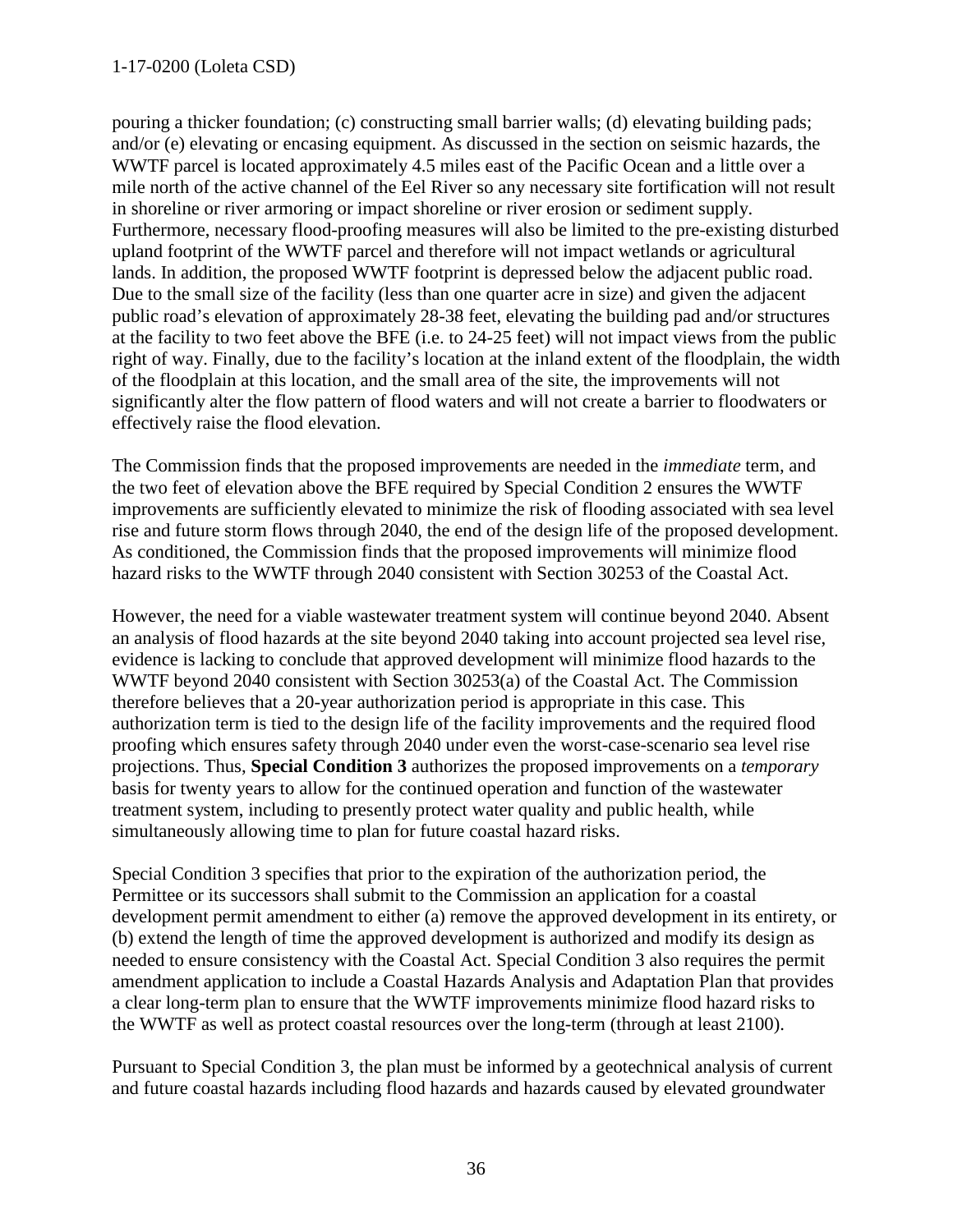and reduced or inadequate drainage, taking into account local sea level rise and seismic and aseismic subsidence through at least 2100, considering medium-high risk aversion and extreme risk aversion scenarios, and based on the best available science at the time of plan preparation. Pursuant to Special Condition 3, the plan must also include an alternatives analysis to address any coastal hazard vulnerabilities identified, including but not limited to alternatives involving relocation of the WWTF to an area safe from flooding and other coastal hazards or development of a new system for wastewater treatment and/or treated wastewater disposal/reuse (including consolidation with other nearby facilities).

Given that the WWTF improvements comprise critical infrastructure serving the public where flooding could have significant coastal resource consequences, it is critical to coordinate the shorter-term development authorization with the longer-term effort in order to identify a viable wastewater treatment system in the long-term. The OPC Guidance and Coastal Commission Guidance recommend that applicants understand the risks associated with higher sea level rise projections and develop adaptation pathways for those higher scenarios, even if projects are initially designed for lower projections. Special Condition 3 requires the Applicant to analyze and plan for longer-term, higher-projection risks consistent with OPC guidance. With these conditions in place, the proposed development will minimize flooding risk and protect coastal resources consistent with the requirements of the Coastal Act.

Finally, considering the aforementioned hazards, the Commission also attaches **Special Condition 4**, which requires the Permittee to assume the risks of flooding and geologic hazards to the property and waive any claim of liability on the part of the Commission. Given that the Permittee has chosen to implement the project despite flooding and geologic risks, the Permittee must assume the risks. Special Condition 4 notifies the Permittee that the Commission is not liable for damage as a result of approving the permit for development. The condition also requires the Permittee to indemnify the Commission in the event that third parties bring an action against the Commission as a result of the failure of the development to withstand the hazards. For all of the above reasons, the Commission finds that as conditioned, the project will minimize risks to life and property from flood hazards and is consistent with Section 30253 of the Coastal Act.

Therefore, the Commission finds that the proposed project, as conditioned, will minimize risk to life and property from hazards, consistent with section 30253(a) of the Coastal Act.

## <span id="page-36-0"></span>**H. WETLAND FILL & PROTECTION OF COASTAL WATERS**

Section 30230 of the Coastal Act states:

*Marine resources shall be maintained, enhanced, and where feasible, restored. Special protection shall be given to areas and species of special biological or economic significance. Uses of the marine environment shall be carried out in a manner that will sustain the biological productivity of coastal waters and that will maintain healthy populations of all species of marine organisms adequate for longterm commercial, recreational, scientific, and educational purposes.*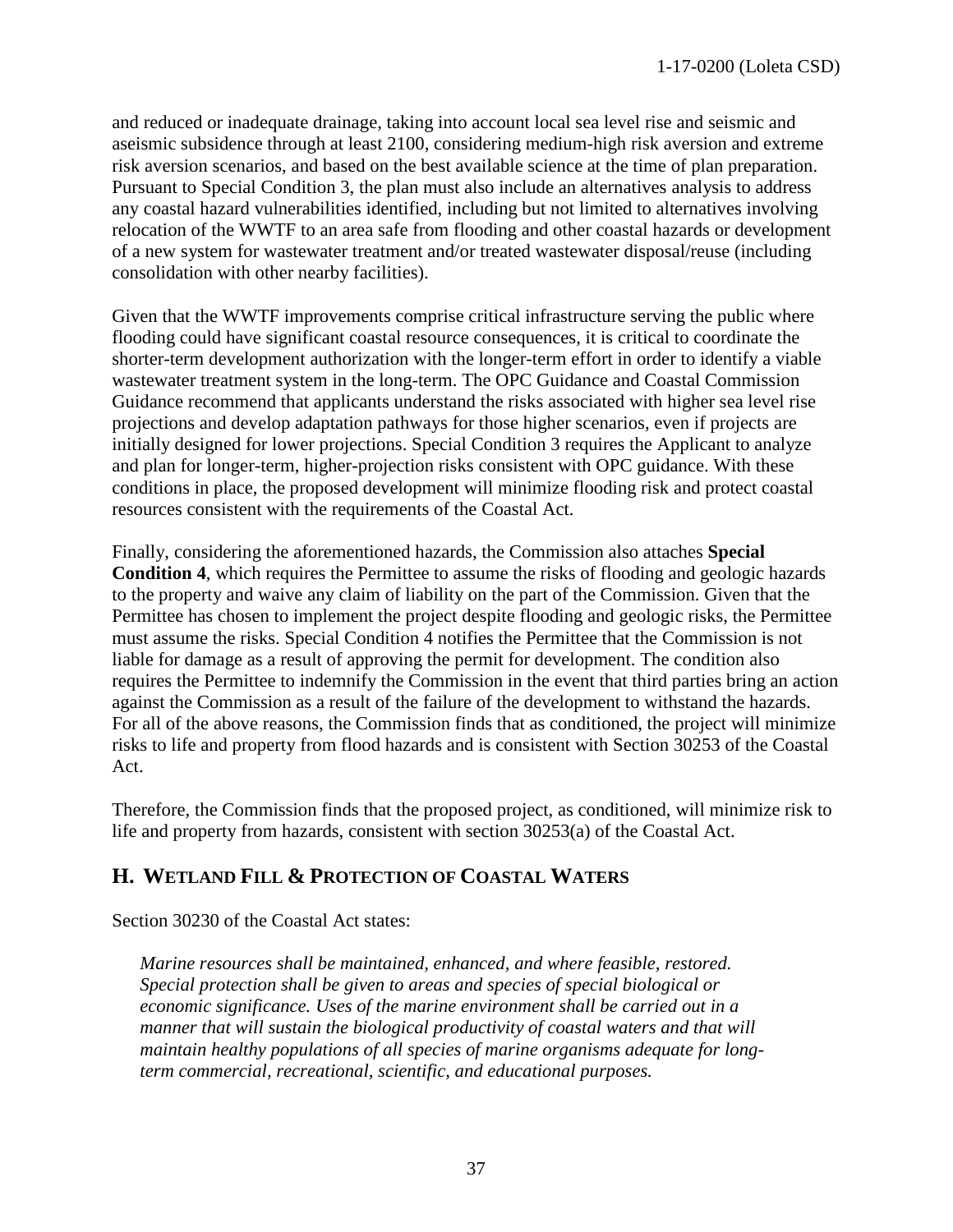Section 30231 of the Coastal Act states:

*The biological productivity and the quality of coastal waters, streams, wetlands, estuaries, and lakes appropriate to maintain optimum populations of marine organisms and the protection of human health shall be maintained and, where feasible, restored through, among other means, minimizing adverse effects of wastewater discharges and entrainment, controlling runoff, preventing depletion of ground water supplies and substantial interference with the surface water flow, encouraging waste water reclamation, maintaining natural vegetation buffer areas that protect riparian habitats, and minimizing alteration of natural streams.*

Section 30233 of the Coastal Act provides, in applicable part, as follows (emphasis added):

- *(a) The diking, filling, or dredging of open coastal waters, wetlands, estuaries, and lakes shall be permitted in accordance with other applicable provisions of this division, where there is no feasible less environmentally damaging alternative, and where feasible mitigation measures have been provided to minimize adverse environmental effects, and shall be limited to the following:* 
	- *(1) New or expanded port, energy, and coastal-dependent industrial facilities, including commercial fishing facilities.*
	- *(2) Maintaining existing, or restoring previously dredged, depths in existing navigational channels, turning basins, vessel berthing and mooring areas, and boat launching ramps.*
	- *(3) In open coastal waters, other than wetlands, including streams, estuaries, and lakes, new or expanded boating facilities and the placement of structural pilings for public recreational piers that provide public access and recreational opportunities.*
	- *(4) Incidental public service purposes, including, but not limited to, burying cables and pipes or inspection of piers and maintenance of existing intake and outfall lines.*
	- *(5) Mineral extraction, including sand for restoring beaches, except in environmentally sensitive areas.*
	- *(6) Restoration purposes.*
	- *(7) Nature study, aquaculture, or similar resource dependent activities.*
- *(b) Dredging and spoils disposal shall be planned and carried out to avoid significant disruption to marine and wildlife habitats and water circulation. Dredge spoils suitable for beach replenishment should be transported for these purposes to appropriate beaches or into suitable longshore current systems.*
- *(c) In addition to the other provisions of this section, diking, filling, or dredging in existing estuaries and wetlands shall maintain or enhance the functional capacity of the wetland or estuary…*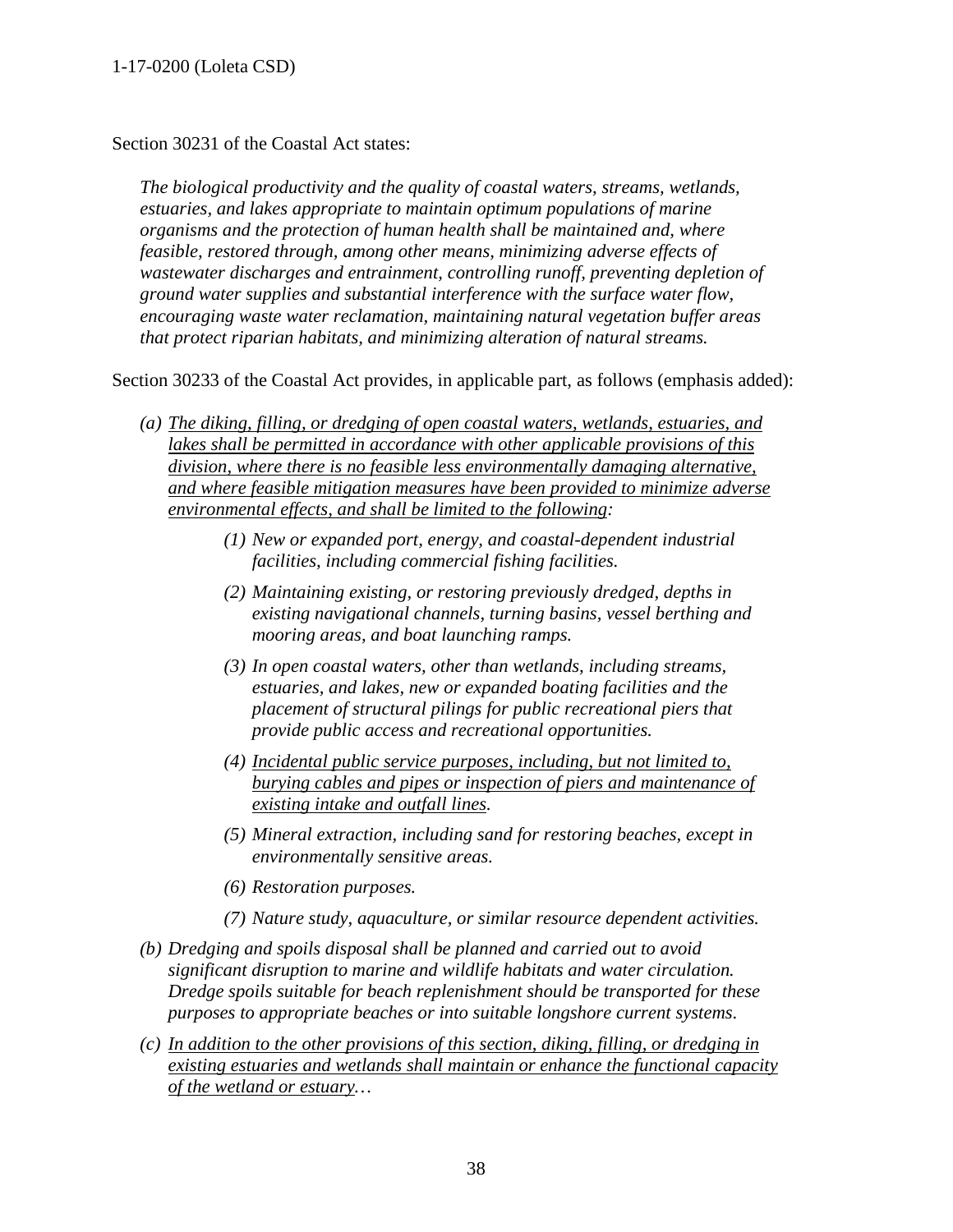Coastal Act Section 30108.2 defines "fill" as "*earth or any other substance or material, including pilings placed for the purposes of erecting structures thereon, placed in a submerged area*." Wetland delineation field investigations for the subject project were performed in November 2016, May 2017, June 2017, and April 2018, and a wetland delineation report was prepared in 2018 to address the final proposed project (SHN, August 2018). The results of the wetland delineations are described below. In total, the proposed discharge pipeline repair and new irrigation force main installation will entail temporary impacts to approximately 65,088 square feet (1.49 acres) of grazed wetlands. See Exhibit 7 for a map of temporary wetland impacts.

- (1) Wastewater treatment facility improvements. The existing developed footprint of the WWTF and the undeveloped area on the southeast portion of the parcel where the facility expansion is proposed are uplands associated with historic fill. The remainder of the parcel is covered in wetlands associated with a drainage ditch that runs along the southern boundary of the parcel. The Applicant proposes to locate all development at the WWTF including all ground disturbing activities a minimum of five feet from all coastal wetlands to avoid wetland fill. This limitation on wetland fill is included in **Special Condition 2**.
- (2) Repairs to the existing discharge pipeline. The agricultural fields crossed by the existing buried treated wastewater discharge pipeline predominantly qualify as wetlands. The repairs to the existing pipeline will result in only temporary construction impacts to approximately 33,172 square feet (0.76 acres) of grazed wetlands while the trenches are excavated for pipeline repairs. The trenches will be backfilled and the ground recontoured and vegetated to existing conditions upon completion. Riparian woodland along the slough remnant wetland and near the discharge pipe outfall location will be avoided. The proposed new manhole to be installed within the existing discharge pipe alignment is proposed in uplands so that no permanent wetland impact will result from its installation.
- (3) Installation of a new irrigation force main. The agricultural field where the land application system is proposed consists entirely of wetlands. The installation of the new force main will result in only temporary impacts to 31,916 square feet (0.73 acres) of wetlands during trenching operations.

Section 30233 of the Coastal Act limits the fill of wetlands to specific, enumerated uses, and also requires that any project which results in fill of wetlands (a) be the least environmentally damaging feasible alternative, and (b) provide feasible mitigation measures to minimize adverse environmental effects. In addition, Coastal Act Sections 30230, 30231, and 30233 together require that marine resources, the biological productivity and quality of coastal waters, and the functional capacity of wetlands and estuaries be maintained and enhanced.

#### <span id="page-38-0"></span>**Allowable use**

As mentioned above, any proposed filling, diking, or dredging in wetlands must be for one of the seven allowable uses listed under Section 30233(a) of the Coastal Act. This limitation does not apply to repair of the existing discharge pipeline, which is one of the project components that involves wetland fill. In considering a permit application for a repair or maintenance project, the Commission reviews whether the proposed method of repair or maintenance is consistent with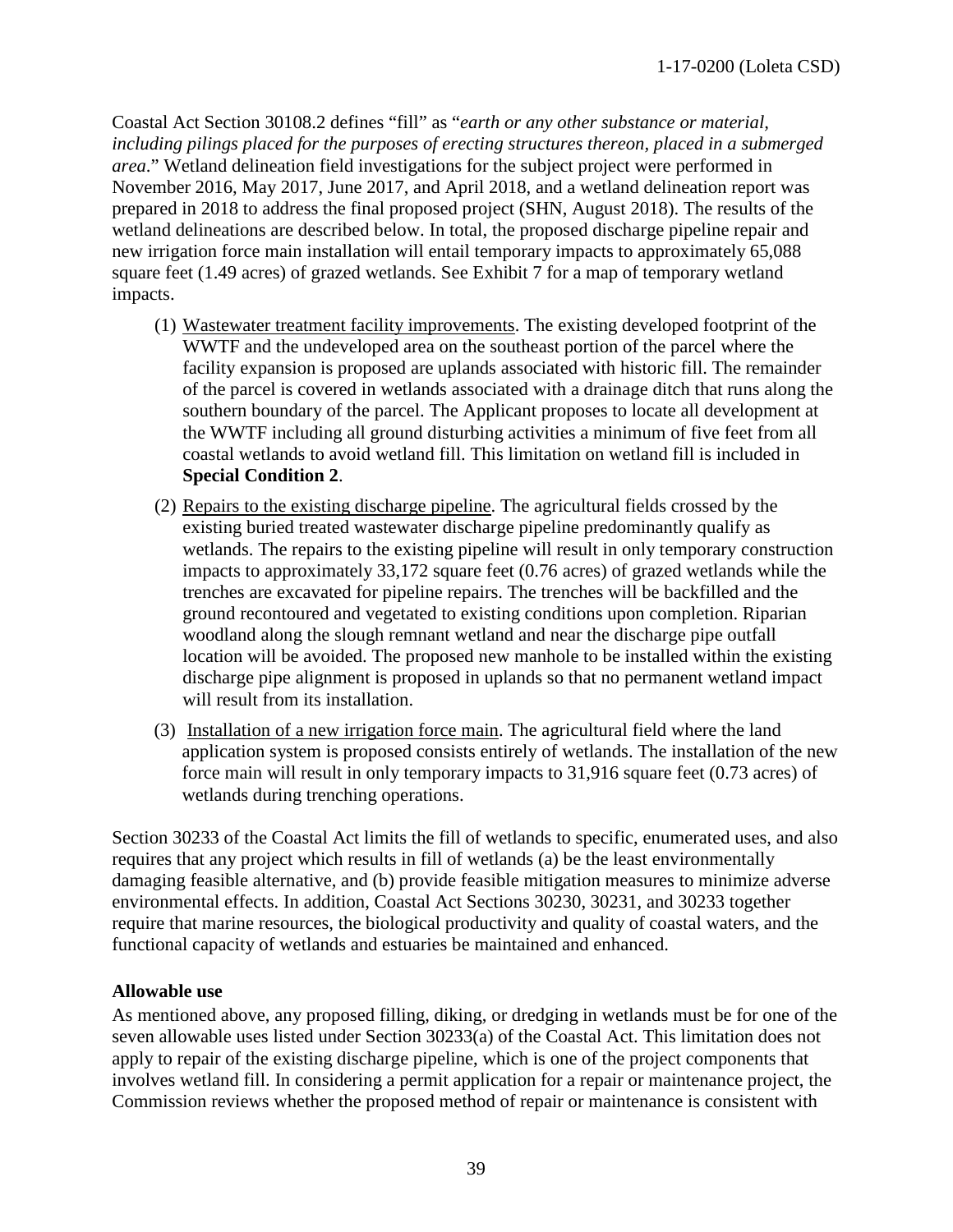the Chapter 3 policies of the Coastal Act. The Commission's evaluation of such repair and maintenance projects does not extend to an evaluation of the existing development's conformity with the Coastal Act.

The limitations of Section 30233(a) on the allowable use for wetland fill do apply to the proposed excavation and fill in wetlands to install the force main with vertical risers to allow treated wastewater to be used to irrigate agricultural fields instead of being discharged to a wetland tributary of the Eel River during times when such discharge is prohibited by the wastewater treatment system's NPDES permit.

The proposed excavation and fill in wetlands to install a land application system for treated wastewater is allowable under Section 30233(a)(4) of the Coastal Act as an "incidental public service purpose." First, the proposed fill is being undertaken by a public agency to serve the public, and therefore has a public service purpose. The proposed fill is also incidental to the primary service provided overall by the existing wastewater treatment system. The proposed fill in wetlands only modifies the location and method of treated wastewater discharge of the existing wastewater treatment system and does not increase service capacity or expand service to areas not already served by the existing system. Furthermore, the project constitutes burying pipe, which is an activity specifically listed in Section 30233(a)(4) as an incidental public service purpose for which filling and dredging in wetlands is allowed.

Therefore, the Commission finds that for the reasons discussed above, the dredging (excavation) and filling for the proposed project is for an incidental public service purpose, and thus, is an allowable use pursuant to Section 30233(a)(4) of the Coastal Act.

## <span id="page-39-0"></span>**Alternatives for the repair of the discharge pipeline and the installation of the new land application system**

For projects involving diking, dredging, and filling of wetlands, the Commission must ensure that the proposed project has no feasible less environmentally damaging alternative consistent with Section 30233 of the Coastal Act. Coastal Act Section 30108 defines "feasible" as "…*capable of being accomplished in a successful manner within a reasonable period of time, taking into account economic, environmental, social and technological factors*." Alternatives for both the proposed existing discharge pipe repair and new land application system installation include (1) the "no project" alternative; and (2) alternative construction locations and methods. Alternatives for the new land application system installation also include (3) alternative siting or alignment of the land application system; and (4) alternative systems for treated wastewater use or disposal.

## No project alternative

The "no project" alternative means that no repairs or improvements would be made to the existing treated wastewater discharge system, which would continue to violate NPDES permit discharge requirements. Violation of these requirements would result in continued and cumulative water quality impacts to the Eel River and associated wetlands as well as adverse impacts to sensitive fish species and other biological resources. Therefore, the no project alternative is not a feasible less environmentally damaging alternative to the proposed project, as conditioned.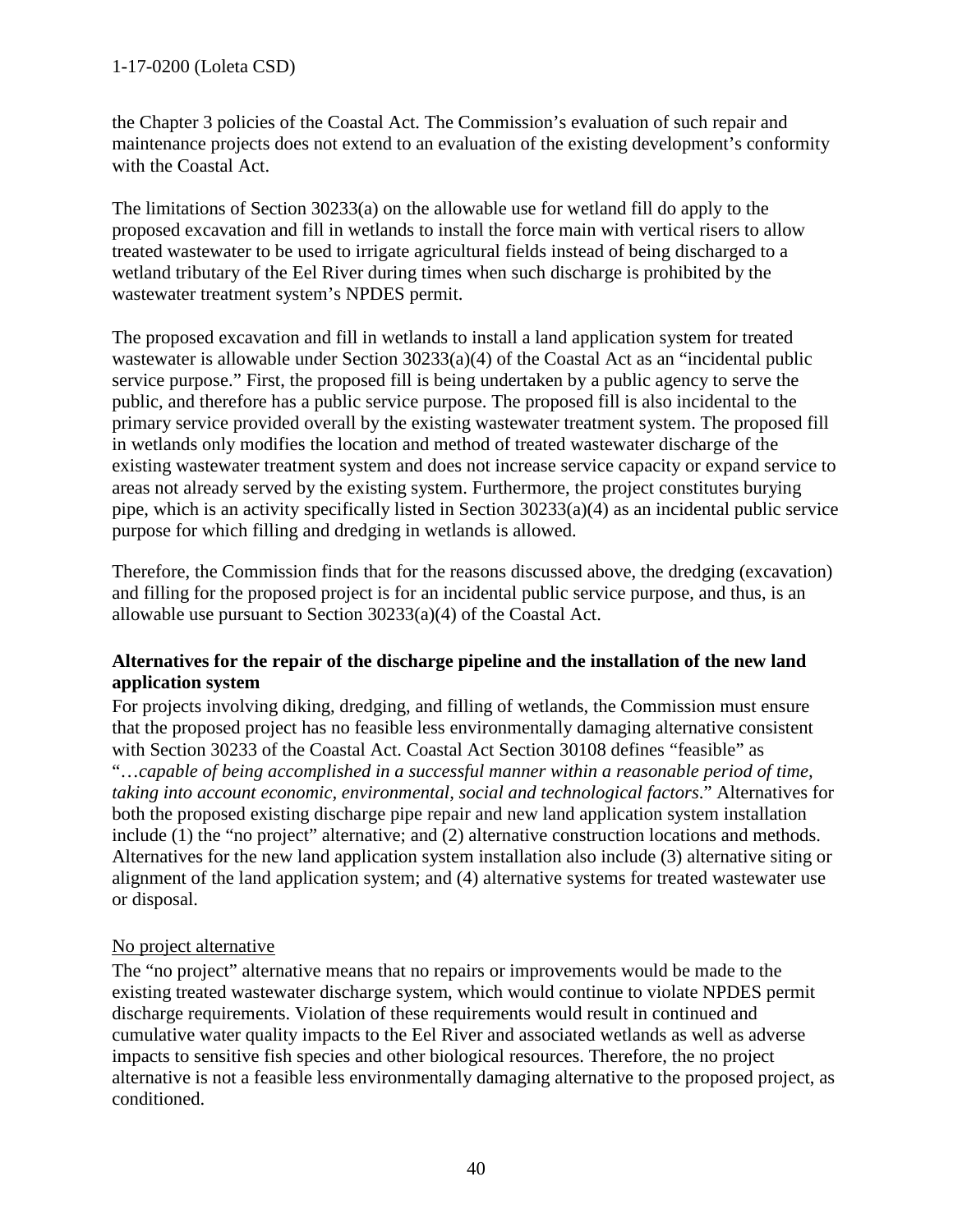## Alternative construction locations and methods

The Applicant proposes trenchless pipe repair methods for the approximately 240-foot-long section of the existing discharge pipeline located under a remnant slough (using a fold-and-form trenchless repair method), but otherwise proposes open trenching in grazed wetlands in order to replace existing segments of pipe and install new pipe.

Horizontal directional drilling is an alternative method that can be used to replace existing segments of pipe or install new pipe without trenching. This method could be considered for use for either the repairs to the existing discharge pipeline or the installation of the new pipeline for the land based application system. However, horizontal directional drilling methods typically are not used for shallow applications in open fields due to the potential of "surfacing" of drilling fluids that could occur with shallow and horizontal directional drilling depths.

Originally the Applicant proposed to repair existing discharge pipeline using a trenchless method called cured-in-place pipe (CIPP). This method lines the existing pipe by pulling or inverting a resin soaked fiber cloth through the original pipe. As the resin hardens, the liner matches the shape and slope of the original pipe while sealing out cracks, breaks, and leaking joints in the original pipe. However, this technology was rejected by the Regional Board due to concerns about toxicity.

The fold-and-form trenchless repair method that is now proposed for the segment of pipe to be repaired under the remnant slough does not require the use of chemical additives. Fold-and-form trenchless pipe repair involves the use of polyvinyl chloride (PVC) pipe manufactured as a flexible sleeve which is wound around spools. The flexible PVC liner is heated to increase flexibility, pulled through the existing host pipe, sealed at either end, and injected with steam to cure the pipe as it conforms to the inside of the host pipe. However, the fold-and-form trenchless methods can only be used where the existing pipeline is still structurally sound. The method would not be effective for sections of the existing discharge pipeline with greater structural failure. In addition, the trenchless method would not necessarily result in less environmental impact to the grazed seasonal wetlands then trenching as proposed and conditioned. The existing vegetation located in the pipe alignment that would be disturbed by trenching is predominately non-native pasture grass (less than 16% of the species observed in the subject pasture land during field surveys were native) and no special status plant species were detected during seasonallyappropriate botanical surveys. As a result, very little native wetland vegetation will be disturbed. In addition, the subject wetlands are seasonal wet and all soil disturbance is proposed for the dry season (May  $15^{th}$  – September 30<sup>th</sup>). The Applicant proposes to return the topsoil and reseed the pasture immediately following construction, and the type of herbaceous vegetation affected will quickly regrow in the area's wet climate. The proposed seasonal work window and reuse and reseeding of the topsoil are required as part of **Special Condition 7**. Both trenching and trenchless methodologies would require the same level of heavy equipment and material staging and access.

The Applicant has provided an alternatives analysis that indicates that the proposed area of trenching is the minimum feasible area. The discharge pipeline was inspected using closed circuit television to identify all portions of the pipeline with sufficient remaining life that do not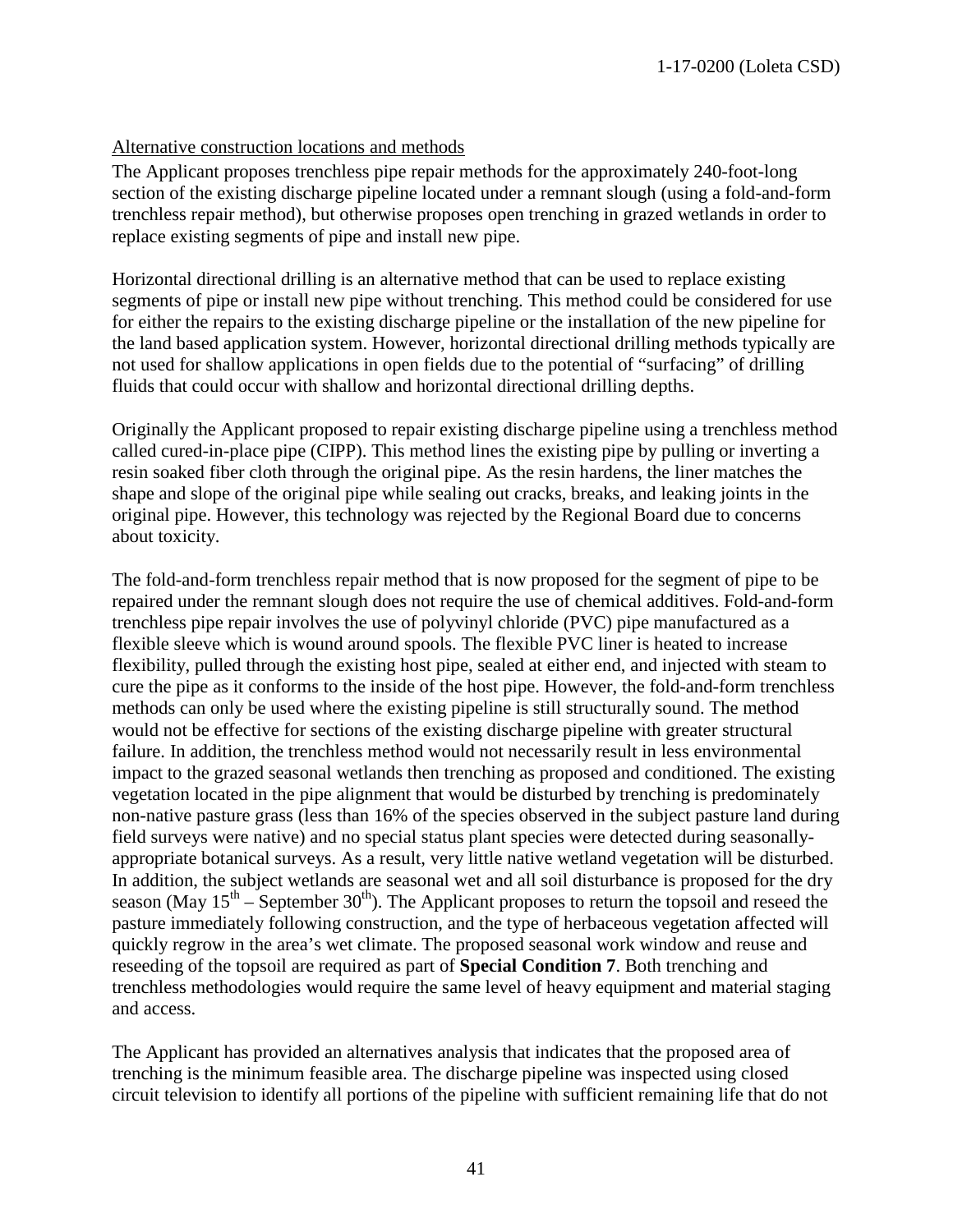need to be replaced to minimize the length of trenching required. The proposed trench width of three feet is necessary considering the depths of excavation ranging from 2.5 feet to thirteen feet, the discharge pipe diameter of one foot, and the need for trench shoring in deeper areas. To ensure the area of construction disturbance is minimized, as proposed by the Applicant and required by **Special Condition 7**, prior to the commencement of construction, the limits of the approved work areas will be physically delineated, limiting the potential area affected by construction; and workers will be educated about the limitations on construction. As further proposed by the Applicant and required by **Special Condition 7**, during construction, all vehicles and equipment will be restricted to pre-established work areas and access routes, as shown in Exhibit 4, page 2.

As a result, the use of alternative construction locations and methods is not a feasible less environmentally damaging alternative to the proposed development as conditioned.

#### Alternative siting or alignment of the proposed new land application system

The proposed new subsurface force main with risers will be used to irrigate 47 acres of grazed seasonal wetlands directly north of the WWTF. The entire 47 acres has been delineated as wetlands so there is no alternative alignment of the pipe within the field that would reduce wetland impacts. It is also not feasible to relocate this proposed land application system to an upland agricultural field to avoid wetland impacts. According to the National Wetland Inventory mapping prepared by US Fish and Wildlife Service, the vast majority of the agricultural bottomlands surrounding Loleta are wetlands, except potentially for some fields south of Loleta near Eel River Drive (See Exhibit 10). However, these fields are much farther from the WWTF requiring significantly more ground disturbance for construction of a longer pipeline which would still need to be routed through wetlands, requiring at least as much wetland disturbance as the proposed development. Furthermore, the Loleta CSD was unable to reach an acceptable lease agreement with the owners of other nearby agricultural land.<sup>[8](#page-41-0)</sup> Therefore, alternative alignment or siting of the land application system is not a feasible less environmentally damaging alternative to the proposed development as conditioned.

#### Alternative system for treated wastewater use or disposal

A Wastewater Facilities Plan was prepared for the Loleta CSD by SHN Engineers & Geologists in 2016 to evaluate alternatives for the District's wastewater collection, treatment, and disposal facilities through 2040 to meet NPDES permit requirements. Alternative treated wastewater disposal methods involving different locations include (1) land disposal of wastewater (vs. use for irrigation at agronomic rates); (2) municipal reuse; and (3) consolidation with other nearby wastewater treatment facilities' disposal systems.

(1) Land disposal: Instead of using treated wastewater to irrigate agricultural land at agronomic rates, the Applicant could discharge larger volumes of wastewater across a smaller area of land through irrigation, percolation ponds, injection wells, or infiltration trenches, resulting in a smaller area of wetland impacts. This direct discharge to soil

<span id="page-41-0"></span> $\overline{a}$ <sup>8</sup> As part of the Loleta CSD's facilities planning process, a landowner outreach effort was undertaken to identify potential land application areas in Loleta that may be available for lease or purchase for wastewater reclamation. Two other agricultural landowners additionally expressed interest, and the original project involved a different property farther from the WWTF, but an acceptable lease agreement could not be reached.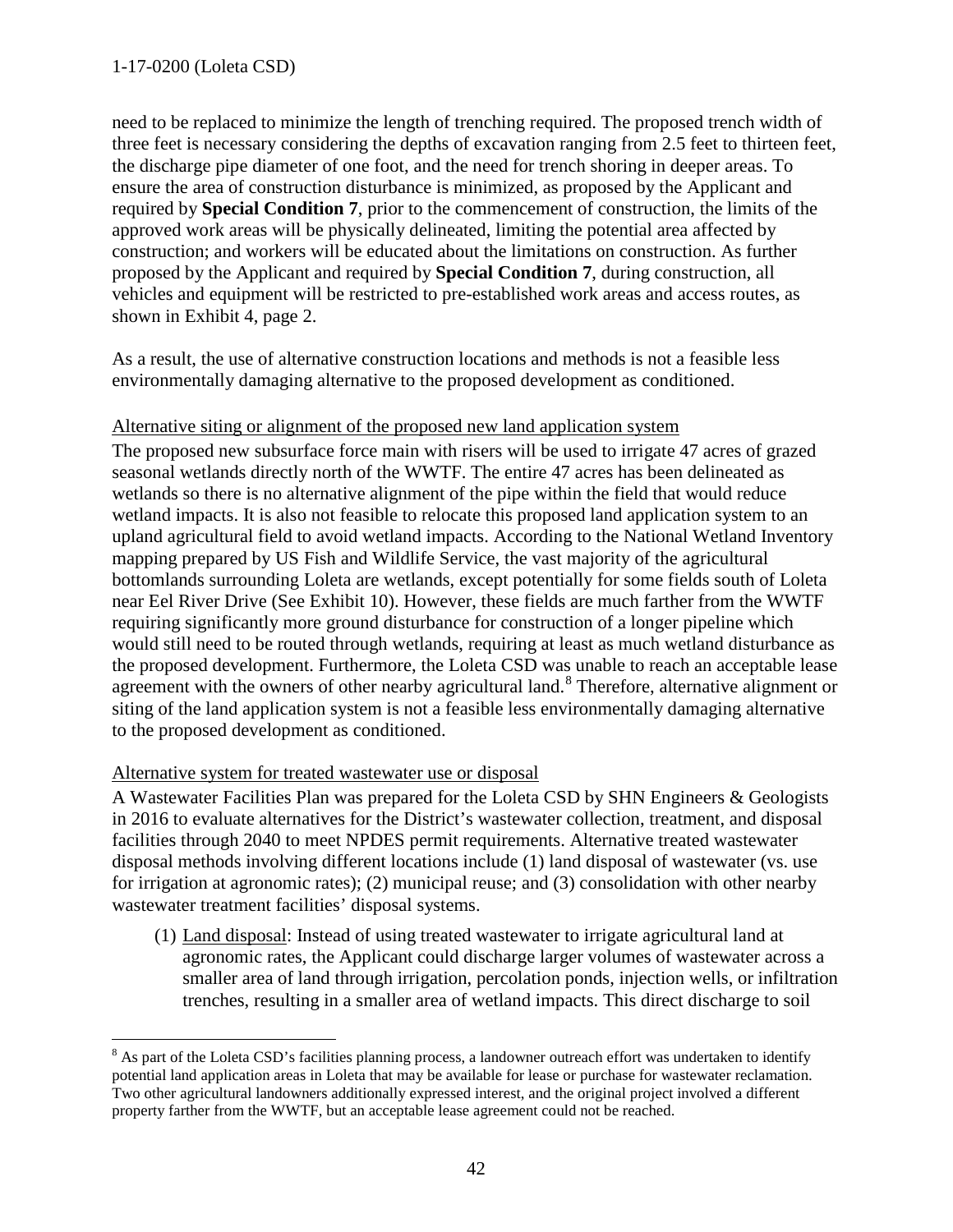and groundwater is known as land disposal. However, land disposal would not support continued grazing and thus would convert agricultural land to non-agricultural uses, inconsistent with the agricultural conversion policies of the Coastal Act. Land disposal is therefore not a feasible less environmentally damaging alternative to the proposed development as conditioned.

- (2) Municipal reuse: Instead of using treated wastewater to irrigate agricultural lands, the Applicant could build a pipe transmission and distribution system to pump treated wastewater into town for use at public facilities, including irrigation of the Loleta school field and use for flushing toilets and urinals. However, the school field is only approximately two acres in size and would provide less than 10% of the land required for reclamation of effluent during the dry season, and there are limited public buildings in Loleta where the reclaimed water could be used in restrooms (the school, the Loleta CSD office, and the fire hall). Therefore, this alternative would not be able to accommodate the amount of treated wastewater necessary to comply with NPDES permit discharge requirements and is thus not a feasible less environmentally damaging alternative to the proposed development as conditioned.
- (3) Consolidation with other nearby facilities: There are four other permitted NPDES dischargers located within the general vicinity of the Loleta WWTF: Humboldt Creamery, College of the Redwoods, City of Fortuna, and Bear River Rancheria. The Loleta CSD outreached to all four about consolidation, but the Creamery, College, and Rancheria were not interested. The City of Fortuna considered consolidation, but the necessary improvements would have been cost prohibitive. The City of Fortuna discharges to Strongs Creek, a tributary to the Eel River, during the wet season, and discharges to three percolation ponds located adjacent to the Eel River during the dry season. It is estimated that consolidation with Fortuna would cost over seven times the amount that the proposed land application system would cost. Therefore, consolidation with other nearby wastewater treatment facilities' disposal systems is not a feasible less environmentally damaging alternative to the proposed development as conditioned.

Based on the above alternatives analysis, the Commission concludes that there are no feasible less environmentally damaging alternatives to the proposed development as conditioned.

#### <span id="page-42-0"></span>**Feasible Mitigation Measures**

Section 30233 further requires that feasible mitigation measures be provided to minimize adverse environmental effects. Depending on the manner in which the proposed project is conducted, the significant adverse impacts of the project may include (1) construction-related impacts to water quality and aquatic habitat from sediment, pollutants, or debris from construction activities entering coastal waters; (2) excavation/fill impacts in grazed seasonal wetlands; (3) impacts to nesting birds; (4) impacts to northern red-legged frogs; (5) and impacts on water quality from post-construction stormwater runoff.

1. Construction-related impacts to coastal waters and aquatic habitat

Although the primary purpose for the project is to protect and improve water quality by improving the treatment capabilities and discharge regime of the wastewater treatment system, water quality impacts could occur during the physical construction of the facility improvements.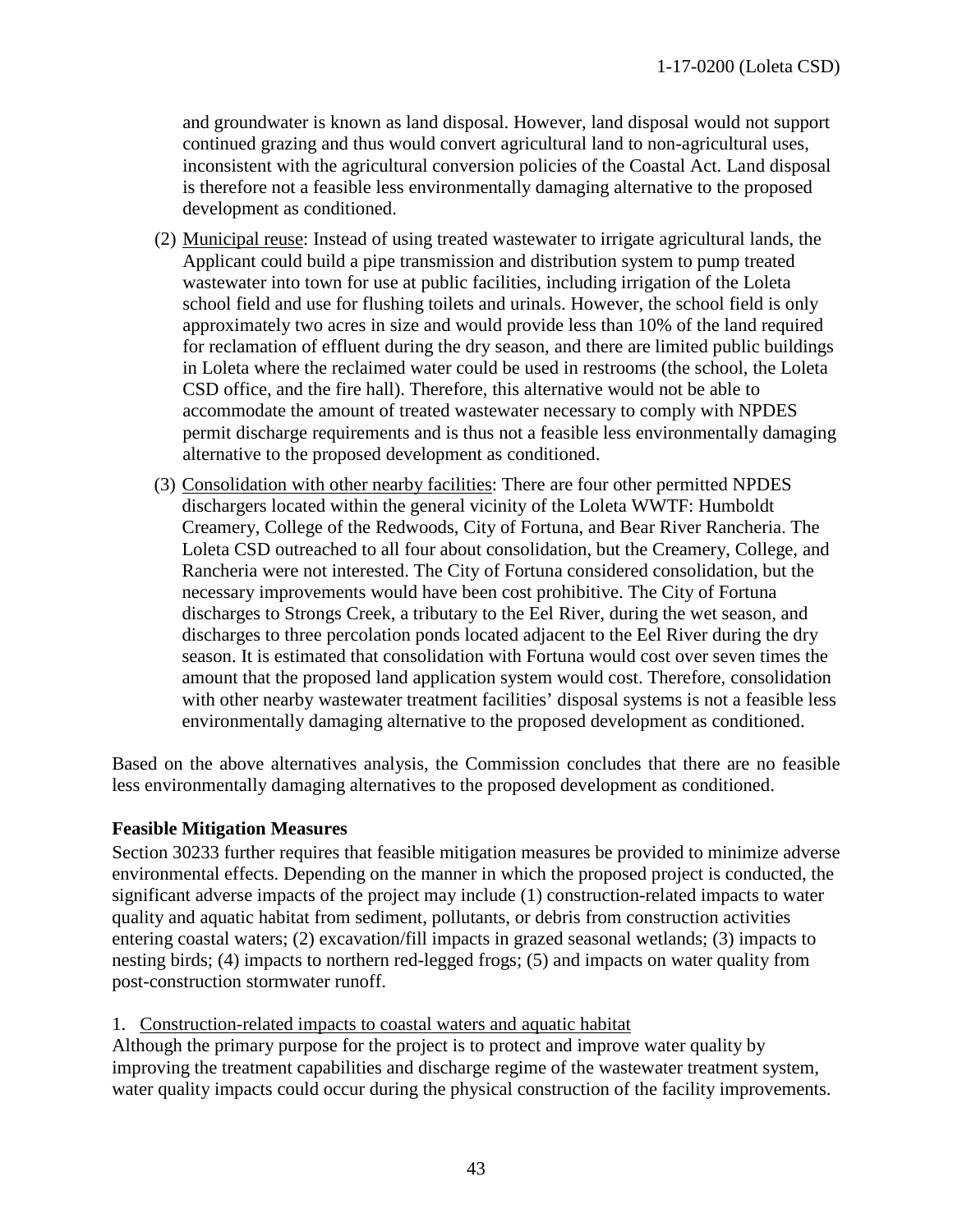#### 1-17-0200 (Loleta CSD)

The proposed project involves ground disturbance, paving, and the use of heavy equipment that could result in sediment, debris, or hazardous materials entering coastal waters and impacting sensitive fish species and their habitat. To protect the biological productivity and quality of coastal waters, the Loleta CSD proposes a number of erosion and sediment control and pollution prevention measures during project construction including: (1) limiting construction in agricultural fields to the dry season; (2) covering and securing all onsite stockpiles of soil, gravel, and construction debris before the onset of precipitation if rainfall is forecasted; (3) removing all silt and debris from the construction area and stormwater controls after a rainstorm; (4) containing onsite stockpiles of soil and construction debris at all times and prohibiting the temporary placement or storage of material where it may be subject to entering the Eel River or other jurisdictional waters of the U.S. or State; (5) removing all trash and debris from the work site and disposing of all trash and debris at an appropriately permitted upland disposal facility within ten days of project completion or prior to the onset of the rainy season, whichever is earlier; (6) employing best management practices (BMPs) for concrete paving and grinding operations and storm drain inlet protection to prevent concrete grindings, concrete slurry, and paving rinseate from entering drop inlets or sheet-flowing into coastal waters; (7) keeping all equipment free of oil and fuel leaks; (8) maintaining hazardous materials management equipment immediately on hand at the project site; and (9) ensuring a registered first-response, professional, hazardous materials clean-up/remediation service is locally available on call. The Applicant also proposes to restrict all vehicle and equipment to pre-established work areas and access routes and to physically delineate the limits of approved work areas and educate workers about the limits prior to the commencement of construction. To ensure that the Applicant implements the erosion and sediment control plan as proposed, **Special Condition 7** requires that the proposed construction-phase BMPs be implemented. Because the Applicant has not proposed any seasonal limitation on work on the WWTF parcel, Special Condition 7 also specifies that all grounddisturbing activities and asphaltic-concrete paving operations shall occur during periods of dry weather only.

The water quality BMPs proposed by the Applicant lack specificity as to the location and timing of measures to be employed. Therefore, the Commission also attaches **Special Condition 8** requiring that a final erosion and sediment control and pollution prevention plan be submitted for the review and approval of the Executive Director that includes; (a) a construction site map identifying the location of all temporary construction-phase BMPs proposed and required by Special Condition 7; (b) a narrative description of the BMPs to be implemented; and (c) a schedule for the management of all BMPs.

Finally, although the Applicant has proposed to dispose of all trash and debris at an appropriately permitted upland disposal facility, the Applicant has not identified a feasible disposal location. Therefore, the Commission attaches Special Condition 9 requiring the Permittee to submit a final debris disposal plan prior to commencement of construction for the Executive Director's review and approval.

In conclusion, the special conditions discussed above minimize adverse impacts to water quality and do not conflict with any determination by the State Water Resources Control Board or any California Regional Water Quality Control Board determination in matters relating to water quality as required by Section 30412 of the Coastal Act. As conditioned to require (a) submittal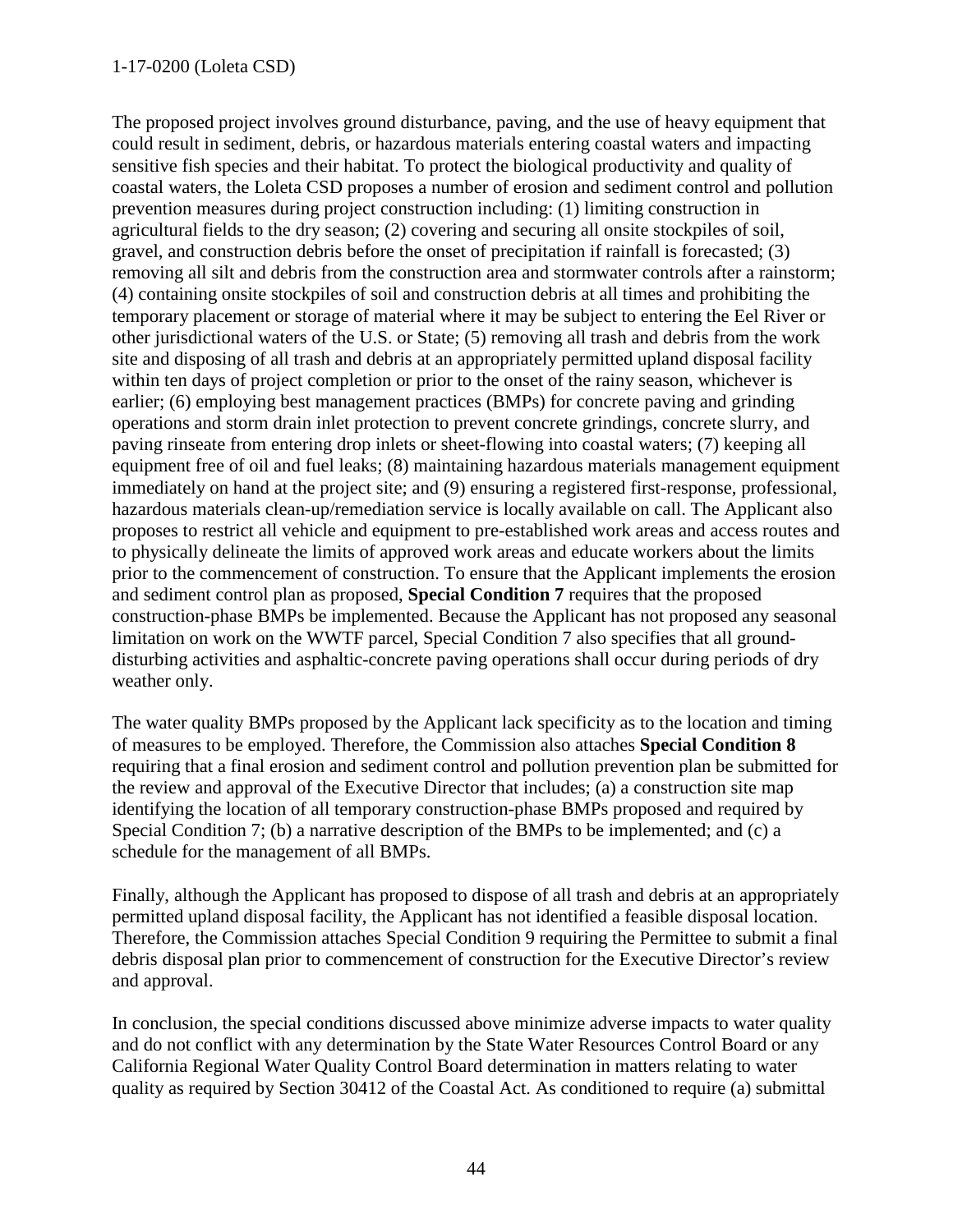and implementation of final plans for erosion and sediment control and pollution prevent and debris disposal and (b) adherence to various construction responsibilities, the Commission finds that the project provides feasible mitigation measures to minimize the project's potential water quality impacts, as required by Sections 30230, 30231, and 30233 of the Coastal Act.

#### 2. Excavation/fill impacts in grazed seasonal wetlands

As described above, the proposed discharge pipeline repair and new irrigation force main installation will entail temporary impacts to approximately 65,088 square feet (1.49 acres) of grazed wetlands. Trenching to replace segments of the existing discharge pipeline will involve a two-to-four-foot trench width, with excavated soil from the trenches placed within twenty-two feet of the discharge pipeline centerline, and disturbance limited to a twenty-five foot area. Trenching to install the new irrigation force main will involve a three-foot-wide trench, with excavated soil from the trenches placed within twelve feet of the new pipeline, and disturbance limited to a fifteen-foot-wide area around the pipeline.

Due to its low elevation, the project area is subject to seasonal ponding from rain and runoff and also has a high groundwater table. The wetland vegetation on the site is not particularly abundant or diverse in comparison with other wetland habitats within the Eel River Delta because of its current and historic use as pasture for cattle grazing. Nonetheless, the area does provide some wetland habitat including foraging habitat for a diversity of water-associated wildlife including waterfowl, wading birds, and shorebirds. The wetlands also function to maintain the flood capacity of the Eel River Delta and to provide a certain degree of water quality protection, as they temporarily detain rainwater runoff and allow for the removal of impurities entrained in stormwater flowing over the pasture lands.

The Loleta CSD proposes to restore all grazed seasonal wetlands disturbed by project construction to pre-project conditions, except for the wetland area displaced by five four-inch diameter risers attached to the new subsurface irrigation force main, which would be permanent features covering a total of less than one-half square foot of area. The proposed restoration of wetlands includes recontouring and decompacting the site as necessary, restoring the original topsoil as the top fill material in the restored trench sections, and replanting the affected areas with a commercially prepared seed mixture composed of the same forage species that are currently present in the grassland. **Special Condition 7** requires that these mitigation measures be implemented as proposed. To ensure that the revegetation does not result in the propagation of invasive plant species, Special Condition 7 also requires that only a mix of regionally appropriate native grasses and/or noninvasive agricultural species be planted, and no problematic or invasive plant species or noxious weeds shall be utilized.

After pipe segments are installed or replaced, most of the excavated subsoil material removed during trenching would be replaced within the trenches. However, there will be some excess soil material that would be broadcast across the construction corridors, resulting a layer less than one inch thick. The land surface elevation along the trench at the completion of construction would be approximately the same as the land surface elevation prior to construction, which would maintain the existing hydrological functions of the wetlands. The Commission finds that if the material is not graded and scarified properly, variations in the topography and elevation of the construction corridors could occur relative to the adjacent wetlands that may result in alterations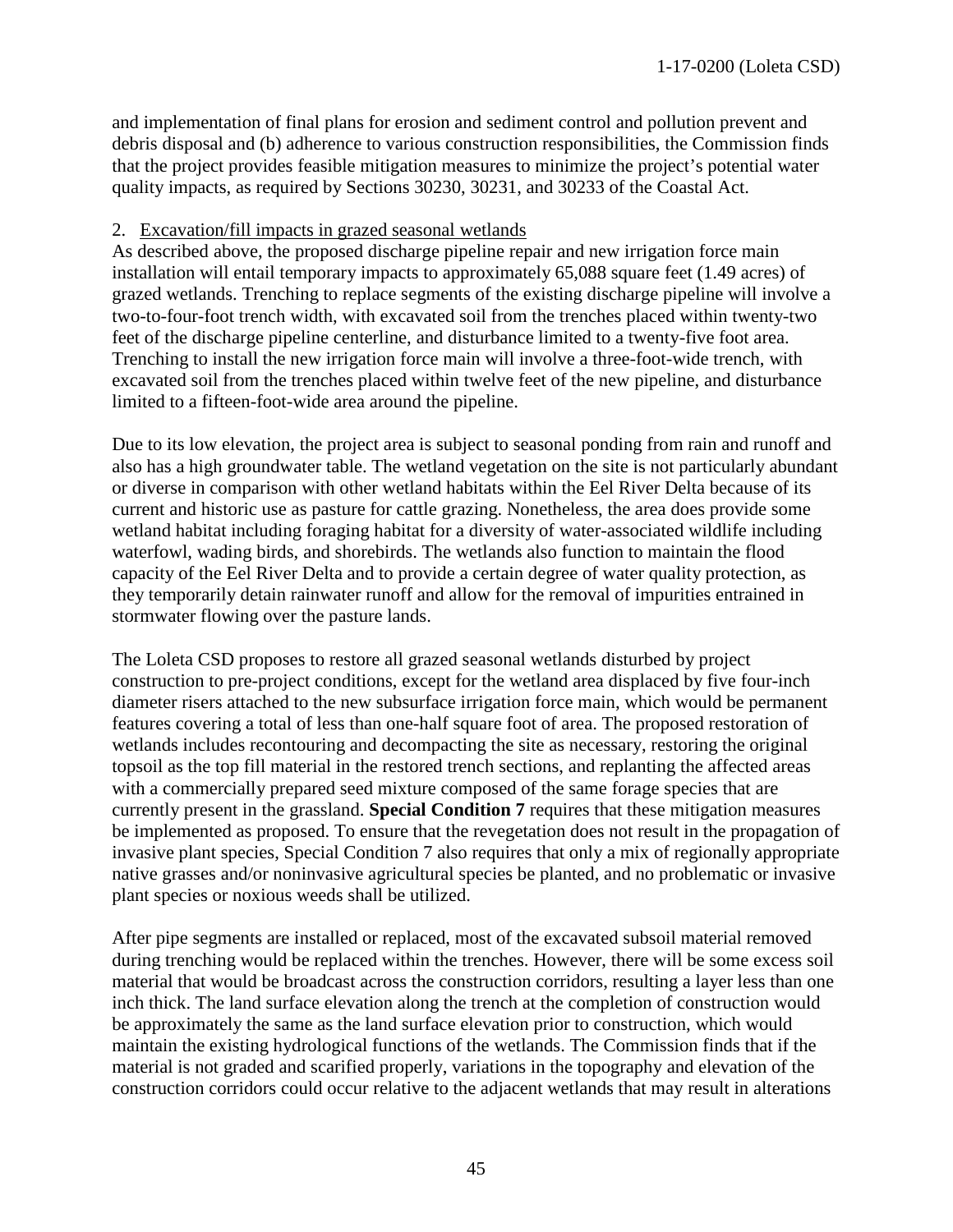to the hydrology of the seasonal grazed wetlands. These wetlands are essentially flat and are largely fed through a high groundwater table and seasonal rainfall. Depressions, mounds, or ridges could result in changes to water runoff and retention if graded improperly. Therefore, to ensure that the hydrology of the seasonal grazed wetlands is maintained, **Special Condition 7** includes a requirement that a qualified engineer be on site during final grading and recontouring activities to ensure that the construction corridors are graded and recontoured consistent with the elevation of the adjacent grazed seasonal wetlands and that no depressions, ridges, or mounds result.

To ensure that the construction area through the seasonal wetlands is revegetated to pre-project conditions as proposed, **Special Condition 10** requires that the Loleta CSD submit a monitoring report to the Executive Director within 18 months following completion of construction of repairs to the existing discharge pipeline and installation of the new irrigation force main with vertical risers in agricultural fields. The monitoring report must be prepared by a qualified biologist or botanist and must evaluate whether the objective of reestablishing vegetation in areas of project construction to a level of coverage and density equivalent to vegetation coverage and density of surrounding undisturbed areas has been achieved. If the report indicates that the revegetation of the disturbed areas following reseeding has not been successful, in part, or in whole, the Loleta CSD is required to submit for the review and approval of the Executive Director a revised reseeding program to achieve the objective.

As conditioned, the Commission finds that the proposed project provides feasible mitigation measures to minimize the project's potential adverse effects on grazed seasonal wetlands consistent with Section 30233 of the Coastal Act.

## 3. Impacts to nesting birds

The proposed project will minimize impacts to nesting birds. The development will avoid riparian and wooded areas, no trees will be removed, and only limited vegetation removal is proposed at the WWTF parcel and within the irrigation force main and discharge pipe alignments. There may be some noise-related disturbance associated with the construction of the project; however, proposed construction noise impacts are comparable to existing ongoing agricultural operations in the project area (including haying, disking, plowing, and irrigation).

While no work in riparian habitat is proposed, work is proposed to occur at manholes eight and ten, directly adjacent to riparian vegetation associated with the slough remnant wetland (See Exhibit 4, page 4). Construction is proposed to occur up to the edge of the riparian canopy, and could disturb adjacent nesting birds. In addition, construction activities at the WWTF will occur directly adjacent to a Himalayan blackberry thicket that also provides potential nesting habitat and would likely disturb any birds nesting at that location. Work at the discharge pipe outfall will remain at least 50 feet from the edge of riparian vegetation canopy associated with the wetland tributary of the Eel River.

The project description (Exhibit 5) includes a mitigation measure that specifies that if vegetation removal or ground-disturbing activity is to take place during the nesting season (February  $15<sup>th</sup>$  to August  $15<sup>th</sup>$  for most birds), a qualified biologist will conduct a pre-construction nesting bird survey. Preconstruction surveys for nesting pairs, nests, and eggs would occur within the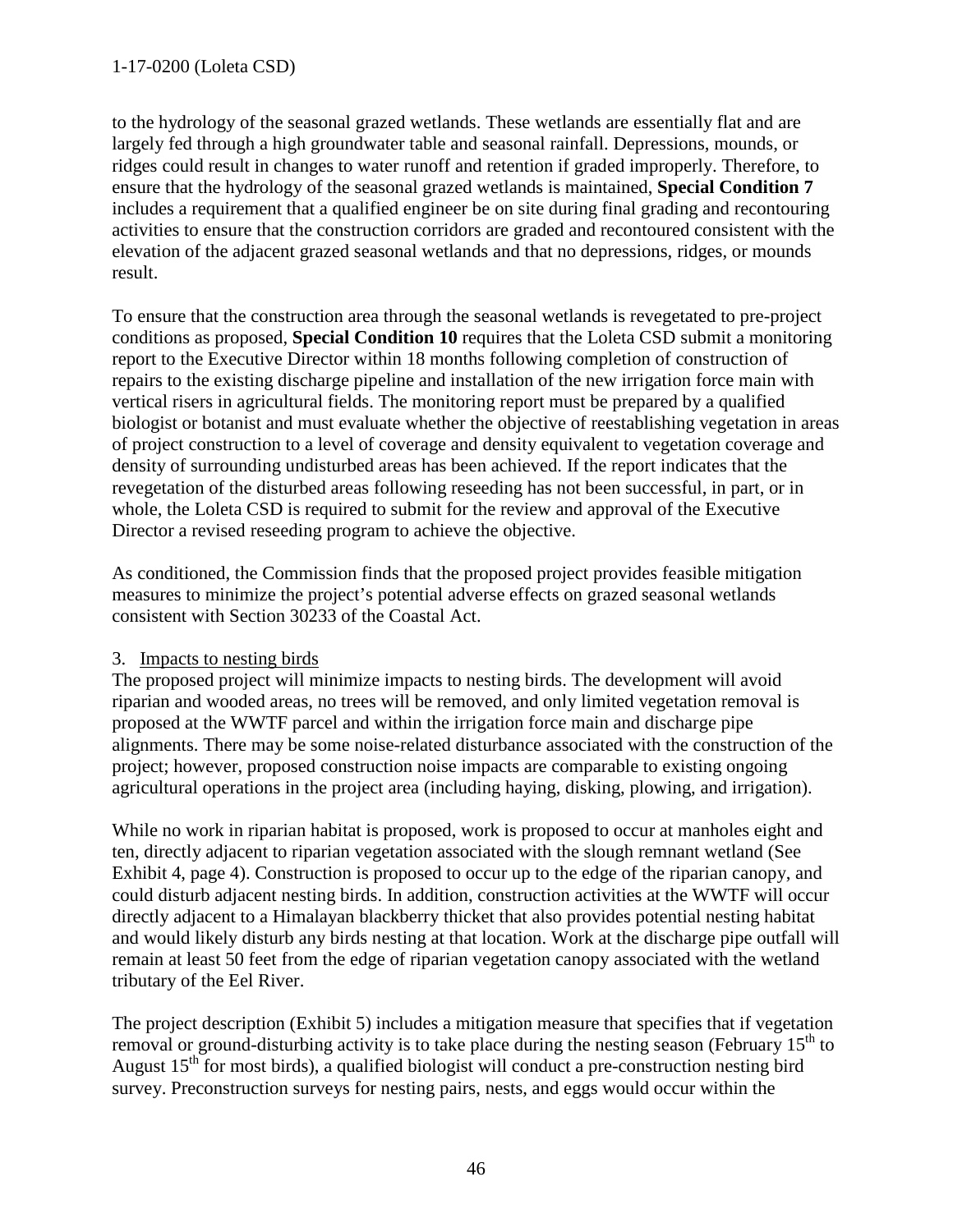construction limits and within 100 feet (200 feet for raptors) of the construction limits within five days of the commencement of construction. If active nests are encountered, species-specific measures would be prepared by a qualified biologist in consultation with the USFWS and CDFW, and implemented to prevent abandonment of the active nest.

To ensure protection of nesting birds, **Special Condition 11** requires that the survey and construction period limitation measures proposed by the Applicant be implemented. The condition also clarifies that the pre-construction nesting bird surveys shall be conducted according to current CDFW protocol, and adds more specific requirements if an active nest is encountered, including a requirement for a construction-free buffer zone around the nest until after the young have fledged.

The Commission finds that the project as conditioned provides feasible mitigation measures to minimize the project's impacts on nesting birds consistent with Section 30233 of the Coastal Act.

#### 4. Impacts to northern red-legged frogs

The northern red-legged frog (*Rana aurora*), a state-listed species of special concern, has been observed within the project area within the vicinity of the slough remnant wetland between manholes eight and ten (See Exhibit 4, page 4). Suitable habitat for the species occurs within the slough remnant and approximately fifty feet surrounding the slough remnant. No work is proposed within the slough remnant as the discharge pipeline in this location will be repaired using fold-and-form trenchless repair methods involving insertion of a sleeve within the existing pipe to avoid wetland disturbance. In addition, none of the associated forested riparian habitat is proposed to be cut or removed. However, surface construction is proposed along the discharge pipeline near the edge of the riparian canopy of the slough remnant that could crush or disturb northern red-legged frogs. Northern red-legged frogs have been observed within this area, and they are likely to forage within dense tall grass.

The Applicant proposes to avoid potential impacts to the species by having a qualified biologist conduct relocation surveys in consultation with CDFW immediately prior to any disturbance in areas of thick vegetation adjacent to wetlands. Following the relocation survey, any tall grass that has not been grazed will be mowed within the vicinity of the construction work or an exclusion fence will be placed around the construction area to reduce the likelihood that northern redlegged frogs will enter the area after construction commences.

To ensure protection of this special status species, **Special Condition 12** requires that the relocation survey measures proposed by the Applicant be implemented, but that the measures be modified to require: (1) expansion of the survey area to include all construction areas within 50 feet of all suitable northern red-legged frog habitat; and (2) relocation of any frog encountered to nearby suitable habitat. Special Condition 12 also requires that in the event that a northern-red legged frog is observed in an active construction zone, the contractor shall immediately halt construction activities until a biologist, in consultation with CDFW, has moved the frog to a safe location in similar habitat outside of the construction zone.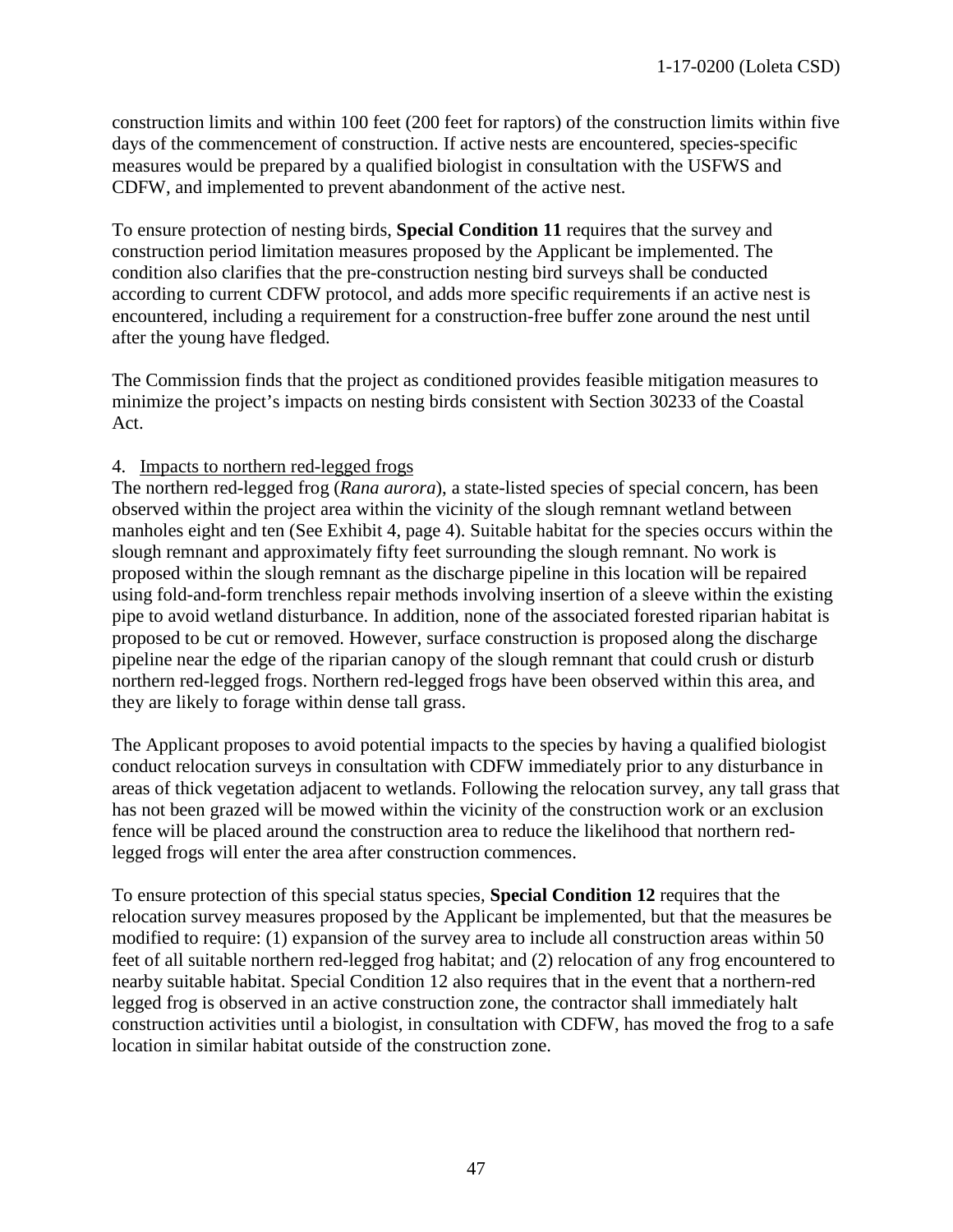## 1-17-0200 (Loleta CSD)

With the addition of Special Condition 12, the Commission finds that the project as conditioned provides feasible mitigation measures to minimize the project's impacts on northern red-legged frogs consistent with Section 30233 of the Coastal Act.

#### 5. Impacts on water quality from post-construction stormwater runoff

The proposed project includes upgrades to the WWTF which is located in close proximity to extensive wetlands. The upgraded facility will have a slightly larger footprint than the existing facility (2,205 addition square feet), resulting in additional impervious surface. Currently the WWTF has no designed stormwater management features, and stormwater that lands on impervious surfaces at the facility runs off the site into the adjacent ditch along the facility's southern boundary or into the adjacent agricultural fields. To minimize stormwater pollution and changes in runoff flows from the site after development is completed, the Applicant proposes to design the WWTF improvements in accordance with Humboldt County development standards, which include detaining and infiltrating all stormwater on site such that post-project stormwater runoff does not exceed pre-project runoff.

The Commission attaches **Special Condition 13** requiring the Applicant to submit a postdevelopment stormwater management plan for the wastewater treatment facility. Pursuant to Special Condition 13, the plan must be prepared by a qualified California-licensed professional, and must address runoff from all new and/or replaced impervious and semi-pervious surfaces. The plan must include a description of the post-construction stormwater BMPs that will be implemented including a schedule for installation or implementation of all BMPs, and a description and schedule for the ongoing management of all post-development BMPs that will be performed for the life of the development, if required for the BMPs to function properly. The plan must also include a description and calculations demonstrating that the  $85<sup>th</sup>$  percentile design storm runoff volume will be retained on-site, giving precedence to an LID approach; or if the 85th percentile runoff volume cannot be retained on site using an LID approach, the plan must include an alternatives analysis demonstrating that no feasible alternative project design will substantially improve runoff retention. Regardless of how stormwater is managed, the plan must include supporting calculations demonstrating that required BMPs have been sized and designed to infiltrate, retain, or treat, at a minimum, the runoff produced by the 85th percentile 24-hour storm event for volume-based BMPs, or two times the 85th percentile 1-hour storm event for flow-based BMPs.

The Commission finds that as proposed and conditioned, the development will improve stormwater detention and infiltration on the project site, and reduce stormwater runoff volume, flow rate, and pollutants, and thus protect the biological productivity and quality of nearby wetlands and coastal waters. The Commission finds that the proposed development, as conditioned, maintains the biological productivity and quality of coastal waters consistent with the requirements of Coastal Act section 30231.

#### <span id="page-47-0"></span>**Maintenance and Enhancement of Biological Productivity and Functional Capacity**

The fourth general limitation set by Section 30233 of the Coastal Act is that any proposed dredging or filling in coastal wetlands or estuaries must maintain or enhance the functional capacity of the wetland or estuary. In addition, proposed development must maintain, enhance,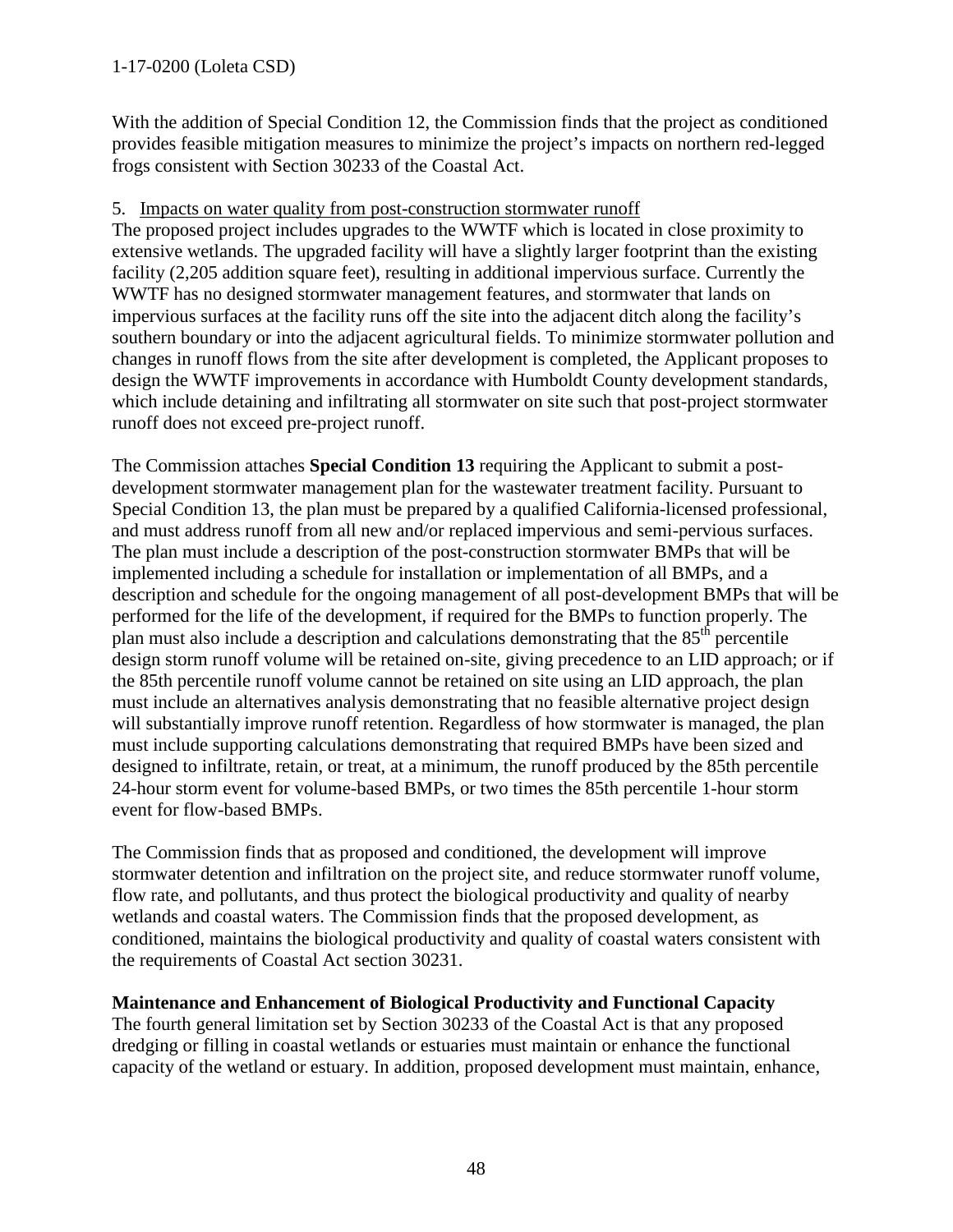and where feasible restore, the biological productivity and the quality of wetlands and waters consistent with the requirements of Sections 30230 and 30231.

The mitigation measures incorporated into the project and required by the special conditions discussed above will ensure that the project will not have significant adverse impacts on coastal waters or wetlands in and around the project vicinity. Furthermore, the primary purpose of the project is to improve the treatment capabilities and discharge regime of Loleta's wastewater treatment system in order to improve the biological productivity and quality of the Eel River and its tributaries.

Therefore, the Commission finds that the project, as conditioned, will maintain and enhance the biological productivity, quality, and functional capacity of coastal waters and wetlands consistent with the requirements of Sections 30230, 30231, and 30233 of the Coastal Act.

## <span id="page-48-0"></span>**I. PROTECTION OF AGRICULTURAL LANDS**

Coastal Act Sections 30241 and 30242 require the protection of agricultural lands and set limits on the conversion of agricultural lands to non-agricultural uses. Coastal Act Section 30241 states:

*The maximum amount of prime agricultural land shall be maintained in agricultural production to assure the protection of the areas agricultural economy, and conflicts shall be minimized between agricultural and urban land uses through all of the following:* 

- *(a) By establishing stable boundaries separating urban and rural areas, including, where necessary, clearly defined buffer areas to minimize conflicts between agricultural and urban land uses.*
- *(b) By limiting conversions of agricultural lands around the periphery of urban areas to the lands where the viability of existing agricultural use is already severely limited by conflicts with urban uses or where the conversion of the lands would complete a logical and viable neighborhood and contribute to the establishment of a stable limit to urban development.*
- *(c) By permitting the conversion of agricultural land surrounded by urban uses where the conversion of the land would be consistent with Section 30250.[9](#page-48-1)*
- *(d) By developing available lands not suited for agriculture prior to the conversion of agricultural lands.*
- *(e) By assuring that public service and facility expansions and nonagricultural development do not impair agricultural viability, either through increased assessment costs or degraded air and water quality.*

<span id="page-48-1"></span> $\overline{a}$ <sup>9</sup> The portion of referenced section 30250 applicable to this project type and location [sub-section (a)] requires that, "*New residential, commercial, or industrial development, except as otherwise provided in this division, shall be located within, contiguous with, or in close proximity to, existing developed areas able to accommodate it or,*  where such areas are not able to accommodate it, in other areas with adequate public services and where it will *not have significant adverse effects, either individually or cumulatively, on coastal resources.*"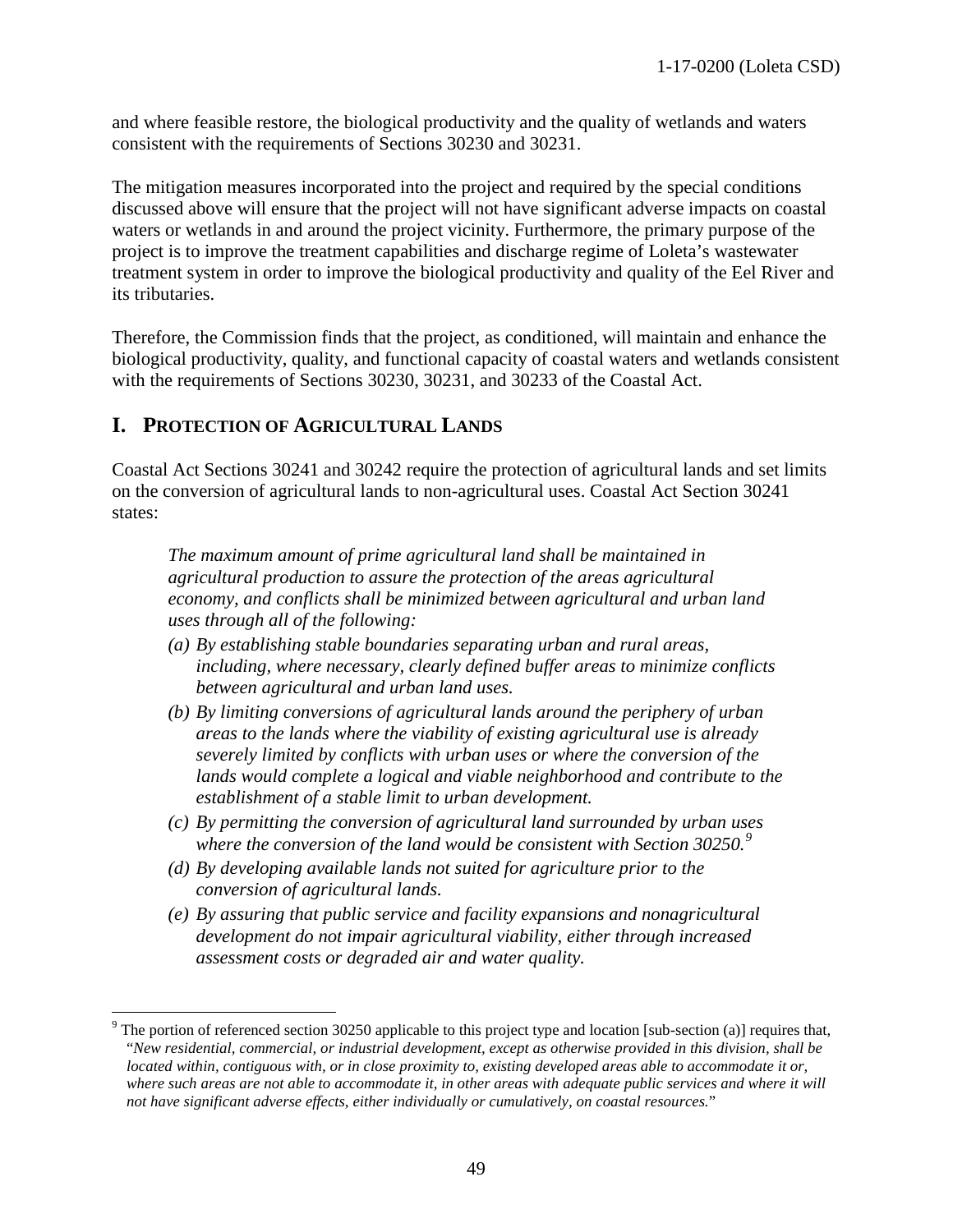*(f) By assuring that all divisions of prime agricultural lands, except those conversions approved pursuant to subdivision (b), and all development adjacent to prime agricultural lands shall not diminish the productivity of such prime agricultural lands.* 

Coastal Act Section 30242 states:

*All other lands suitable for agricultural use shall not be converted to nonagricultural uses unless (l) continued or renewed agricultural use is not feasible, or (2) such conversion would preserve prime agricultural land or concentrate development consistent with Section 30250. Any such permitted conversion shall be compatible with continued agricultural use on surrounding lands.* 

Coastal Act Section 30243 states in applicable part:

*The long-term productivity of soils and timberlands shall be protected…* 

The proposed project is located in the Eel River Delta which accounts for more than half of the cultivated agricultural lands in Humboldt County's coastal zone and is the heart of the County's dairy industry. The soils of the Eel River Delta are a significant coastal resource enhanced by the deposits left by major and minor flooding.<sup>[10](#page-49-0)</sup>

The project will not convert any farmland to nonagricultural use, or conflict with existing agricultural zoning or use. First, the wastewater treatment facility (WWTF), originally constructed in 1956, is located on a parcel owned by the Loleta CSD that has a land use designation of Public Facilities (APN 309-211-006). The parcel is not used for grazing and is largely covered by a layer of gravel fill. The improvements to the WWTF and the new pump for land application of treated wastewater will be located entirely within the WWTF parcel, and therefore will not impact agricultural lands.

Second, the remainder of the project (the repairs to the existing discharge pipeline, installation of the irrigation force main, and land application of treated wastewater) is located on prime agricultural lands designated as Agriculture Exclusive that are actively used for cattle grazing, including one parcel enrolled in a Williamson Act contract (APN 309-251-002; the parcel where the discharge pipeline outfalls to a wetland). Because the existing pipeline to be repaired and the new pipeline to be installed are located underground and do not interfere with grazing activities above ground, these pipelines will not result in a conversion of agricultural lands to nonagricultural uses. In addition, the use of a retractable sprinkler system to irrigate approximately 47 acres of grazing land with treated wastewater will be supportive of continued agricultural use of the affected parcel. The lease agreement for the Loleta CSD's use of the subject property specifically provides that the Loleta CSD and the property owner will meet each year to agree on and coordinate irrigation and cattle grazing rotation schedules so that the property owner can continue to graze livestock on the parcel year round.

<span id="page-49-0"></span> $\overline{a}$  $10$  Information in this paragraph is taken from the Eel River Area Plan, a portion of Humboldt County's certified land use plan.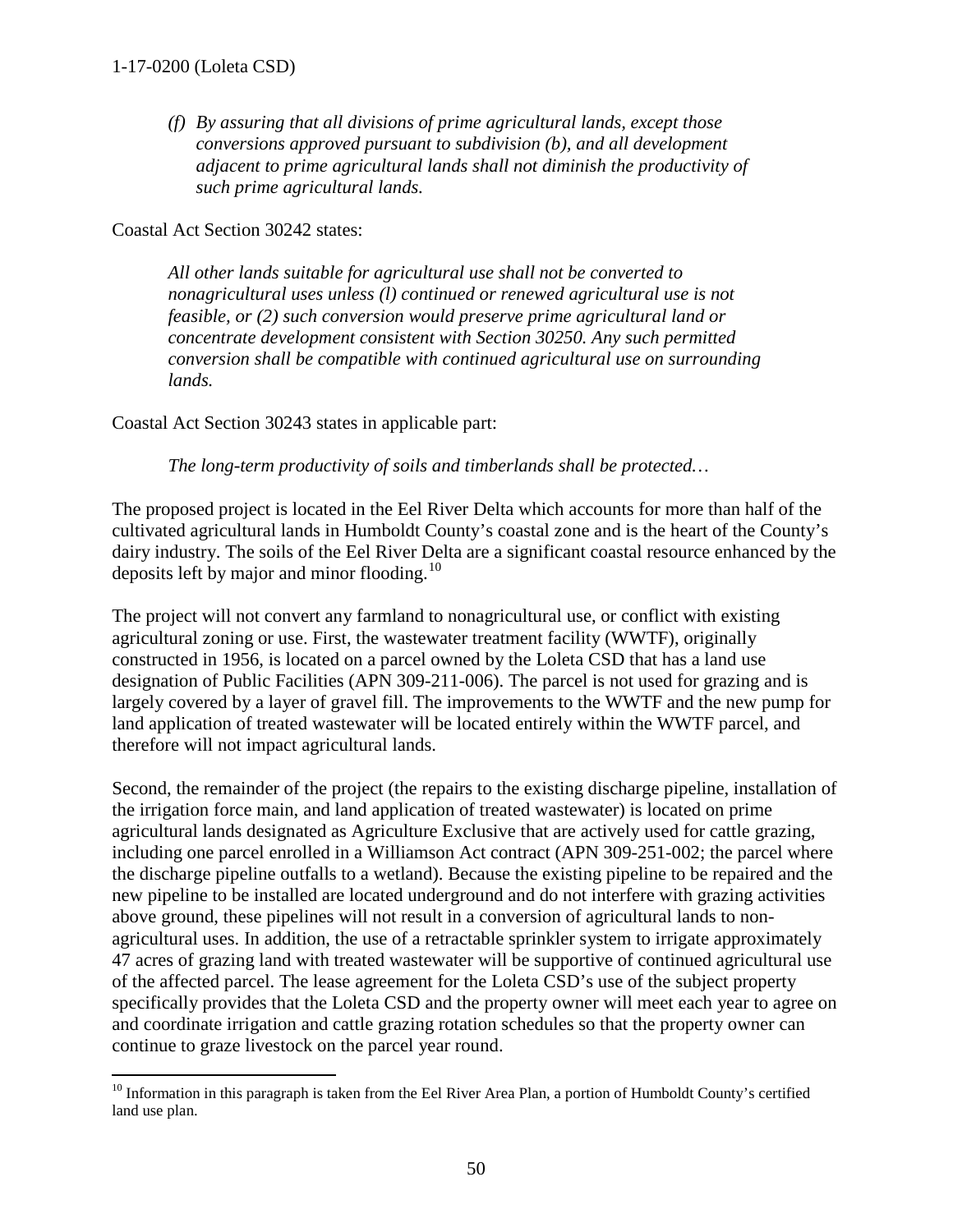Furthermore, the land application system will irrigate agricultural land during the dry season, improving the quality of the grazing area. The Loleta CSD's 2016 Wastewater Facilities Plan included water balance calculations to determine the area required for irrigation of crop cover at agronomic rates that do not exceed the hydraulic and nutrient agronomic needs of the vegetation being irrigated.<sup>[11](#page-50-0)</sup> The facility has a design and permitted average dry weather flow (ADFW) of 0.081 million gallons per day (MGD), while current actual ADFW is approximately 0.05 MGD and projected ADFW for year 2040 is 0.062 MGD. According to the water balance calculations, for the projected ADWF of 0.062 MGD, approximately 34 acres of land is needed for treated wastewater application at agronomic rates. The proposed land application system will irrigate 47 acres during the dry season, well within the agronomic threshold for current and projected ADFW.

Although the proposed project will not result in a conversion of agricultural land to a nonagricultural use, the proposed repair and installation of buried pipeline will involve temporary construction impacts to agricultural lands. The Loleta CSD proposes a number of mitigation measures to minimize these impacts. Construction work, including access and staging, will be limited to only a small portion of the agricultural parcels within the vehicle access routes and pipeline corridors shown in Exhibit 4, page 2, and construction will affect only a portion of the work area at a given time as the pipe sections are worked on sequentially. Existing fences and gates will remain functional and grazing activities will be ongoing during repairs of the existing pipeline and construction of the land application system. Temporary fencing around construction activities will be installed if needed to prevent conflicts with livestock. The above-mentioned limitations on the work area have been included under **Special Condition 7**.

To ensure the continued productivity of prime agricultural lands and protect the long-term productivity of soils, the Applicant has proposed to separately stockpile the top six inches of excavated material during trenching in agricultural areas, keep the material moist, and return the material to the construction trench as soon as feasible after repairs or replacement of pipeline segments are completed. According to the Applicant's proposal, the topsoil material will be reintroduced as the top fill material in the restored trench section. The Applicant also proposes to decompact, recontour, and reseed construction areas as need to restore pre-project conditions in the agricultural fields. **Special Condition 7** requires that these mitigation measures are implemented. The special condition also requires that a qualified engineer be on site during final grading and recontouring activities to ensure that the construction corridors are graded and recontoured consistent with the elevation of the adjacent grazed seasonal wetlands and no depressions, ridges, or mounds result.

In addition, the Commission attaches **Special Condition 10** requiring a qualified biologist or botanist to prepare a vegetation monitoring report for the review and written approval of the Executive Director within 18 months of completion of repairs to the existing discharge pipeline and installation of the new irrigation force main to evaluate whether vegetation in any of the grazed seasonal wetland areas impacted by project construction has reestablished to a level of

<span id="page-50-0"></span> $\overline{a}$ <sup>11</sup> Use of treated effluent for irrigation of crop cover at agronomic rates is known as reclamation. In contrast, land application of treated effluent in excess of agronomic rates resulting in direct discharge to soil and groundwater is known as land disposal.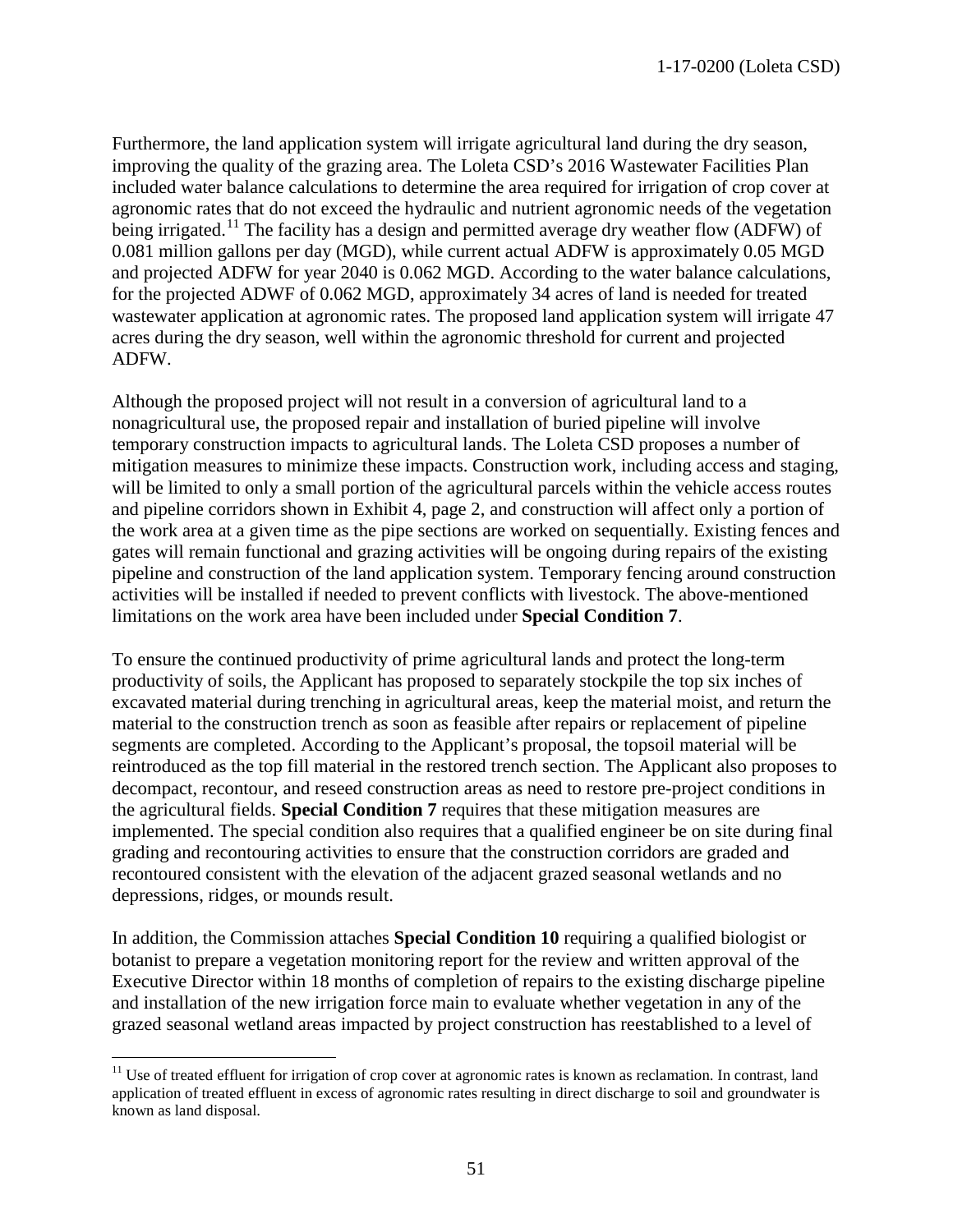coverage and density equivalent to vegetation coverage and density of the surrounding undisturbed areas. If the report indicates that the revegetation of any of the areas disturbed by construction has not been successful, in part, or in whole, Special Condition 10 requires a revised revegetation program to be submitted to achieve the objective.

Therefore, the Commission finds that the proposed project is consistent with Sections 30241 and 30242 of the Coastal Act.

## <span id="page-51-0"></span>**J. ARCHAEOLOGICAL RESOURCES**

Section 30244 of the Coastal Act states:

 *Where development would adversely impact archeological or paleontological resources as identified by the State Historic Preservation Officer, reasonable mitigation measures shall be required.* 

The project area lies within the traditional territory of the Wiyot tribe. At the time that Euro-Americans first made contact in this region, the Wiyot lived almost exclusively in villages along the protected shores of Humboldt Bay and near the mouths of the Eel and Mad Rivers. Today, representatives of the Wiyot Tribe are the Table Bluff Reservation Wiyot Tribe, the Blue Lake Rancheria, and the Bear River Band of the Rohnerville Rancheria.

William Rich and Associates conducted a cultural resource investigation and prepared a report for the subject project in 2017, and an updated investigation and report in 2018 (the update was due to project changes). The investigation included a review of the files at the Northwest Information Center (NWIC); a review of archaeological and historical literature pertinent to the project area and general region; correspondence with Native Americans and other knowledgeable individuals regarding the history of the area; and an intensive field survey. According to the NWIC files, the project area has not been included in previous cultural resources surveys. No specific villages or other named areas are documented in the ethnographic literature for the town site of Loleta.

Cultural resources field surveys of the project area were completed on November 30, 2016, January 23, 2017, May 16, 2017 and May 18, 2018. Survey methods included an intensive pedestrian surface inspection over all portions of the project area. This included a survey of the WWTF and walking the existing route of the discharge pipeline and the proposed route of the irrigation force main. No artifacts, features, sites, historic buildings, or other cultural resources were identified within the project area during this investigation.

The Native American Heritage Commission (NAHC) was asked to search their sacred lands database for the project area. Those groups and individuals indicated by the NAHC were consulted by writing on November 22, 2016 and again on May 18, 2018, and included Tribal Historic Preservation Officers (THPO) for the Bear River Band of the Rohnerville Rancheria, the Wiyot Tribe and the Blue Lake Rancheria. All three THPOs responded indicating that the project is not located in a known archaeologically sensitive area, and recommending that protocols for the evaluation and protection of archaeological resources discovered during construction be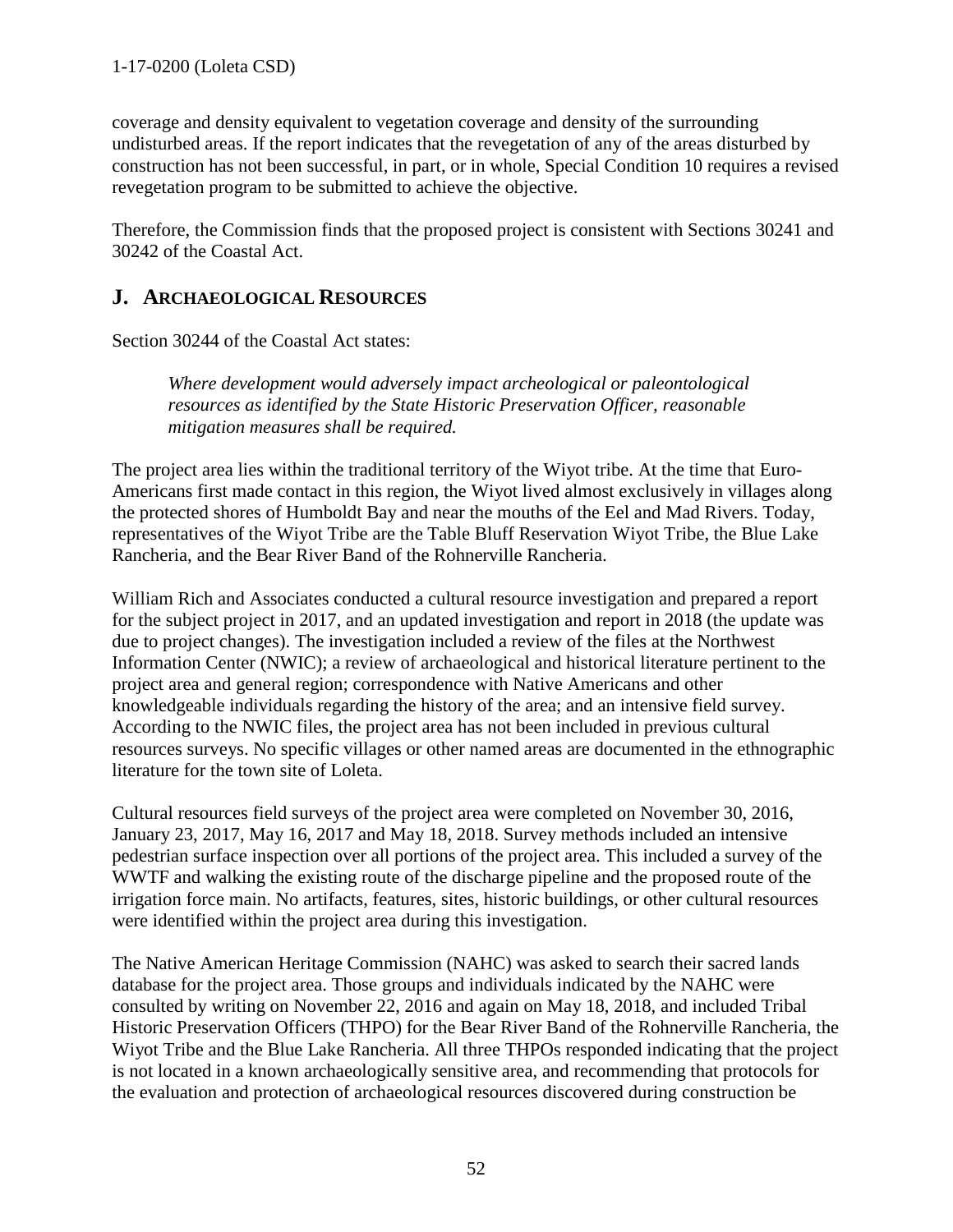made a condition of project approval. Commission staff also referred the application to the three THPOs on February 27, 2017 and again on January 17, 2019 and the three THPOs responded with no additional concerns.

In response to the request of the THPOs, to ensure protection of any cultural resources that may be discovered at the site during project construction, the Commission attaches **Special Condition 14**. This condition requires that if an area of cultural deposits or human remains is discovered during the course of the project, all construction must cease and a qualified cultural resource specialist, in consultation with the THPOs of the Wiyot Tribe, the Bear River Band of Rohnerville Rancheria, and the Blue Lake Rancheria, must analyze the significance of the find. To recommence construction following discovery of cultural deposits or human remains, the Permittee is required to submit a supplementary archaeological plan for the review and approval of the Executive Director and obtain a permit amendment for changes the Executive Director determines are not *de minimis* in nature and scope.

Therefore, the Commission finds that the development, as conditioned, is consistent with Coastal Act section 30244.

## <span id="page-52-0"></span>**K. VISUAL RESOURCES**

Section 30251 of the Coastal Act states, in applicable part, as follows:

*The scenic and visual qualities of coastal areas shall be considered and protected as a resource of public importance. Permitted development shall be sited and designed to protect views to and along the ocean and scenic coastal areas, to minimize the alteration of natural land forms, to be visually compatible with the character of surrounding areas, and, where feasible, to restore and enhance visual quality in visually degraded areas…* 

Although the project area is not located in a designated Coastal Scenic or Coastal View area identified in the certified Humboldt County Local Coastal Program, the area is comprised of scenic open agricultural lands with seasonal wetlands, sloughs, and riparian forest. The proposed project as designed and sited will not obstruct views to or along the ocean or scenic coastal areas, alter natural landforms, or be visually incompatible with the character of surrounding area.

The proposed repairs to the existing subsurface wastewater discharge pipeline and the proposed installation of a new irrigation force main will not result in a permanent visual change to the project area. Although work on these pipelines involves trenching, as proposed and conditioned by **Special Condition 7**, the Applicant will restore all trenched areas and surrounding areas of disturbance to pre-project conditions following construction so that the shape and form of the landscape will not be significantly altered.

As for the WWTF improvements, the Applicant has submitted visual simulations showing the height and bulk of the proposed wastewater treatment facility extension as seen from the adjacent public road (Eel River Road), from directly north and south of the facility (Exhibit 8). These visual simulations indicate that the proposed improvements at the WWTF will not block views of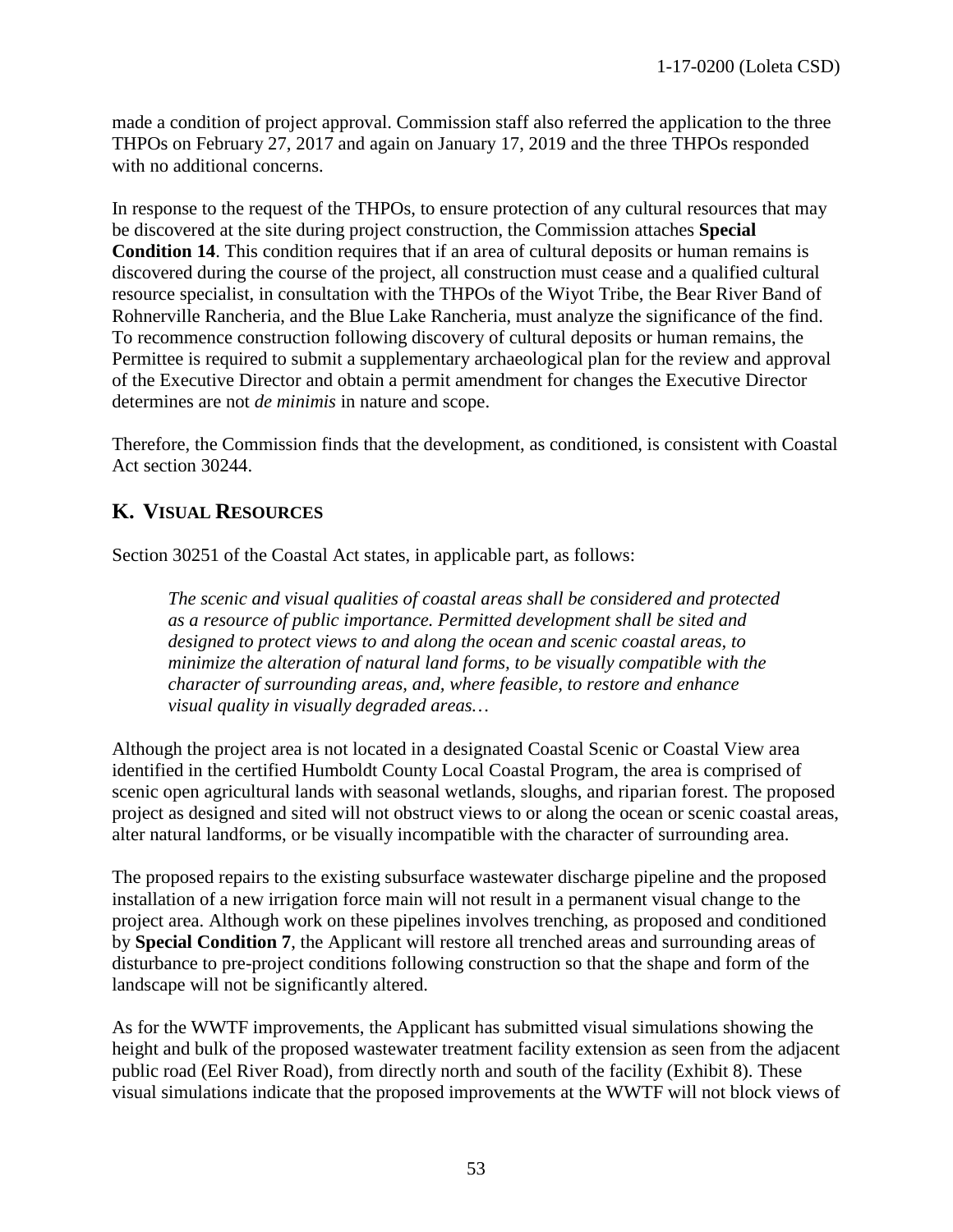agricultural fields, riparian habitat, and forested hillsides from the public right-of-way. The WWTF will continue to be condensed on a relatively small 0.54-acre parcel set against a backdrop of large expanses of open agricultural land. In addition, the footprint of the WWTF is located below the adjacent roadway, with approximately fourteen feet of elevation loss between the top and bottom of the facility's driveway. As a result, existing views from the road are primarily over the top of the facility.

The existing WWTF has exterior lighting and additional lighting may be added to the upgraded WWTF. The Applicant proposes to shield any new lights to direct the light downward and to design and install any new lighting so as not to create a new source of substantial light or glare that could adversely affect day or nighttime views. To ensure exterior lighting is installed as proposed, **Special Condition 15** requires a final lighting plan for the approved development be submitted for the review and approval of the Executive Director. Special Condition 15 requires that all new outdoor night lighting shall be minimized, directed downward, and shielded using the best available dark skies technology and pole height and design that minimizes light spill, sky glow, and glare impacts. The condition also requires that any security lighting attached to structure use a control device or automatic switch system or equivalent functions to minimize lighting.

The Commission notes, however, that future alterations to the treatment facility's structural size, bulk, or height, or the installation of other fixtures or landscaping that change the exterior appearance of the facility could compromise the visual appearance of the WWTF and result in significant adverse visual impacts to the site and surrounding area. The Commission notes that the development entails a "*public works facility*" as defined by Section 30114 of the Coastal Act. Although some types of alterations and improvements to existing structures are exempt from the need to obtain a coastal development permit under Coastal Act Section 30610(b), improvements to public works facilities are not so excluded from the Act's permitting requirements. Accordingly, the Commission will be able to review permit amendments for such future additions or improvements to the WWTF to ensure that visual impacts are minimized or avoided. **Special Condition 5** provides notice to the Permittee of these existing requirements of the Coastal Act by stating that any future improvements or modifications to the WWTF or other approved development will require a permit amendment to Coastal Development Permit 1-17- 0200 from the Commission.

Therefore, the Commission finds that the project as conditioned is consistent with Section 30251 of the Coastal Act.

# <span id="page-53-0"></span>**L. PUBLIC ACCESS**

Section 30210 of the Coastal Act requires that maximum public access shall be provided consistent with public safety needs and the need to protect natural resource areas from overuse. Section 30212 of the Coastal Act requires that access from the nearest public roadway to the shoreline be provided in new development projects, except where it is inconsistent with public safety, military security, or protection of fragile coastal resources, or where adequate access exists nearby. Section 30211 of the Coastal Act requires that development not interfere with the public's right to access gained by use or legislative authorization. Section 30214 of the Coastal Act provides that the public access policies of the Coastal Act shall be implemented in a manner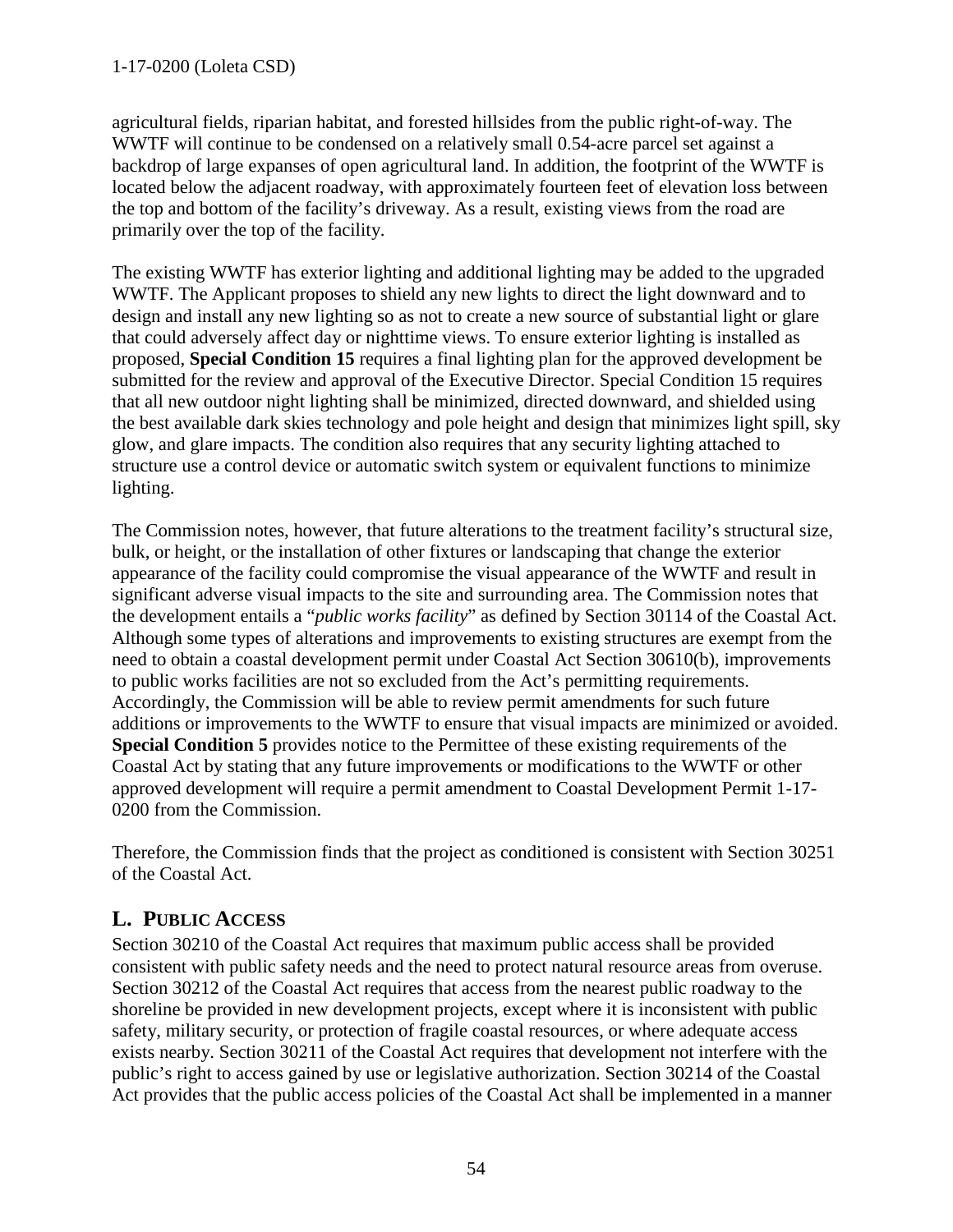that takes into account the capacity of the site and the fragility of natural resources in the area. In applying Sections 30210, 30211, 30212, and 30214, the Commission is also limited by the need to show that any denial of a permit application based on these sections or any decision to grant a permit subject to special conditions requiring public access is necessary to avoid or offset a project's adverse impact on existing or potential access.

The proposed project is located between the first public road (Eel River Drive) and the sea. The project area includes privately owned agricultural fields and the Loleta CSD's WWTF parcel. The proposed project does not involve any changes or additional restrictions to existing public access that would interfere with or reduce public access or recreational opportunities. Project construction does not require any public road closures or any other interference with public rightof-ways. Furthermore, the proposed project would not create any new demand for public access or otherwise create any additional burdens on public access.

Therefore, the project will have no significant adverse effect on public access, and the Commission finds that the project, as proposed without new public access, is consistent with the public access policies of the Coastal Act.

# <span id="page-54-0"></span>**M. APPLICANT'S LEGAL INTEREST IN THE PROPERTIES**

Under Section 30601.5 of the Coastal Act, an applicant for a coastal development permit (CDP) does not need to be the owner of a fee interest in the property on which the proposed development is located as long as the applicant can demonstrate a legal right, interest, or other entitlement to use the property for the proposed development, and as long as all holders or owners of any other interests of record in the affected property are notified in writing of the permit application and invited to join as coapplicants. In addition, Section 30601.5 of the Coastal Act requires that the applicant demonstrate authority to comply with all conditions of approval prior to issuance of a CDP.

The existing wastewater discharge pipeline proposed to be repaired crosses three parcels: APNs 309-211-007 and 309-211-002 owned by Mr. Genzoli and Ms. Porter; and APN 309-251-002 owned by Mr. and Ms. Rice. Current title reports for the aforementioned properties indicate easements for the sewer pipeline, recorded in Book 225 of Deeds, Pages 64-67, Humboldt County Records. These recorded easements provide the rights to maintain, inspect, and repair the discharge pipeline. The recorded easements do not limit the scope of work to be completed on each parcel, with the exception that the pipeline be maintained in its current location, that the diameter of the pipe not be increased, and that the condition of the land be returned to its original state following maintenance and repair activities.

The proposed new irrigation force main pipeline will be located on APN 309-191-012, owned by R4 Ranches. A pasture use lease agreement was executed in March 2018 to allow the Loleta CSD use and access to the approximately 55.5-acre parcel to be used for construction and operation of an irrigation system for land application of treated wastewater. The term of the aforementioned lease agreement is ten years, with automatic renewal of extension terms of five years each. To address the temporary nature of the lease agreement, the Commission attaches **Special Condition 3** which specifies that CDP 1-17-0200 authorizes the new pipeline for the land application of treated effluent only so long as the Permittee is legally authorized by the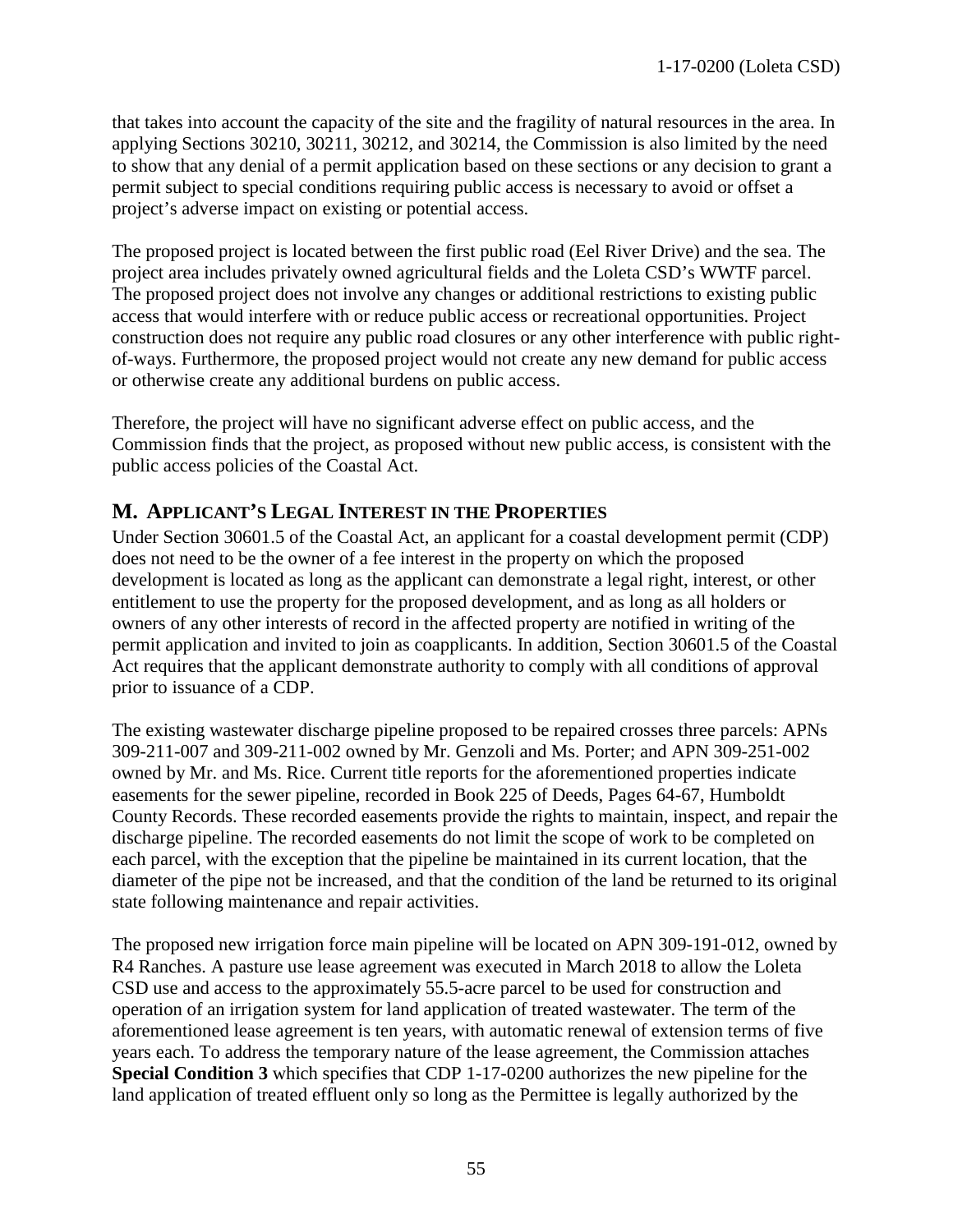1-17-0200 (Loleta CSD)

property owner to use the site, but in no event more than twenty years from the date of Commission approval of the CDP (i.e. until April 10, 2039).

As required by Section 30601.5 of the Coastal Act, the Applicant has submitted evidence that (a) each property owner has been notified of the project as proposed in the CDP application, and (b) each property owner has been invited to join the CDP application as a co-applicant.<sup>[12](#page-55-1)</sup> To ensure that the Loleta CSD has the authority to comply with all conditions of approval of CDP 1-17- 0200 on properties not owned by the Applicant (APNs 309-211-007, 309-211-002, 309-251-002, and 309-191-012) consistent with Section 30601.5 of the Coastal Act, the Commission attaches **Special Condition 16**, requiring that Applicant, prior to permit issuance, show evidence that all affected property owners have agreed in writing that the Applicant may undertake development on their properties pursuant to CDP 1-17-0200 as conditioned by the Commission.

Finally, **Special Condition 5** acknowledges that no changes to the approved development may be incorporated into the project until the Applicant/Permittee obtains a Commission amendment to this CDP, unless the Executive Director determines that no amendment is legally required.

The Commission finds that as conditioned, the development is consistent with the requirements of Section 30601.5 of the Coastal Act.

# <span id="page-55-0"></span>**N. CALIFORNIA ENVIRONMENTAL QUALITY ACT (CEQA)**

The Loleta CSD served as the lead agency for the project for CEQA purposes. The Loleta CSD prepared a Mitigated Negative Declaration (MND) for the project that was adopted on October 27, 2017 (SCH #2017082013). The Loleta CSD also adopted an Addendum to the MND on August 16, 2018 to address substantial changes to the project area and scope.<sup>[13](#page-55-2)</sup>

Section 13906 of the Commission's administrative regulation requires Coastal Commission approval of coastal development permit applications to be supported by a finding showing the application, as modified by any conditions of approval, is consistent with any applicable requirements of the California Environmental Quality Act (CEQA). Section 21080.5(d)(2)(A) of CEQA prohibits approval of a proposed development if there are any feasible alternatives or feasible mitigation measures available, which would substantially lessen any significant adverse effect the proposed development may have on the environment.

The Commission incorporates its findings on Coastal Act consistency at this point as if set forth in full. No public comments regarding potential significant adverse environmental effects of the project were received by the County as the lead agency during CEQA review of the project, nor were any public comments received by the Coastal Commission prior to preparation of the staff report. As discussed above, the proposed project has been conditioned to be consistent with the

<span id="page-55-1"></span> $\overline{a}$  $12$  In letters dated January 3, 2019, the Applicant's consultant notified the affected property owners of the proposed project and invited the property owners to join as coapplicants.

<span id="page-55-2"></span><sup>&</sup>lt;sup>13</sup> The addendum evaluated two project modifications. The first modification was a change in the proposed land application site and the second was the additional project element of rehabilitating the Loleta CSD's existing wastewater discharge pipeline. The Addendum concluded that the additional project components would result in similar effects to those previously analyzed. On the basis of the evaluation presented in the Addendum, it was determined that the proposed changes did not alter the conclusions of the previous CEQA document.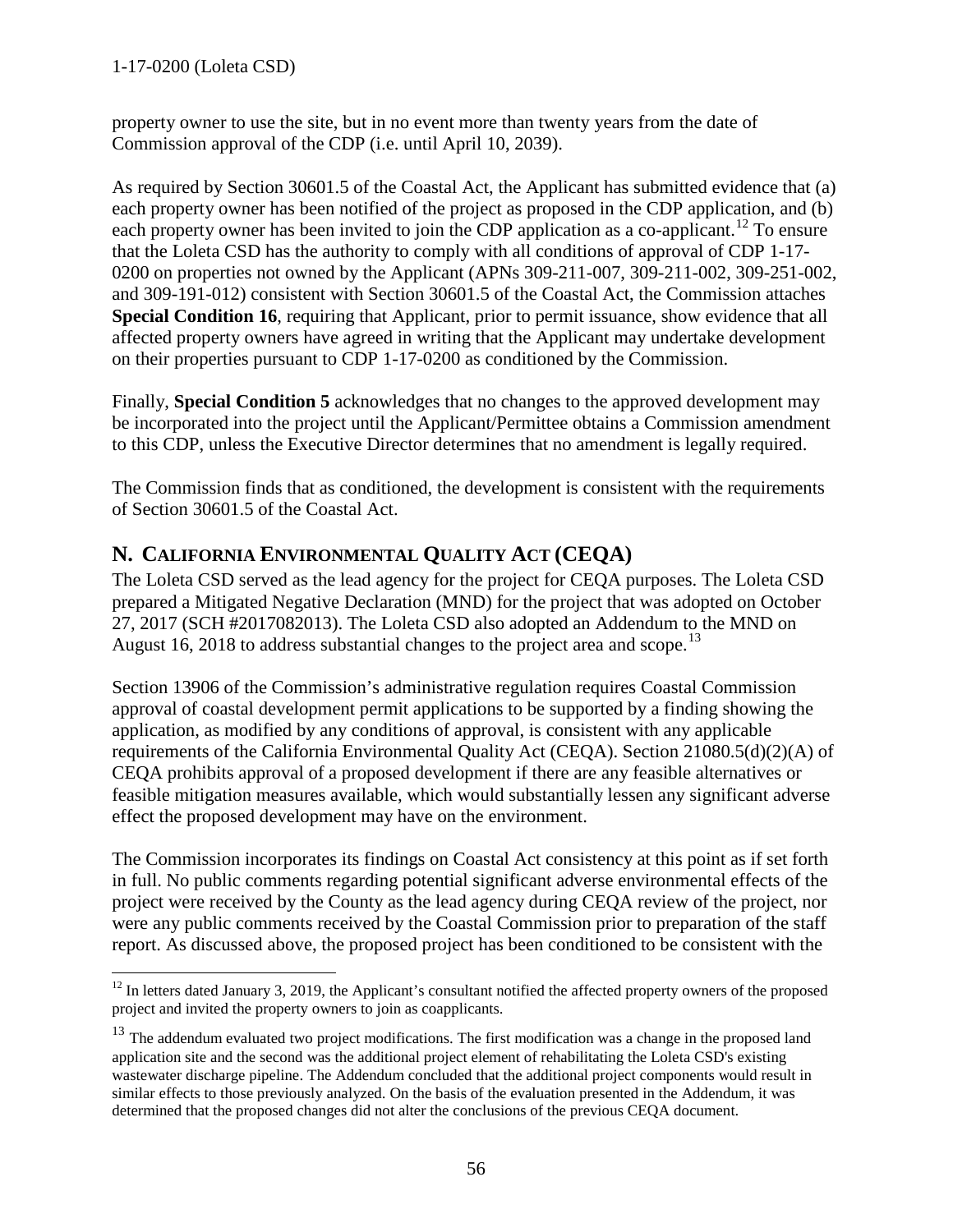policies of the Coastal Act. As specifically discussed in these above findings, which are hereby incorporated by reference, mitigation measures that will minimize or avoid all significant adverse environmental impacts have been required. As conditioned, there are no other feasible alternatives or feasible mitigation measures available which would substantially lessen any significant adverse impacts which the activity may have on the environment. Therefore, the Commission finds that the proposed project, as conditioned to mitigate the identified impacts, can be found consistent with the requirements of the Coastal Act to conform to CEQA.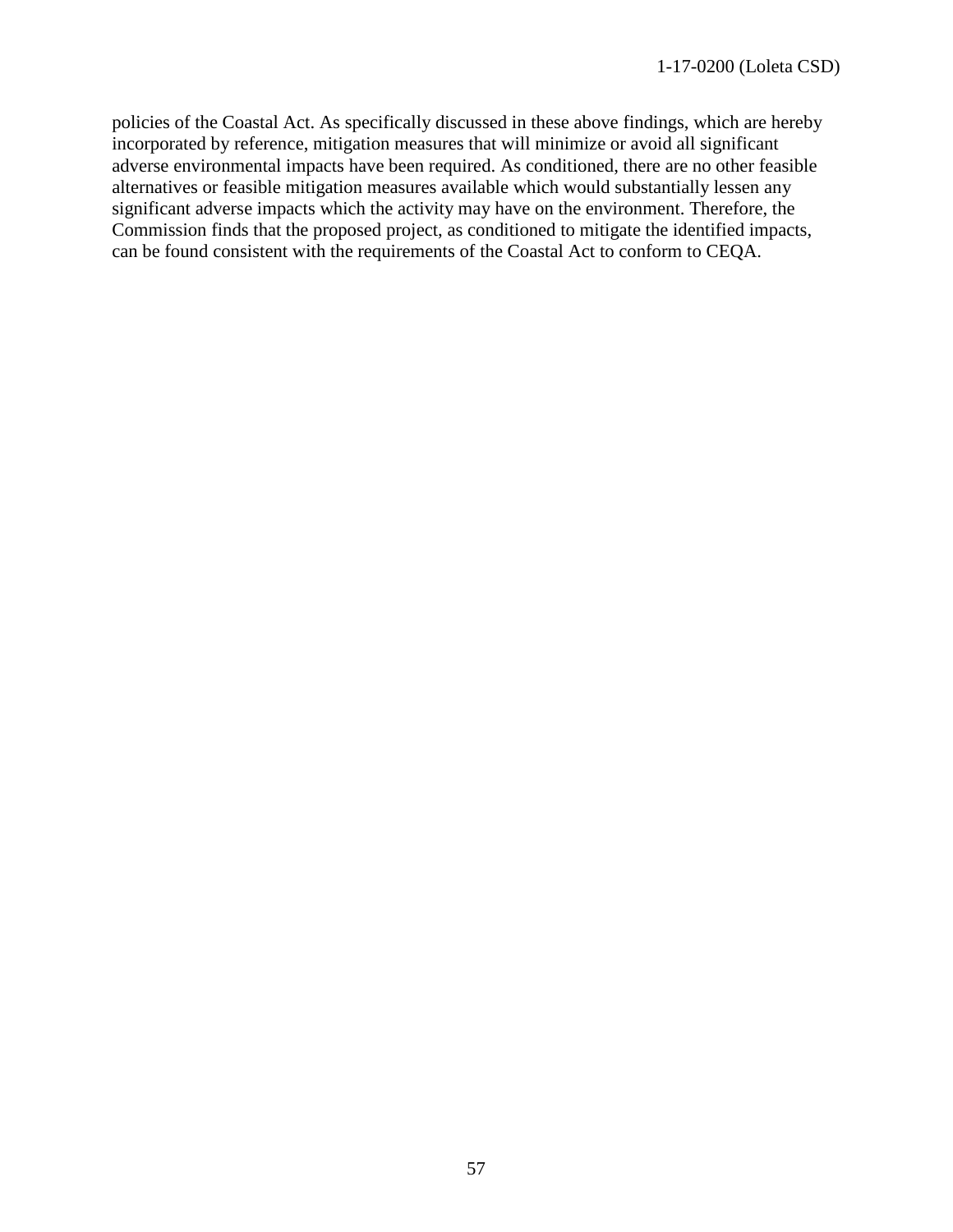<span id="page-57-0"></span>1-17-0200 (Loleta CSD)

#### **APPENDIX A SUBSTANTIVE FILE DOCUMENTS**

Application file for CDP Application No. 1-17-0200

- California Coastal Commission. (2015, August 12; including October 2018 Science Update adopted November 7, 2018). California Coastal Commission sea level rise policy guidance: Interpretive guidelines for addressing sea level rise in local coastal programs and coastal development permits.
- California Department of Fish and Game. (2010, July). Lower Eel River Watershed Assessment; Estuary Subbasin. Coastal Watershed Planning and Assessment Program.
- County of Humboldt. (2019, February). Staff report for the Loleta Community Services District Wastewater Treatment Facility Improvements Project (Case Number PLN-2018-15014-CUP).
- County of Humboldt Local Coastal Program; Eel River Area Plan.
- Griggs, G., Árvai, J., Cayan, D., DeConto, R., Fox, J., Fricker, H.A., Kopp, R.E., Tebaldi, C., Whiteman, E.A. (California Ocean Protection Council Science Advisory Team Working Group). (2017, April). Rising Seas in California: An Update on Sea Level Rise Science. California Ocean Science Trust.
- Humboldt Local Agency Formation Commission. (2008, September). Loleta Community Services District Municipal Service Review.
- Laird, A., & Powell, B. (2013). Humboldt Bay shoreline inventory, mapping, and sea level rise vulnerability assessment; with an addendum: Shoreline vulnerability ratings. Prepared for the State Coastal Conservancy.
- North Coast Regional Water Quality Control Board. (2019, February). Water Quality Certification for the Loleta Community Services District Wastewater Treatment System and Effluent Disposal Improvement (WDID No. 1B180147WNHU, ECM PIN CW-851430).
- Northern Hydrology & Engineering. (2015, April). Humboldt Bay: Sea level rise, hydrodynamic modeling, and inundation vulnerability mapping – Final report. Prepared for the State Coastal Conservancy and Coastal Ecosystems Institute of Northern California.
- OPC State of California Sea-Level Rise Guidance, 2018 Update: http://www.opc.ca.gov/webmaster/ftp/pdf/agenda\_items/20180314/Item3\_Exhibit-A\_OPC\_SLR\_Guidance-rd3.pdf
- SHN Engineers & Geologists. (2016, August). Wastewater facilities plan. Prepared for Loleta Community Services District.
- SHN Engineers & Geologists. (2018, June). Natural resource assessment for the LCSD wastewater treatment facility and effluent disposal improvement project. Prepared for Loleta Community Services District.
- SHN Engineers & Geologists. (2018, August). Wetland and ordinary high water mark delineation for the LCSD wastewater treatment facility and effluent disposal improvement project. Prepared for Loleta Community Services District.
- State Water Resources Control Board. (2019, February). Order approving change in purpose of use and place of use in the matter of Wastewater Petition WW0102 Loleta Community Services District.
- William Rich and Associates (2018, June). A cultural resources investigation of the Loleta Community Services District: upgrades to the wastewater treatment facility, discharge pipe rehabilitation and treated effluent land application area, Humboldt County. Prepared for SHN Engineers and Geologists.